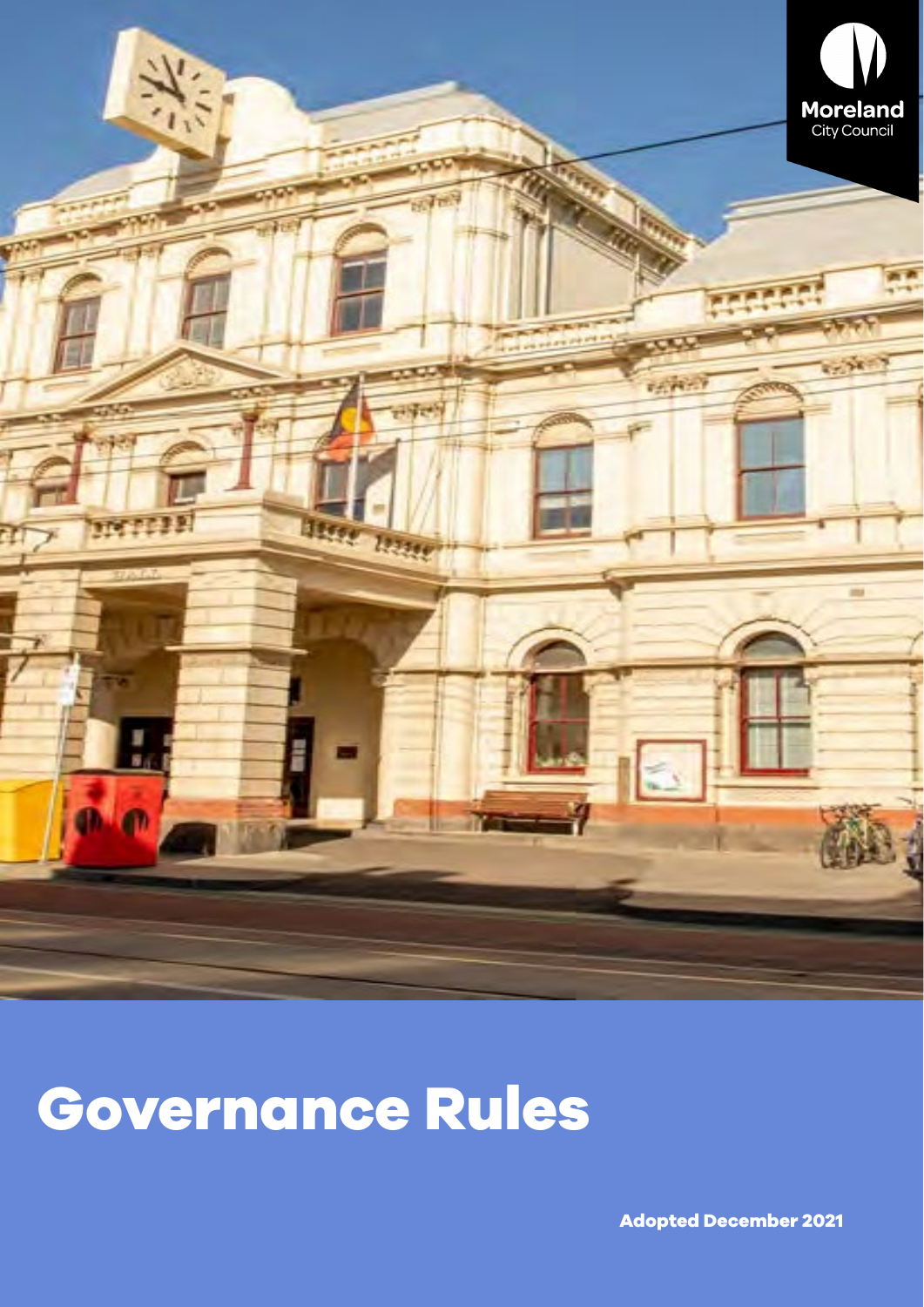# **Table of Contents**

| 1.1  |                                                                                     |  |
|------|-------------------------------------------------------------------------------------|--|
| 1.2  |                                                                                     |  |
|      |                                                                                     |  |
| 2.1  |                                                                                     |  |
| 2.2  |                                                                                     |  |
| 2.3  |                                                                                     |  |
| 2.4  |                                                                                     |  |
|      |                                                                                     |  |
| 3.1  |                                                                                     |  |
| 3.2  |                                                                                     |  |
| 3.3  |                                                                                     |  |
| 3.4  |                                                                                     |  |
| 3.5  |                                                                                     |  |
| 3.6  |                                                                                     |  |
| 3.7  |                                                                                     |  |
| 3.8  |                                                                                     |  |
| 3.9  |                                                                                     |  |
|      |                                                                                     |  |
|      |                                                                                     |  |
|      |                                                                                     |  |
|      | 3.13 Circumstances in which Council will close a Meeting to members of the public46 |  |
|      |                                                                                     |  |
| 4.1. |                                                                                     |  |
| 4.2. |                                                                                     |  |
| 4.3. |                                                                                     |  |
| 4.4. |                                                                                     |  |
| 4.5. |                                                                                     |  |
| 4.6. |                                                                                     |  |
| 4.7. |                                                                                     |  |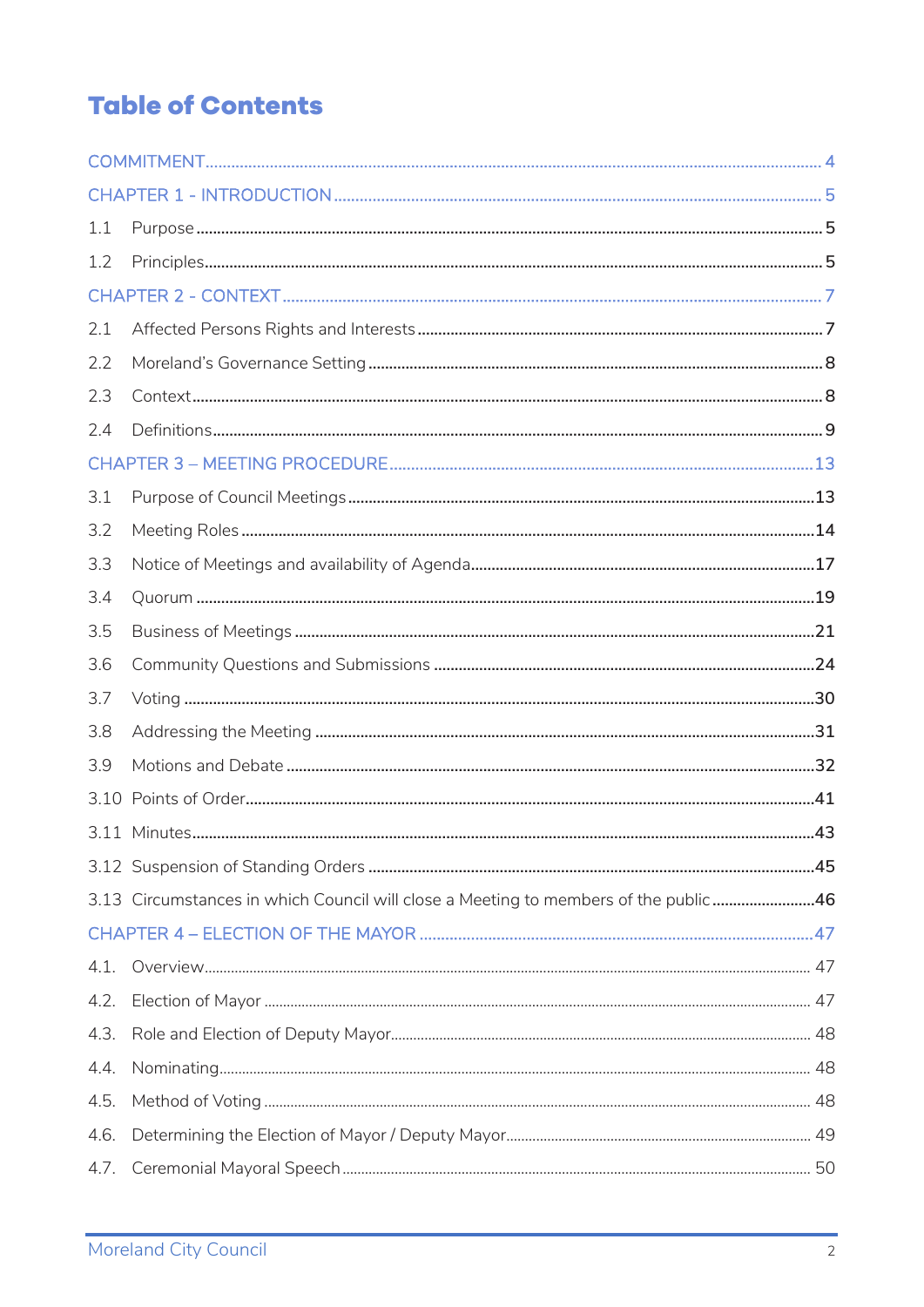| 5.1 |                                                                                  |  |
|-----|----------------------------------------------------------------------------------|--|
| 5.2 |                                                                                  |  |
| 5.3 |                                                                                  |  |
| 5.4 |                                                                                  |  |
| 5.5 |                                                                                  |  |
|     |                                                                                  |  |
| 6.1 |                                                                                  |  |
| 6.2 |                                                                                  |  |
| 6.3 |                                                                                  |  |
| 6.4 | Procedure at Advisory Committee Meetings and other Meetings organised, hosted or |  |
| 6.5 |                                                                                  |  |
| 6.6 |                                                                                  |  |
| 6.7 |                                                                                  |  |
|     |                                                                                  |  |
|     |                                                                                  |  |
| 8.1 |                                                                                  |  |
| 8.2 |                                                                                  |  |
| 8.3 |                                                                                  |  |
| 8.4 |                                                                                  |  |
|     |                                                                                  |  |
| 9.1 |                                                                                  |  |
| 9.2 |                                                                                  |  |
|     |                                                                                  |  |
|     |                                                                                  |  |
|     |                                                                                  |  |
|     |                                                                                  |  |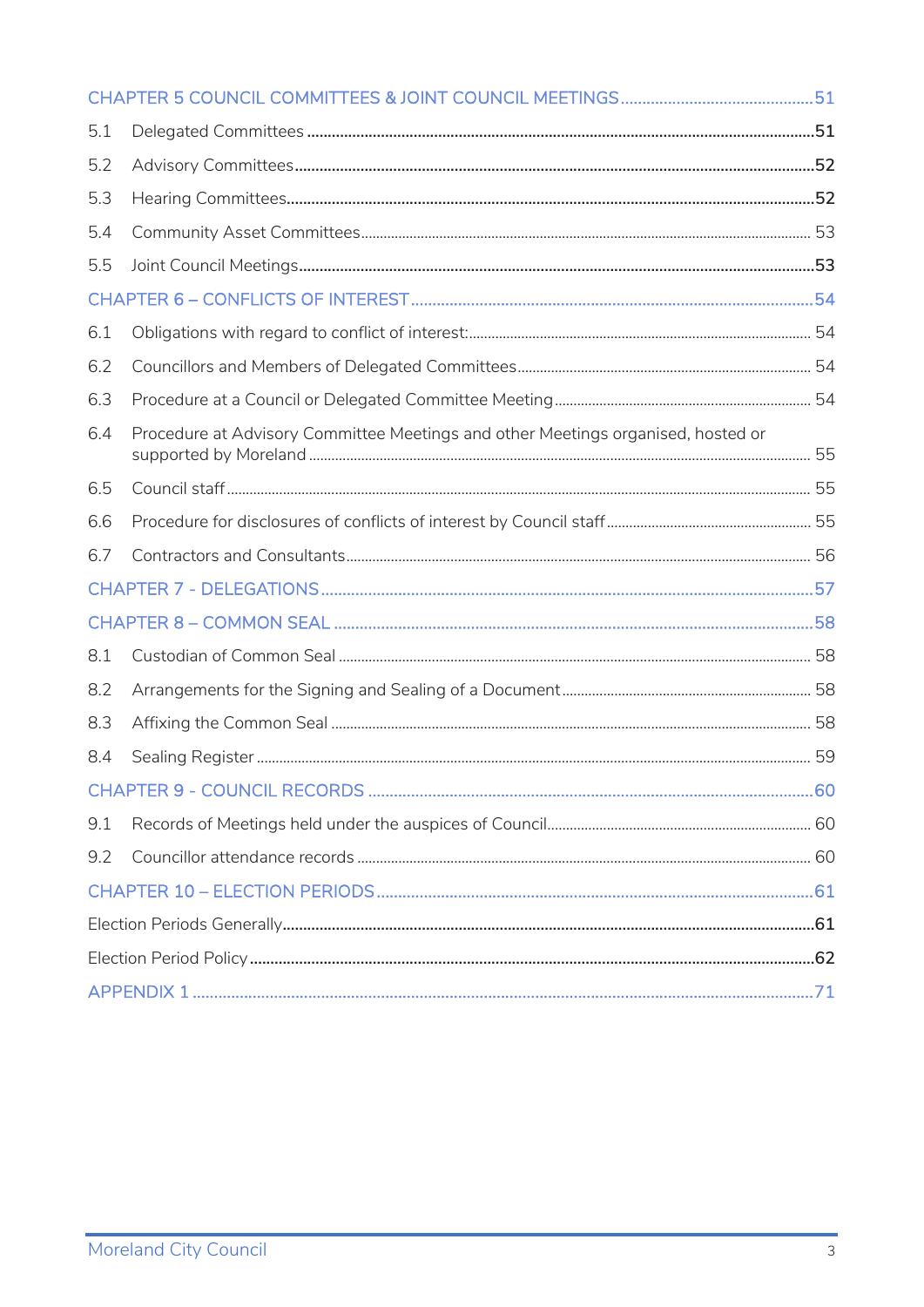### <span id="page-3-0"></span>**COMMITMENT**

Good governance, integrity and accountability are central to the *Local Government Act 2020 ("the Act"),* to underpin local government democracy, accountability, conduct and enable our community to hold the Council to account. Council is committed to embedding the principles of good governance throughout its decision making, corporate governance and democratic governance by establishing and adhering to the Governance Rules established.

The principles of good governance incorporate the principles outlined in the Act, including the overarching governance principles as well as the public transparency, community engagement, strategic planning, service performance and financial management principles.

Council decision making will be founded on good governance and conducted with transparency. The process by which decisions will be made is transparent and clearly articulated in these Governance Rules for the scrutiny of our community and accountability of Councillors and Council officers. Council recognises that accountability, integrity and transparency are of fundamental importance to our community and are critical for enhancing good governance.

Council seeks to apply good governance in order to:

- Engage our community in decision making;
- Achieve the best outcomes for the Moreland community, including future generations;
- Ensure the transparency of Council decisions, actions and information;
- Ensure the ongoing financial viability of Council;
- Increase our performance;
- Drive out inefficiencies; and
- Reassure residents that we are spending public monies wisely.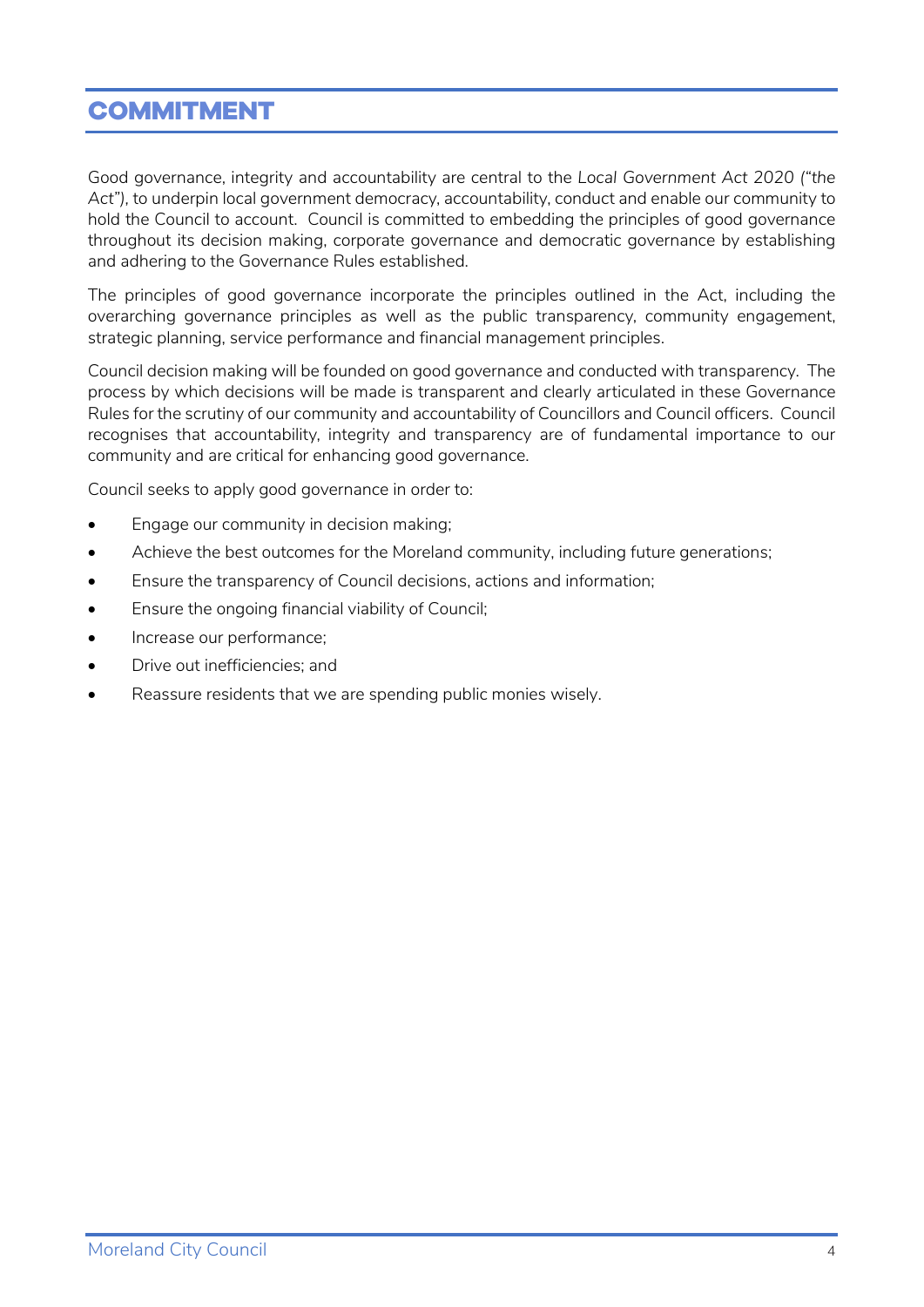# <span id="page-4-0"></span>**CHAPTER 1 - INTRODUCTION**

#### <span id="page-4-1"></span>**1.1 Purpose**

These Governance Rules determine the way in which Council will:

- a) Make decisions:
	- in the best interest of the Moreland community;
	- fairly and on the merits of the question;
	- in a way that ensures any person whose rights will be directly affected by a decision will be entitled to communicate their views and have their interests considered;
- b) Elect its Mayor and Deputy Mayor;
- c) Conduct Meetings of Council and Delegated Committees;
- d) Give notice of Meetings and record and make available Meeting records (Minutes and livestreamed Meetings);
- e) Be informed in its decision making through community engagement, Advisory Committees, Councillor areas of responsibility and Council officer reports;
- f) Require the disclosure and management of conflicts of interest.

The Governance Rules also include:

- Rules for the conduct of Council and Councillors during Election Periods, through the Election Period Policy;
- An overview of alignment of the Governance Rules within Council's democratic and corporate governance; and
- Provisions for use of the Common Seal.

#### <span id="page-4-2"></span>**1.2 Principles**

Council must, in the performance of its role, give effect to the overarching governance principles outlined in the Act. These principles are:

- a) Council decisions are to be made and actions taken in accordance with the relevant law;
- b) Priority is to be given to achieving the best outcomes for the municipal community, including future generations;
- c) The economic, social and environmental sustainability of the municipal district, including mitigation and planning for climate change risks, is to be promoted;
- d) The municipal community is to be engaged in strategic planning and strategic decision making;
- e) Innovation and continuous improvement are to be pursued;
- f) Collaboration with other Councils and Governments and statutory bodies is to be sought;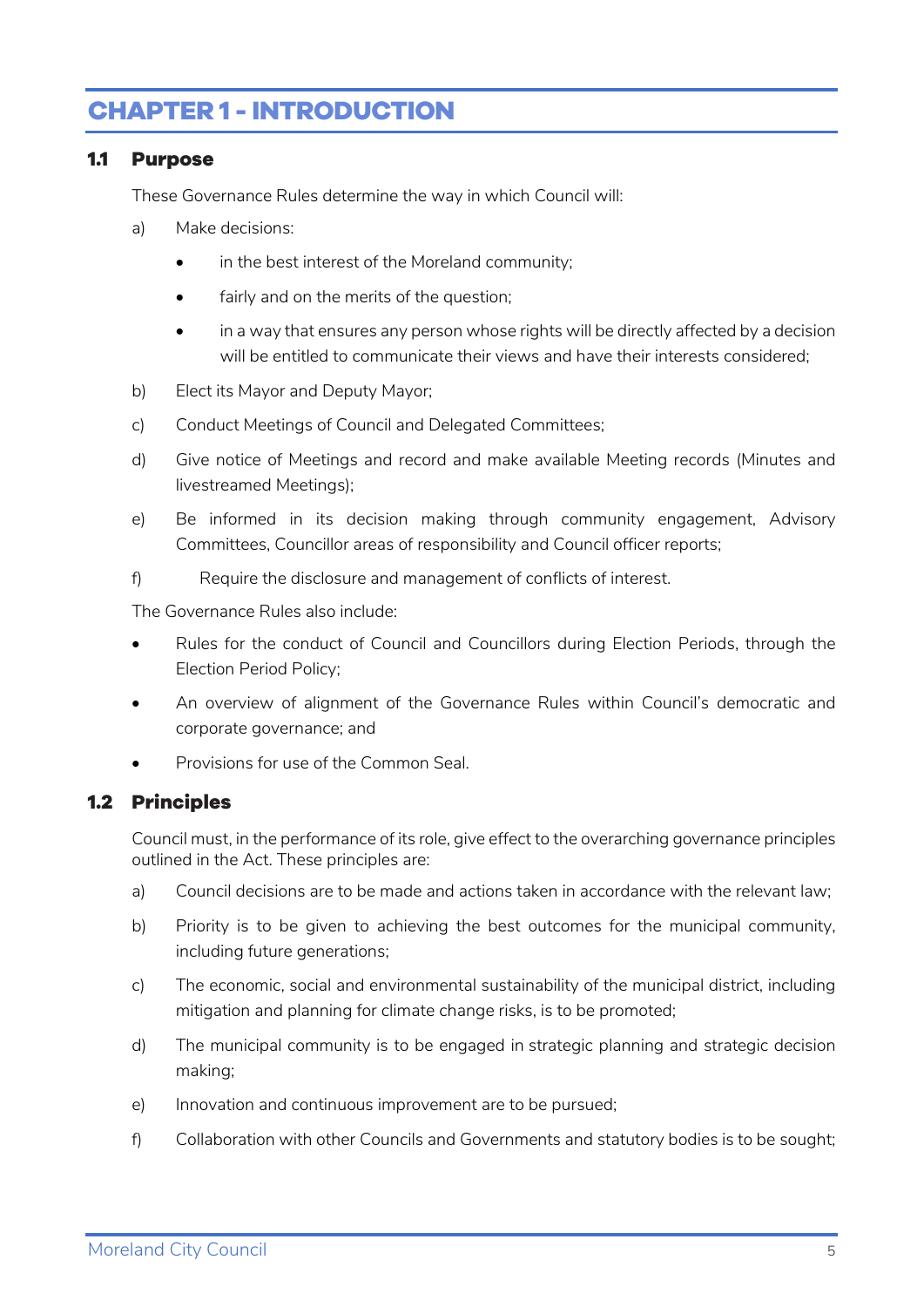- g) The ongoing financial viability of the Council is to be ensured;
- h) Regional, state and national plans and policies are to be taken into account in strategic planning and decision making;
- i) The transparency of Council decisions, actions and information is to be ensured.

In giving effect to the overarching governance principles, Council must take into account the following supporting principles —

- a) the community engagement principles;
- b) the public transparency principles;
- c) the strategic planning principles;
- d) the financial management principles;
- e) the service performance principles.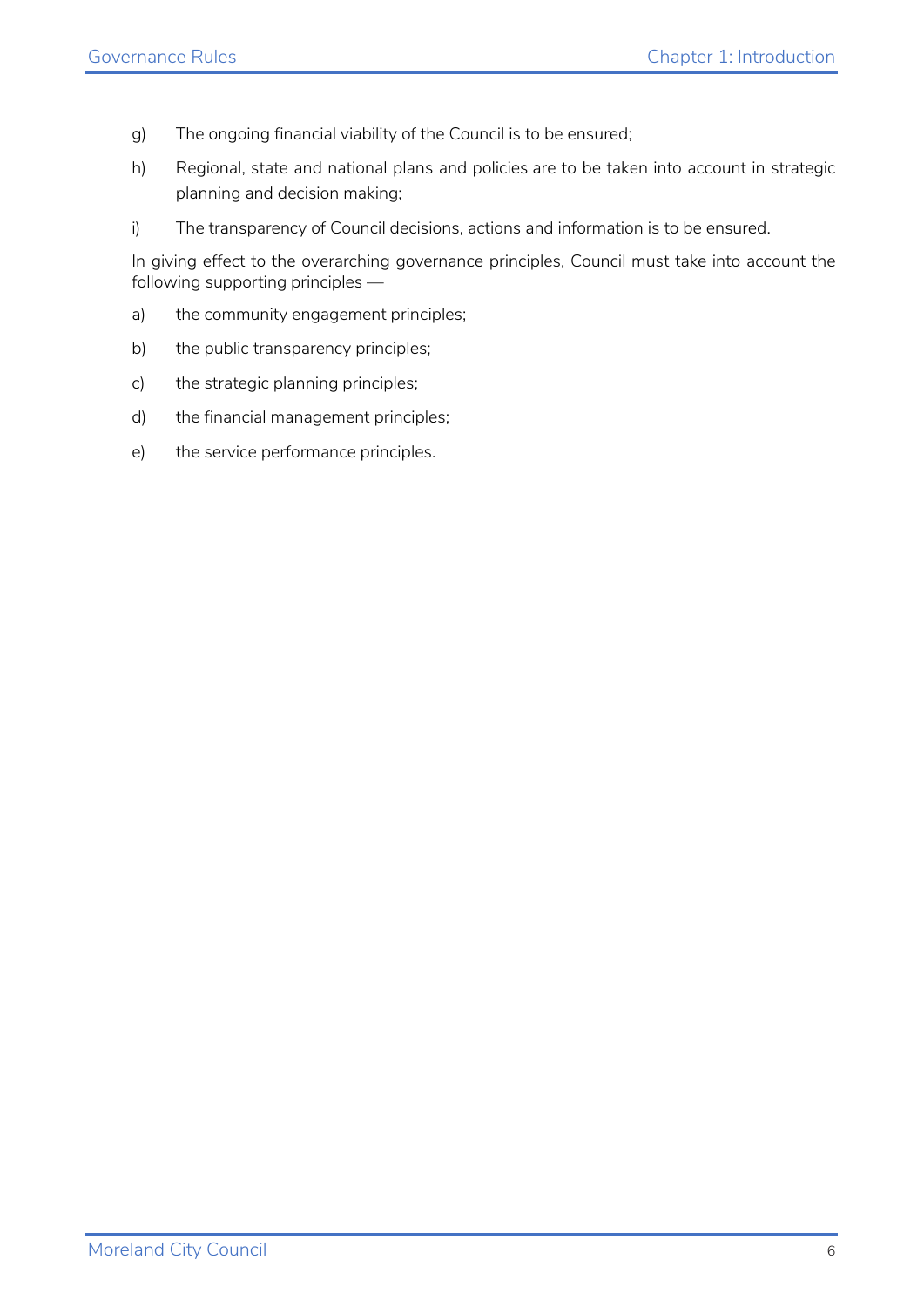# <span id="page-6-0"></span>**CHAPTER 2 - CONTEXT**

#### <span id="page-6-1"></span>**2.1 Affected Persons Rights and Interests[1](#page-6-2)**

In any matter in which a decision must be made by Council (including persons acting with the delegated authority of Council), Council must consider the matter and make a decision:

- a) fairly, by giving consideration and making a decision which is balanced, ethical and impartial; and
- b) on the merits, free from favouritism or self-interest and without regard to irrelevant considerations.

Council must, when making any decision to which the principles of natural justice apply, adhere to the principles of natural justice (including, without limitation, ensuring that any person whose rights will be directly affected by a decision of Council is entitled to communicate their views and have their interests considered).

Before making a decision that affects a person's rights, Council (including persons acting with the delegated authority of Council) will identify whose rights may be directly affected and provide an opportunity for that person (or persons) to convey those views regarding the effect on their rights and consider those views.

This includes but is not limited to the rights outlined in the *Charter of Human Rights and Responsibilities Act 2006* and Council's Human Rights Policy.

The opportunity provided for a person whose rights have been affected to contribute their views will be documented in any relevant report put before the Council or Delegated Committee.

A Council officer making a decision under delegation that affects the rights of a person will record in writing the opportunity provided to the person to have their views considered.

<span id="page-6-2"></span>*<sup>1</sup> Section 60(2) Local Government Act 2020*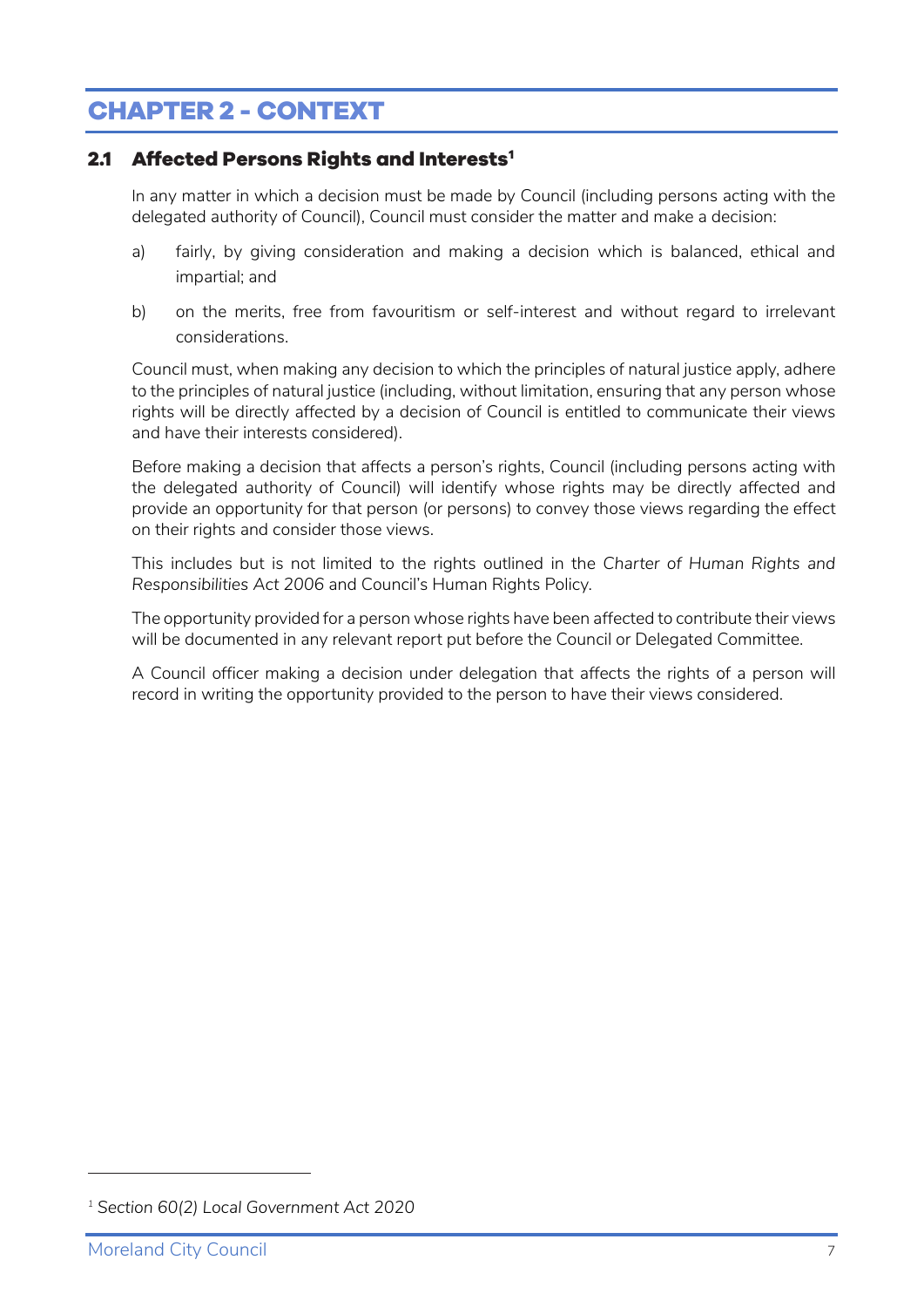#### <span id="page-7-0"></span>**2.2 Moreland's Governance Setting**



# OVERARCHING GOVERNANCE PRINCIPLES

#### <span id="page-7-1"></span>**2.3 Context**

The Governance Rules are to be read in the context of and in conjunction with:

- Community Engagement Policy
- Public Transparency Policy;
- Good Governance Framework;
- Conflicts of interest Guidance as issued by Local Government Victoria; *Councillor* Code of Conduct;
- Employee Code of Conduct;
- Other relevant policies.

Each numbered section or sub-section is a Rule or Sub-Rule.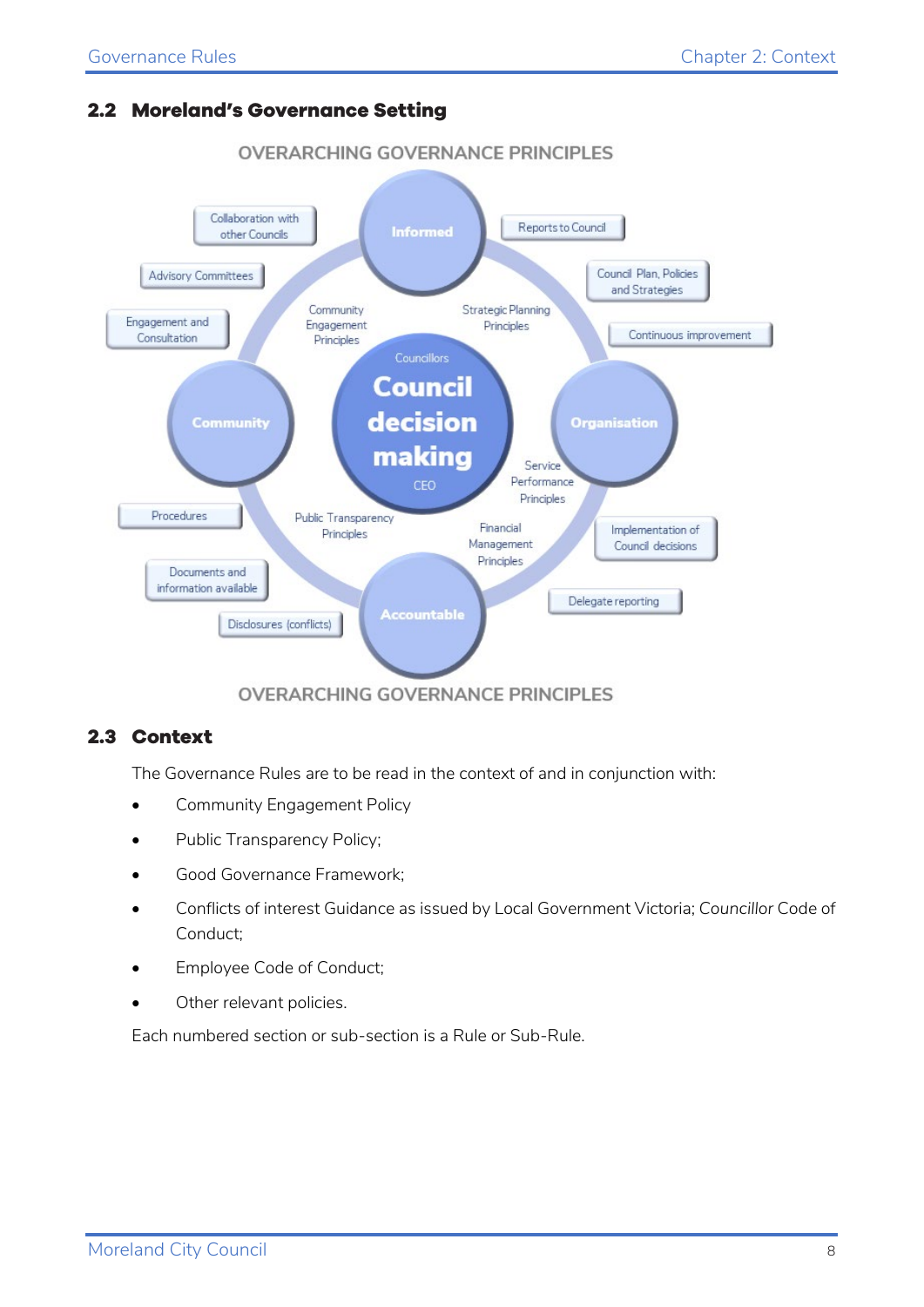#### <span id="page-8-0"></span>**2.4 Definitions**

(1) In these Governance Rules:

Act means the *Local Government Act 2020*;

Absolute Majority means the number of Councillors which is greater than half the total number of the Councillors of a Council. In the case of a Delegated Committee an Absolute Majority is the number of members which is greater than half the number members appointed to the Delegated Committee.

Advisory committee means a committee established by the Council, that provides advice  $t^{\circ}$ 

- (a) the Council; or
- (b) a Delegated Committee; or
- (c) a member of Council staff who has been delegated a power, duty or function of the Council;

that is not a Delegated Committee.

Agenda means a document containing the date, time and place of a Meeting and a list of business to be transacted at the Meeting.

Agreement of Council means indicative agreement of all Councillors present, without a vote being conducted. In the event there is any uncertainty about majority of Councillors agreeing, the matter may be put to a vote.

Authorised Officer has the same meaning as in the Act.

Chairperson means the Chairperson of a Meeting and includes an acting, temporary and substitute Chairperson.

Council Chamber means any room where the Council holds a Council Meeting.

Chief Executive Officer means the person occupying the office of Chief Executive Officer of Council, and includes a person acting in that office.

Common Seal means the common seal of Council.

Council means Moreland City Council.

Councillor means a Councillor of Council.

Council Meeting means a Meeting of the Council convened in accordance with these Governance Rules and includes scheduled and unscheduled meetings (unscheduled meetings known as Special meetings as per definition below) and meetings designated for Planning and Related Matters.

Council staff means a person who is appointed (other than an independent contractor under a contract for services or a volunteer) to enable the functions of the Council to be carried out.

Delegate means a member of Council staff to whom powers, functions and duties have been delegated by an instrument of delegation from the Chief Executive Officer.

Delegated Committee means a Committee established by Council to which powers, duties or functions have been delegated in accordance with section 11 of the Act.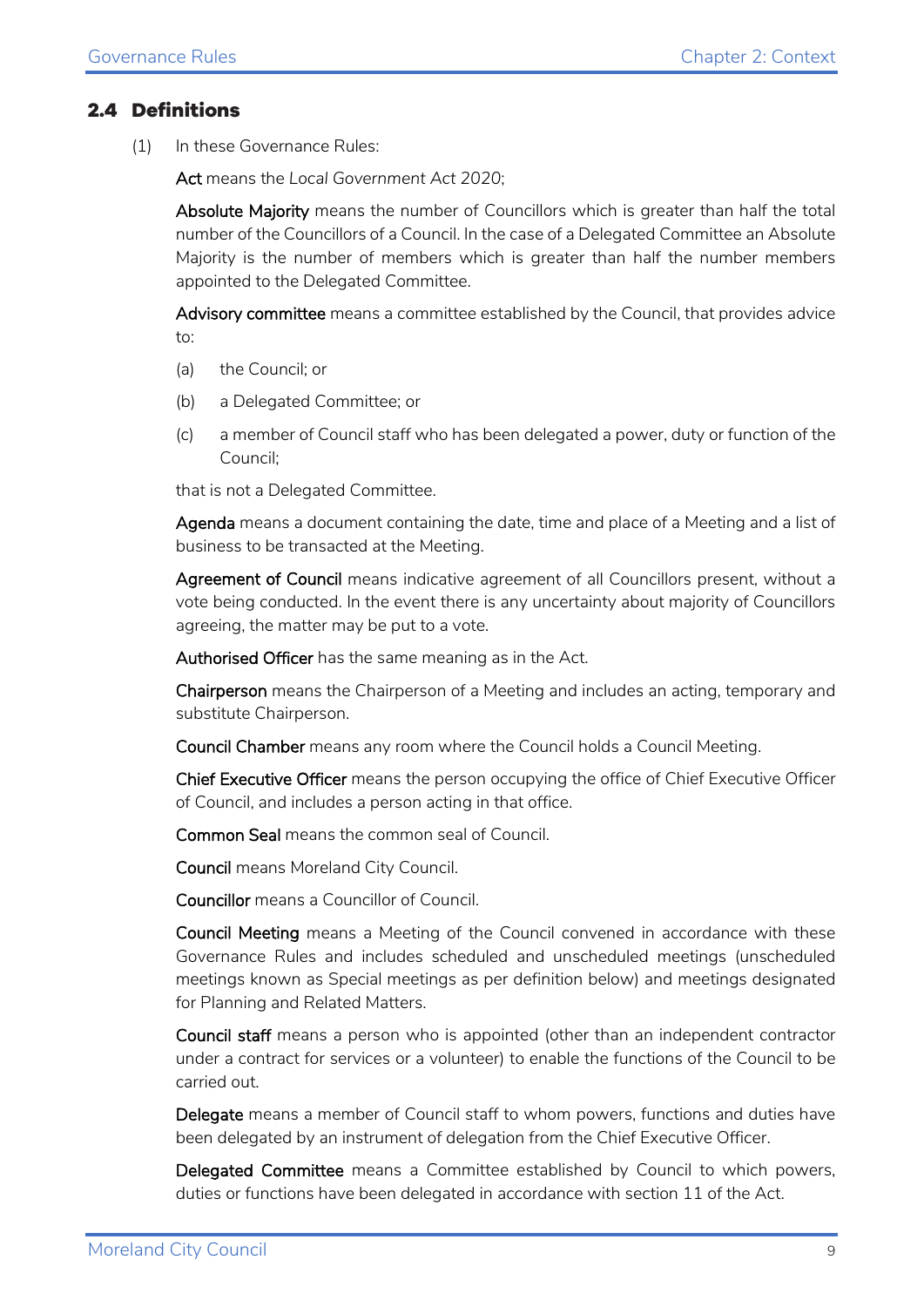Deputy Mayor means the Deputy Mayor of Council and any person appointed by Council to act as Deputy Mayor.

Director means a senior member of Council staff holding the position of Director or another position (however designated) which reports directly to the Chief Executive Officer.

Disorder means any disorderly conduct of a member of the Gallery or a Councillor and includes:

- interjecting when another person is speaking, except, in the case of a Councillor, to raise a Point of Order;
- making comments that are defamatory, malicious, abusive or offensive;
- refusing to leave the Meeting when requested, ordered or directed to do so by the Chairperson in accordance with these Governance Rules; and
- engaging in any other conduct which prevents the orderly conduct of the Meeting.

Foreshadowed Item means a matter raised in the relevant section of the Council Meeting that a Councillor intends to submit a Notice of Motion for the next Council Meeting.

Majority of the Votes means a majority of Councillors present at the time of a vote voting in favour of a matter.

Mayor means the Mayor of Council and any person appointed by Council to be acting as Mayor, including a Deputy Mayor, if the Mayor is not available.

Meeting means Council Meeting as described above

Meeting Designated for Planning and Related Matters means a Council Meeting that is held only for the consideration of planning and related matters.

Minister means the Minister administering the Act.

Minutes means the official record of the proceedings and decisions of a Meeting.

Motion means a proposal framed in a way that will result in the opinion of Council being expressed, and a Council decision being made, if the proposal is adopted.

Notice of Motion means a notice setting out the text of a Motion which a Councillor proposes to move at a Council Meeting.

On Notice means held or deferred to enable preparation of a response.

Point of Order means a procedural point (about how the Meeting is being conducted), not involving the substance of a matter before a Meeting.

Procedural Motion means a Motion that relates to a procedural matter only and which is not designed to produce any substantive decision but used merely as a formal procedural measure.

Rule or Sub-Rule means a Rule or Sub-Rule included in these Governance Rules.

Second vote means a vote cast by the Chairperson when there has been an equality of votes cast for and against a matter (also known as a casting vote). A Councillor who does not vote will be taken to have voted against the question;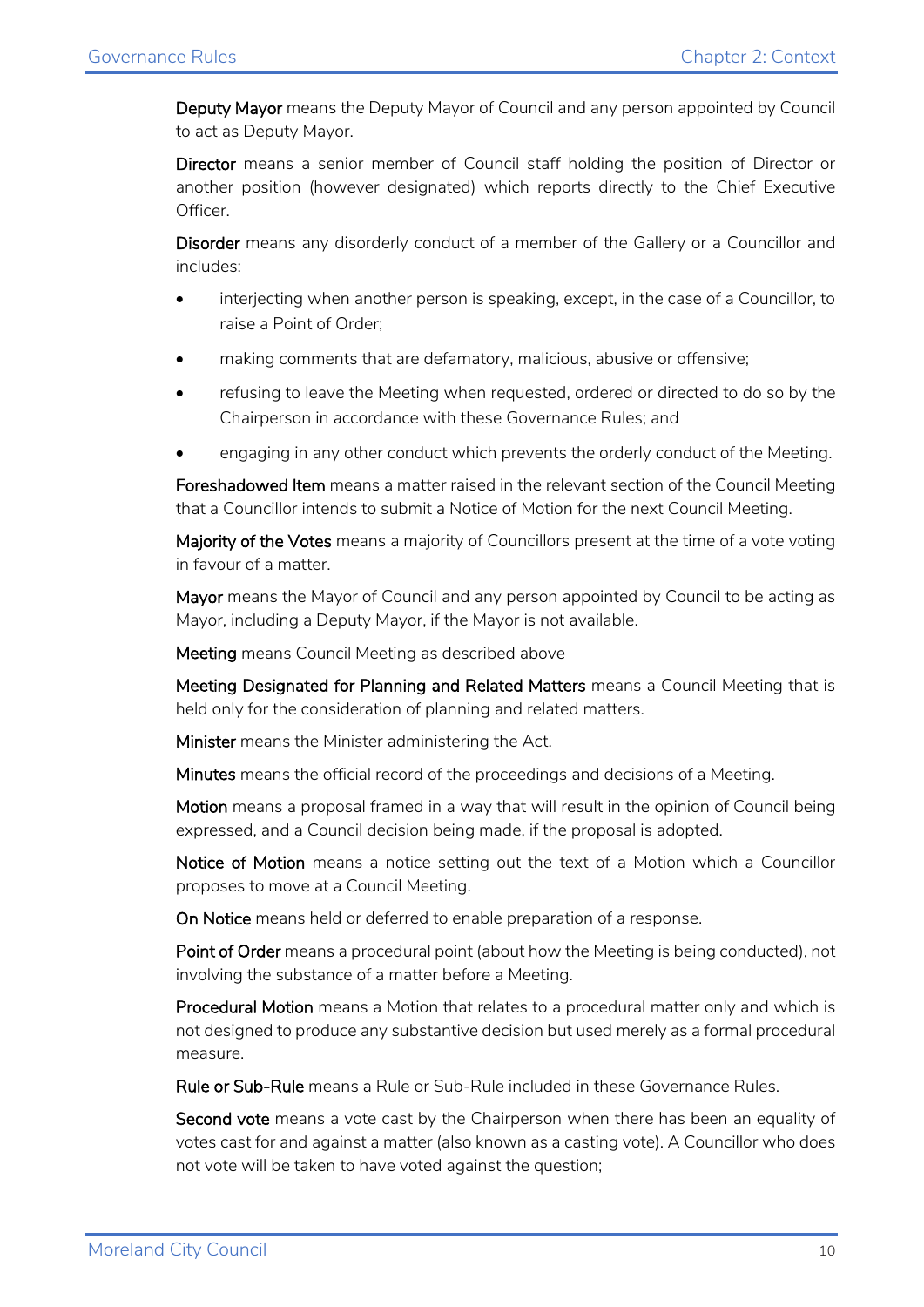Special Meeting means an unscheduled Meeting of the Council convened for a particular purpose or matter that cannot be effectively dealt with in the schedule of Council Meetings set by Council.

these Rules means these Governance Rules.

(2) Definitions provided by the Act

The following definitions provided by the Act are applied to these Governance Rules:

Confidential Information means the Confidential Information established under section 3(1) of the Act, and means

- (a) Council business information, being information that would prejudice the Council's position in commercial negotiations if prematurely released;
- (b) security information, being information that if released is likely to endanger the security of Council property or the safety of any person;
- (c) land use planning information, being information that if prematurely released is likely to encourage speculation in land values;
- (d) law enforcement information, being information which if released would be reasonably likely to prejudice the investigation into an alleged breach of the law or the fair trial or hearing of any person;
- (e) legal privileged information, being information to which legal professional privilege or client legal privilege applies;
- (f) personal information, being information which if released would result in the unreasonable disclosure of information about any person or their personal affairs;
- (g) private commercial information, being information provided by a business, commercial or financial undertaking that:
	- i) relates to trade secrets; or
	- ii) if released, would unreasonably expose the business, commercial or financial undertaking to disadvantage;
- (h) confidential Meeting information, being the records of Meetings closed to the public under section 66(2)(a);
- (i) internal arbitration information, being information specified in section 145;
- (j) Councillor Conduct Panel confidential information, being information specified in section 169;
- (k) information prescribed by the regulations to be confidential information for the purposes of this definition;
- (l) information that was confidential information for the purposes of section 77 of the *Local Government Act 1989*;

Electoral Material means an advertisement, handbill, pamphlet or notice that contains Electoral Matter but does not include an advertisement in a newspaper that is only announcing the holding of a Meeting.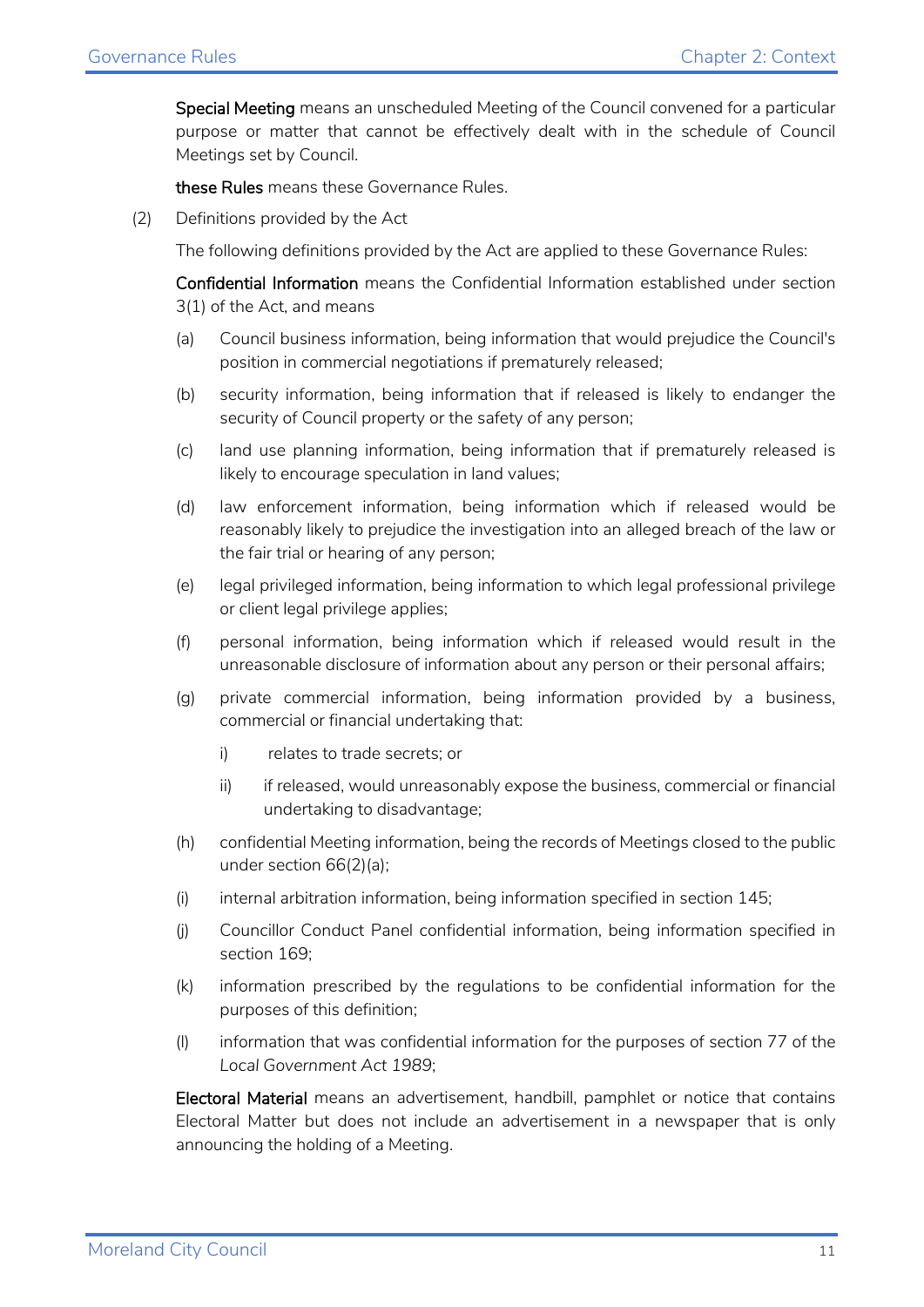Electoral Matter means matter which is intended or likely to affect voting in an election but does not include any Electoral Material produced by or on behalf of the election manager for the purposes of conducting an election.

Nomination Day means the last day on which nominations to be a candidate at a Council election may be received in accordance with the Act and the regulations.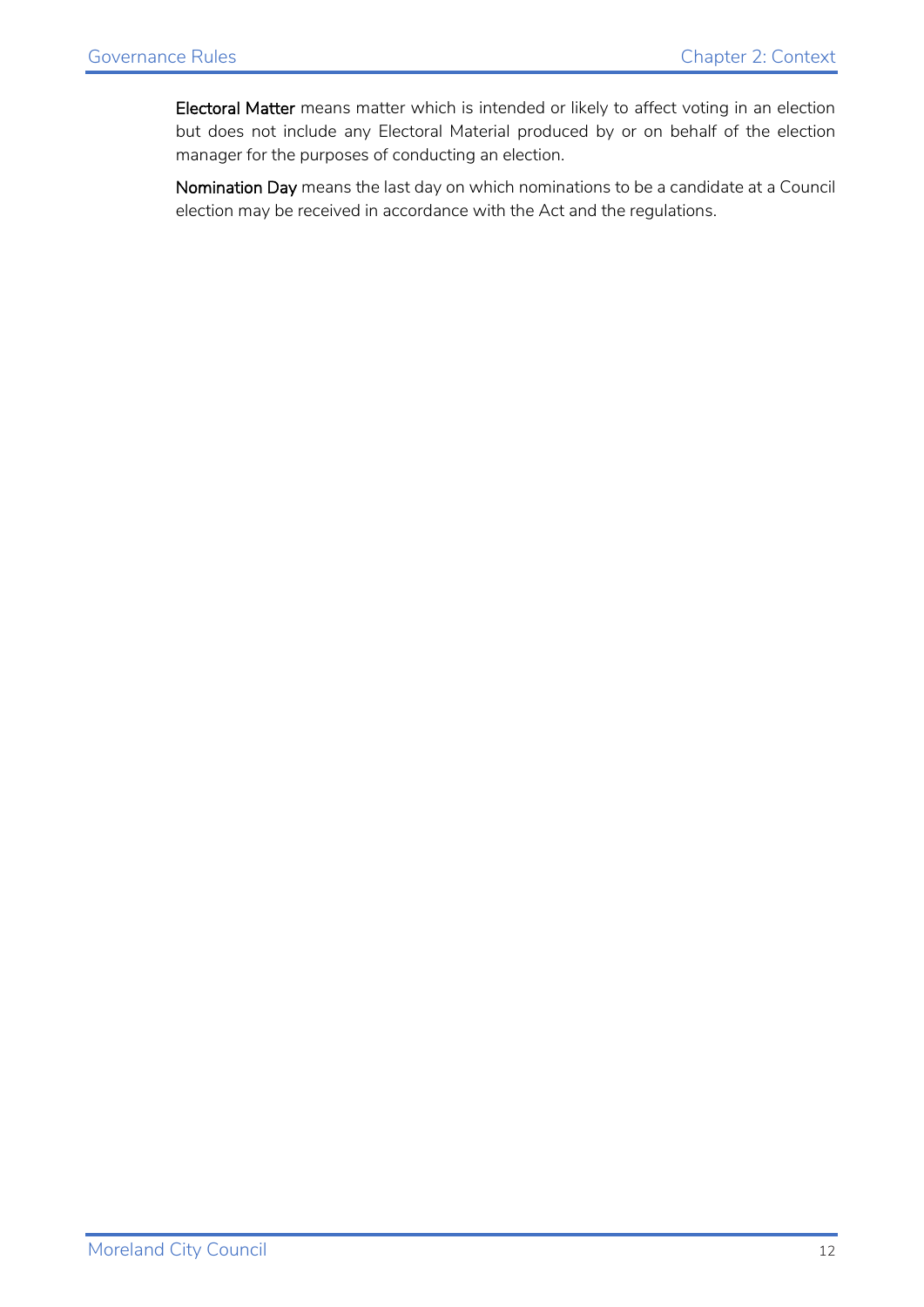# <span id="page-12-0"></span>**CHAPTER 3 – MEETING PROCEDURE**

The way in which Council and Delegated Committee Meetings are conducted makes a significant contribution to good governance. The Chairperson plays a crucial role in facilitating an orderly, respectful, transparent and constructive Meeting by ensuring all Councillors and members of Delegated Committees have the opportunity to be heard, matters are adequately discussed, Meeting procedures are followed appropriately, and statutory requirements are adhered to.

The Chairperson is an independent leader of Meetings and generally does not participate in debate or move or second Motions.

The Act provides for the Mayor to appoint a Councillor as the Chair of a Delegated Committee and any such appointment prevails over any appointment made by the Council. While there are no limitations on exercising that power, the Mayor must always act in a way that is consistent with the adopted Councillor Code of Conduct and transparency commitments of the Council.

Each member of the Meeting has an obligation to participate in good decision-making through their preparation and contribution to the Meeting.

Specific duties and discretions of the Chairperson are outlined throughout these Governance Rules.

#### <span id="page-12-1"></span>**3.1 Purpose of Council Meetings**

- (1) Council holds Council Meetings and, when required, Special Meetings to conduct the business of Council.
- (2) Council is committed to transparency in decision making and, in accordance with the Act, Council and Delegated Committee Meetings are open to the public and the community are able to attend. Meetings will only be closed to members of the public if:
	- (a) the Meeting is to consider confidential information; or
	- (b) a Meeting is required to be closed for security reasons; or
	- (c) it is necessary to enable the Meeting to proceed in an orderly manner.
- (3) If a Meeting is closed to the public for the reasons outlined in Sub-Rule  $2(b)$  or  $2(c)$ , the Meeting will continue to be livestreamed. In the event a livestream is not available, the Meeting will be adjourned.
- (4) For the avoidance of doubt, if a Meeting is open to the public and the livestream is not available, a Meeting that has not commenced will proceed as scheduled and a Meeting that has commenced will continue.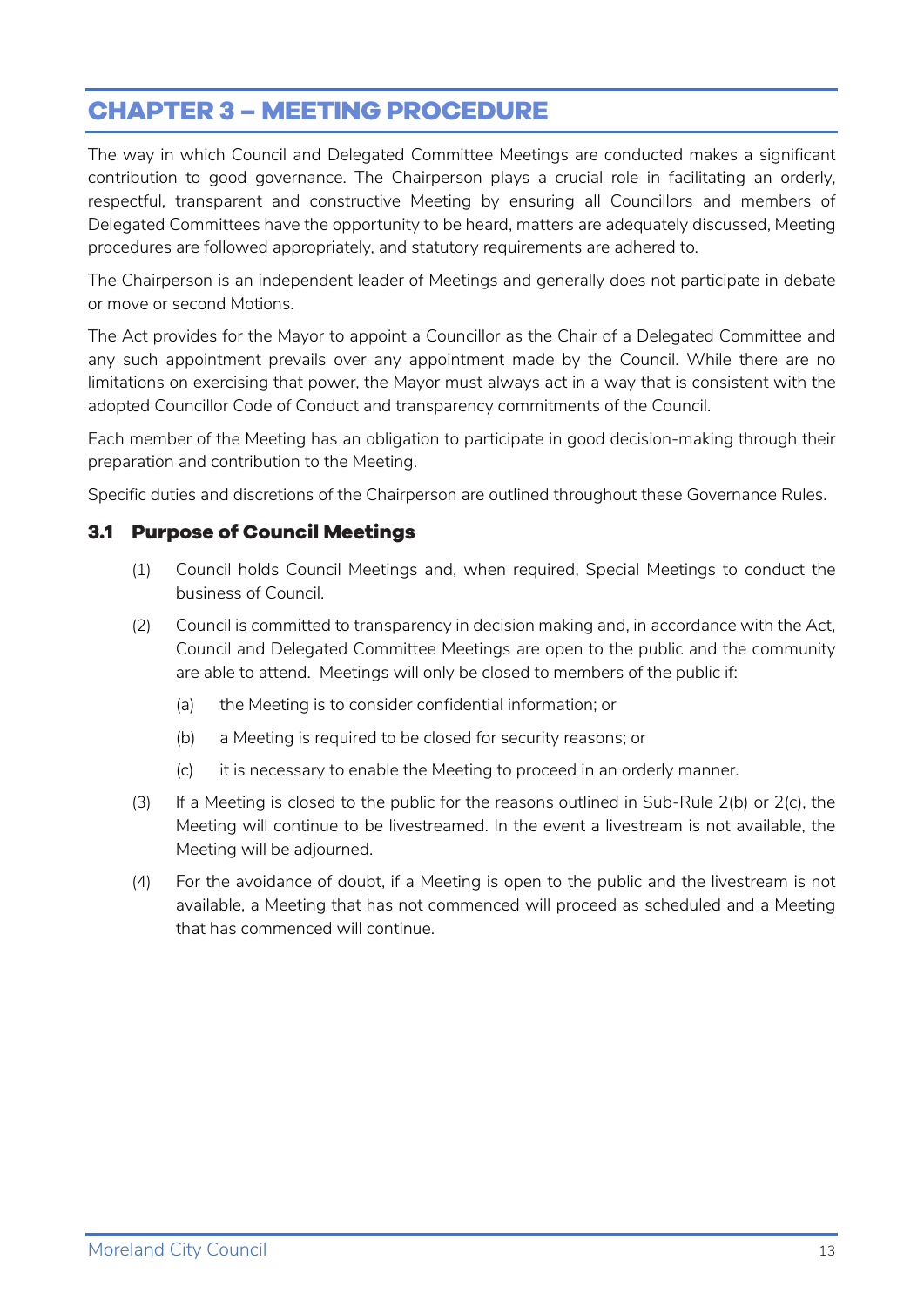#### <span id="page-13-0"></span>**3.2 Meeting Roles**

#### **3.2.1 Chairperson and Members**

- (1) The Chairperson, Councillors and members of Delegated Committees will ensure good decision-making by endeavouring to ensure:
	- (a) Decision making is transparent to members and observers;
	- (b) Meeting members have sufficient information to make good decisions;
	- (c) Every member is supported to contribute to decisions;
	- (d) Any person whose rights are affected has their interests considered;
	- (e) Debate and discussion is focussed on the issues at hand;
	- (f) Meetings are conducted in an orderly manner.

#### **3.2.2 Mayor to take the Chair**

- (1) The Mayor must take the Chair at all Council Meetings at which the Mayor is present.
- (2) If the Mayor is not in attendance at a Council Meeting, the Deputy Mayor (if one has been elected) must take the Chair.
- (3) If the Mayor and any Deputy Mayor are not in attendance at a Council Meeting, Council must appoint one of the Councillors as a temporary Chairperson.

#### **3.2.3 Delegated Committee Chairperson**

- (1) At the Meeting at which Council appoints the members of a Delegated Committee it must also appoint a Chairperson. If Council is appointing a single member as a result of a vacancy, or additional members, there is no change to the appointed Chairperson unless resolved by Council.
- (2) For the avoidance of doubt, Sub-Rule (1) does not intend to limit the powers of the Mayor provided in the Act.

#### **3.2.4 The Chairperson's Duties and Discretions**

In addition to the specific duties and discretions provided in these Governance Rules, the Chairperson:

- (1) must not accept any Motion, question or statement which is:
	- (a) vague or ambiguous;
	- (b) defamatory, malicious, abusive or objectionable in language or substance; or
	- (c) outside the powers of Council;
- (2) must allow the Chief Executive Officer the opportunity to correct factual errors or incorrect assertions that arise during the Meeting.
- (3) must call a person to order if their behaviour is disruptive and interferes with the conduct of the business of Council.
- (4) may direct that a vote be recounted to be certain of the result.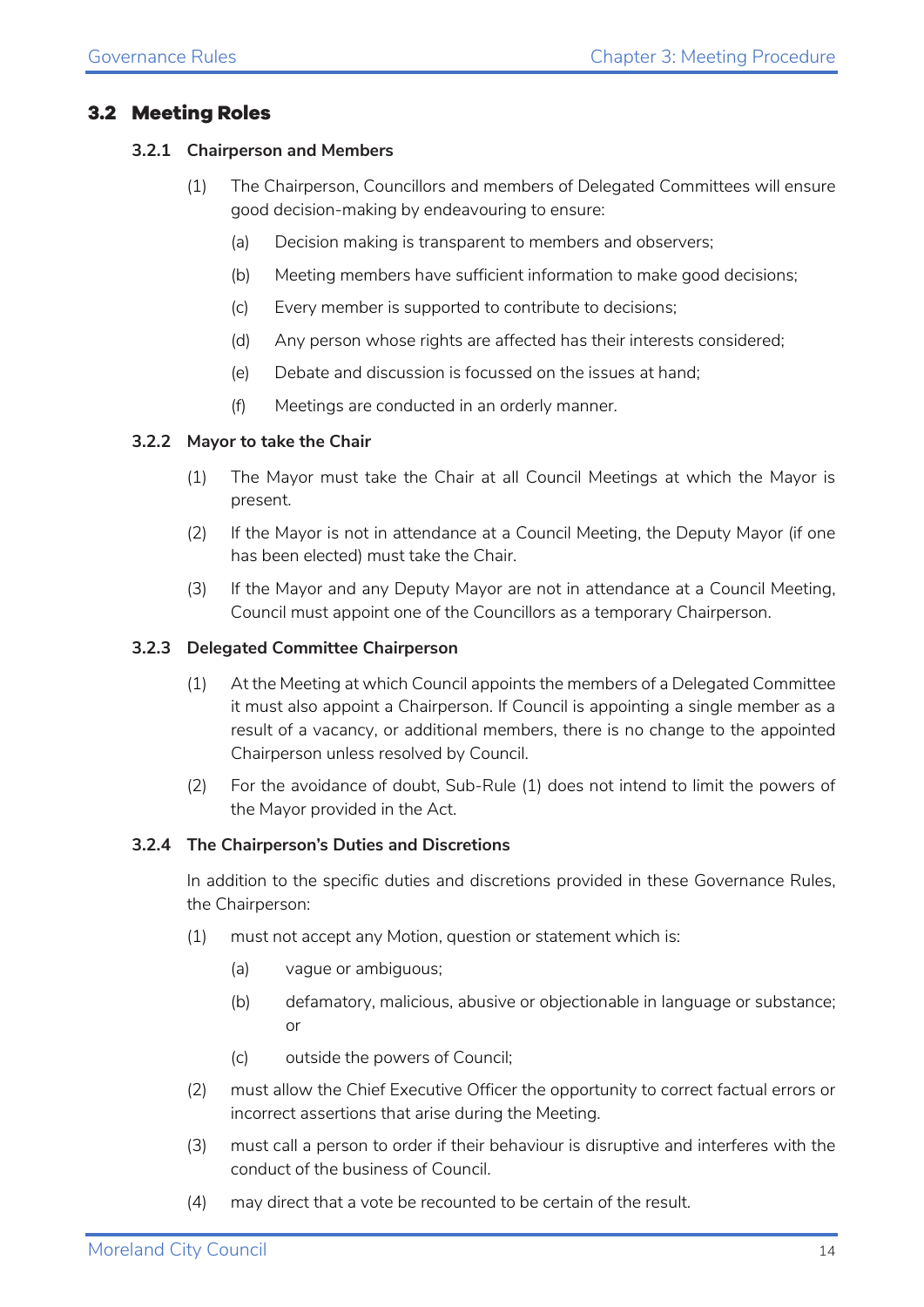- (5) must decide on all points of order in accordance with Rule 3.10 and
- (6) May adjourn a Disorderly Meeting.
- (7) Subject to Rule 3.1 (2), the Chairperson may determine to close a Meeting to the public to maintain security and order, if the circumstances prevent seeking a Council resolution in accordance with Rule 3.13.

#### **3.2.5 Chief Executive Officer**

- (1) The Chief Executive Officer, or delegate, may participate in the Meeting to provide support to the Chairperson and advice to the Meeting.
- (2) The Chief Executive Officer:
	- (a) Must immediately advise if a proposed resolution or action is, to their knowledge, contrary to legislation or Council Policy;
	- (b) May advise if there are administrative or operational implications arising from a proposed resolution;
	- (c) May assist to clarify the intent of any unclear Motion to facilitate implementation of a resolution;
	- (d) On request, assist with procedural issues that may arise.

#### **3.2.6 Councillors and members of Delegated Committees**

Councillors and members of Delegated Committees contribute to good governance and decision making by:

- (1) Seeking views of community members and reading Agenda papers prior to the Meeting.
- (2) Demonstrating due respect and consideration to community views and the professional / expert advice provided in the Agenda papers.
- (3) Attending Meetings and participating in debate and discussion.
- (4) Demonstrating respect for the role of the Chairperson and the rights of other Councillors or members of Delegated Committees to contribute to the decisionmaking.
- (5) Being courteous and orderly.

#### **3.2.7 Community**

- (1) Council Meetings are decision making forums for the Council that are open to the community to attend and/or view proceedings.
- (2) Community members may only participate in Council Meetings in accordance with Rule 3.6.
- (3) Community members are encouraged to participate in Council's engagement processes.
- (4) Community members may seek to inform individual Councillors of their views by contacting them directly in advance of Meetings.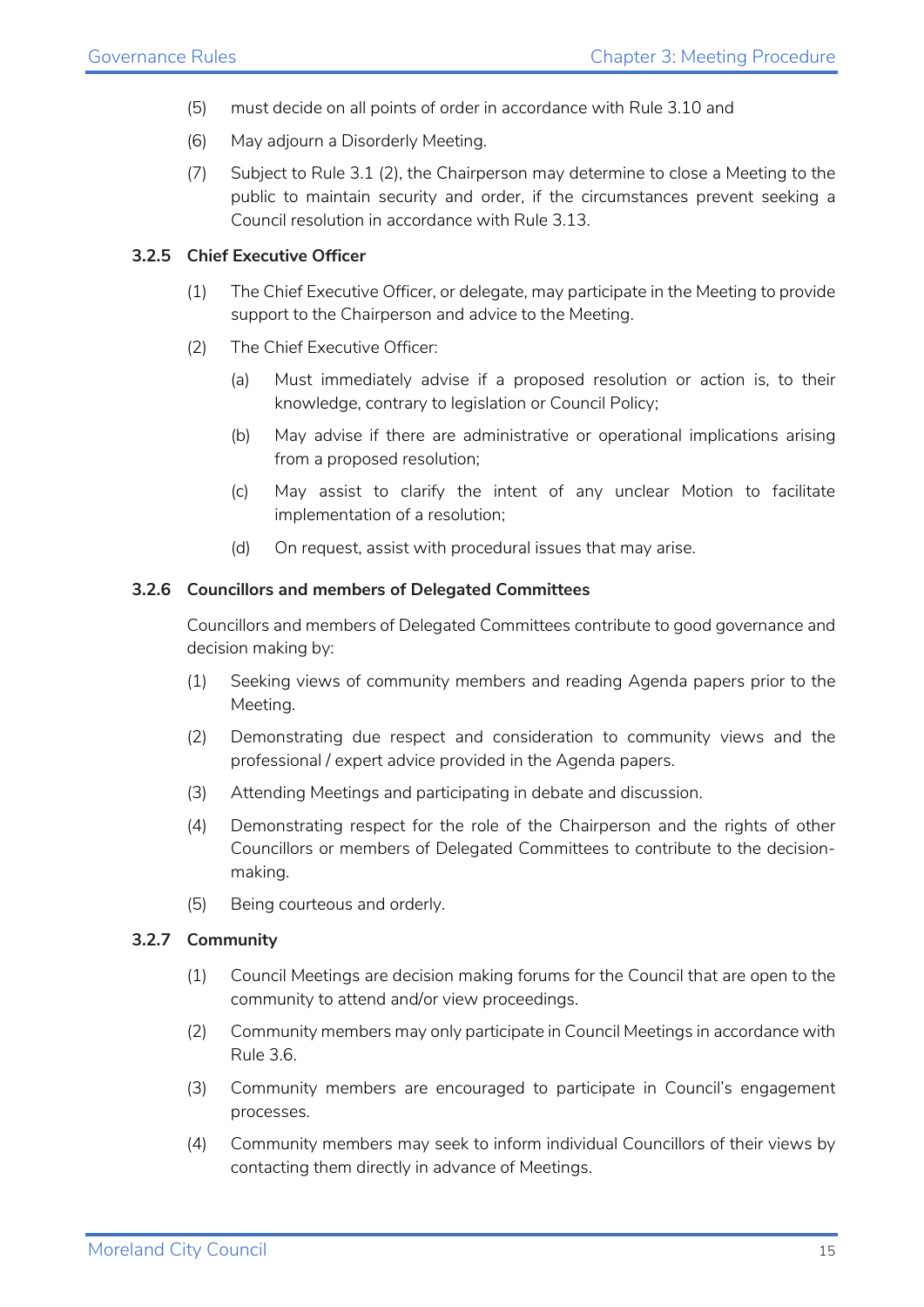#### **3.2.8 Apologies and absences**

- (1) Councillors and members of Delegated Committees who are unable to attend a Meeting may submit an apology:
	- (a) In writing to the Chairperson, who will advise the Meeting: or
	- (b) By seeking another Councillor or member of the Delegated Committee to submit it at the Meeting on their behalf.
- (2) An apology submitted to a Meeting will be recorded in the Minutes.
- (3) A Councillor intending to take a leave of absence must submit it in writing to the Mayor.
- (4) The Mayor will seek to have any leave of absence request received included in the Agenda of the next Council Meeting.
- (5) A leave of absence not included in a Council Meeting Agenda may still be considered by Council if a written request has been received by the Mayor prior to the Meeting.
- (6) Council will not unreasonably withhold its approval of a leave of absence request.
- (7) A Councillor who has not submitted an apology or had a leave of absence approved who is not in attendance at a Council or Delegated Committee Meeting will be recorded as absent. $2$
- (8) For the benefit of clarity, should unplanned leave of absence occur (between two Council meetings), Council will receive the request at the next possible Council meeting for approval, providing Sub-Rule (5) is met.

<span id="page-15-0"></span><sup>2</sup> Section 35 (1) (e) of the Act *provides a Councillor ceases to hold office if they are absent from Council Meetings for a period of 4 consecutive months without leave obtained from the Council.*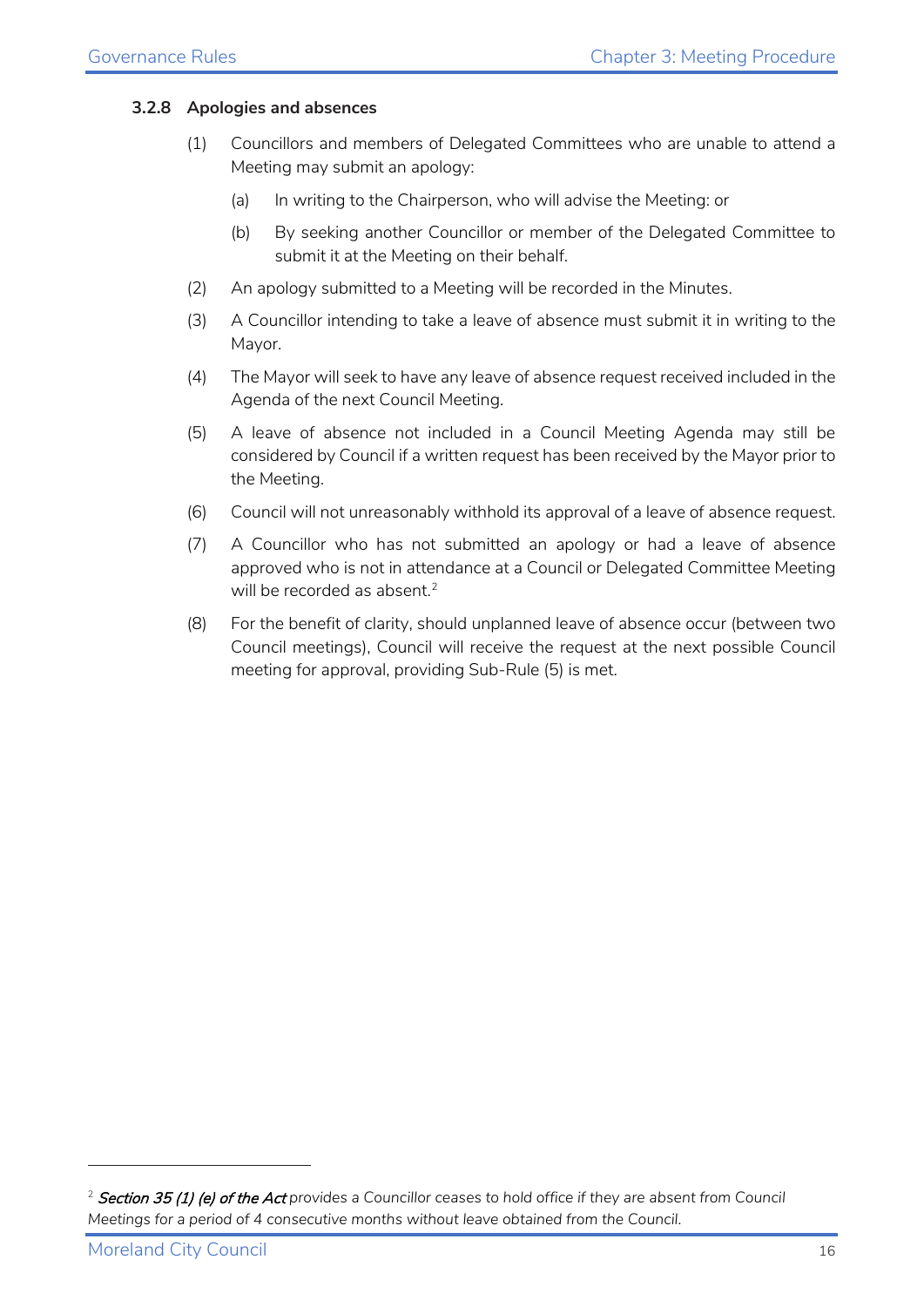#### <span id="page-16-0"></span>**3.3 Notice of Meetings and availability of Agenda**

#### **3.3.1 Date, time and place of Council Meetings**

- (1) At or before the last Meeting each year, Council must fix the date, time and place of all Council Meetings and any Delegated Committee Meetings for the following calendar year.
- (2) Council may resolve a Delegated Committee will set its own schedule of Meetings.
- (3) When setting the dates of Council Meetings, Council may set Meetings Designated for Planning and Related Matters.
- (4) Council by resolution, or the Chief Executive Officer, may change the date, time and place of, or cancel, any Council Meeting which has been fixed, or schedule an additional Council Meeting and must provide notice of the change to the public.

#### **3.3.2 Special Meetings**

- (1) Council may by resolution call a Special Meeting. Any resolution of Council to call a Special Meeting must specify the date and time of the Special Meeting and the business to be transacted. The date and time of the Special Meeting must not be prior to 6pm on the day following the Council Meeting at which the resolution was made.
- (2) The Mayor, or three Councillors may by written notice to the Chief Executive Officer call a Special Meeting. A written notice to call a Special Meeting must:
	- (a) Specify the business to be transacted;
	- (b) be delivered to the Chief Executive Officer or Delegate in sufficient time to enable notice to be given in accordance with Sub-Rule 3.3.4.
- (3) The Chief Executive Officer, following consultation with the Mayor, may call a Special Meeting.
- (4) In the event a Special Meeting is to be called pursuant to Sub-Rule (2) and (3), the Chief Executive Officer must determine the time and date for the Special Meeting giving consideration to:
	- (a) the urgency of the business to be transacted;
	- (b) the availability of Councillors; and
	- (c) a reasonable notice period for persons whose rights or interests may be impacted by the business to be transacted
- (5) The Chief Executive Officer must arrange for notice of the Meeting on Council's website, and other mediums that will maximise the opportunity for the community to be notified in accordance with Sub-Rule 3.3.4.
- (6) The Chief Executive Officer must call a Special Meeting to elect a Mayor following a Council election declaration, in accordance with the Act.
- (7) The Special Council Meeting for the election of a Mayor following an election may also consider the role of Deputy Mayor and any other matters as determined by the Chief Executive Officer.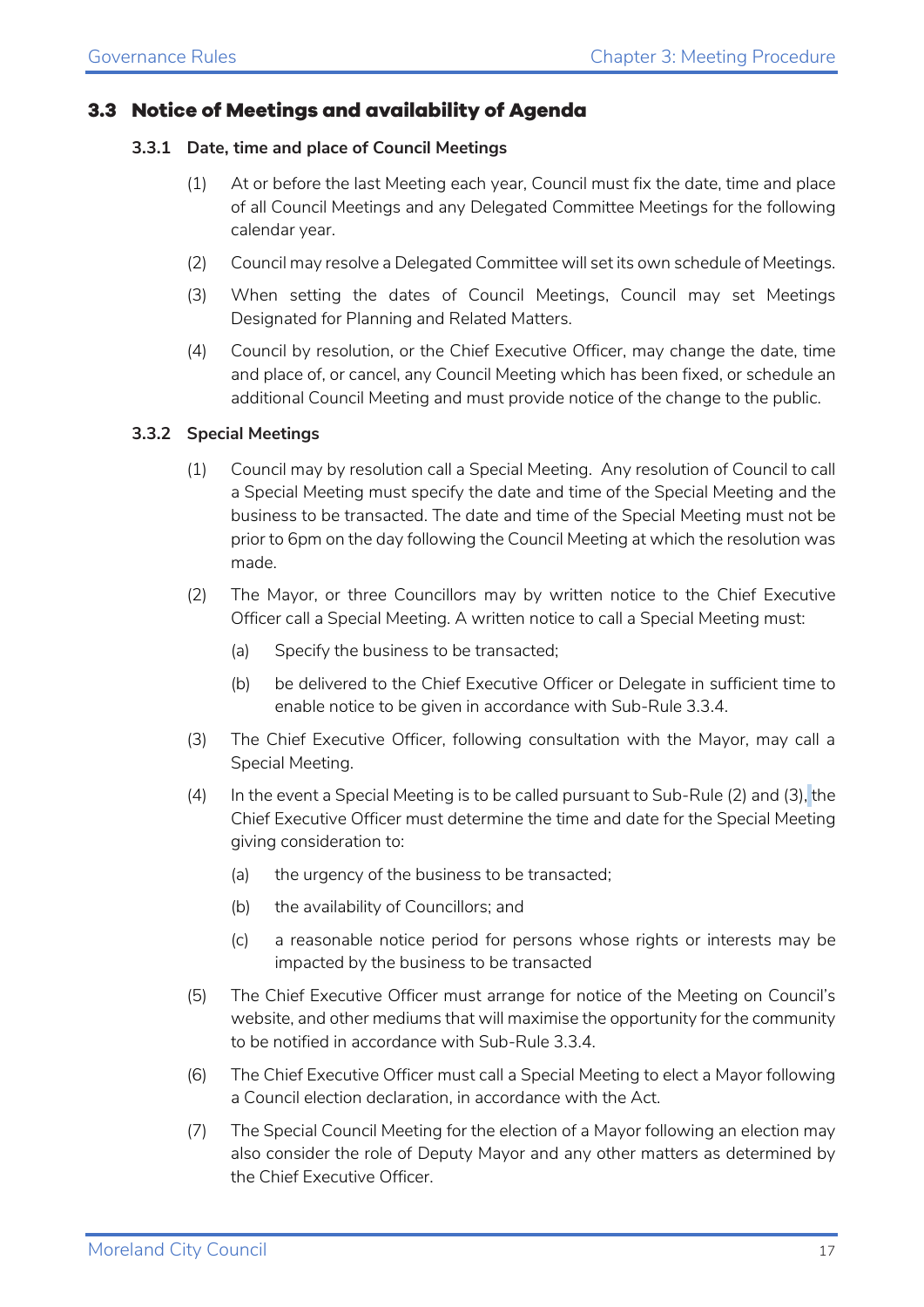(8) Only the business specified in the Council resolution, or written notice, may be considered at a Special Meeting, unless Council, by unanimous resolution determines to admit another matter.

#### **3.3.3 Call of the Council**

- (1) If a quorum cannot be achieved or maintained repeatedly due to the absence of Councillors, the Chief Executive Officer may require all Councillors to attend a Call of the Council Meeting.
- (2) Notice of the Meeting must be given in accordance with Sub-Rule 3.3.4(2).
- (3) The Agenda for a Call of the Council Meeting must only contain matters that have been unable to be transacted because a quorum has not been achieved or maintained.
- (4) If a Councillor does not attend within 30 minutes after the time fixed for a call of the Council Meeting, or remain at the Meeting for the business to be conducted, the Chief Executive Officer must, following the Meeting, seek a reason in writing from the Councillor(s) not in attendance.
- (5) If, after considering the reason provided by the Councillor for the absence in accordance with Sub-Rule (4), the Chief Executive Officer, in consultation with the Mayor, or Deputy Mayor if the reason has been provided by the Mayor, does not consider the Councillor has provided a reasonable excuse for not attending, the Chief Executive Officer must recommend to the Council to make an application for an internal arbitration process in accordance with section 14[3](#page-17-0) of the  $Act<sup>3</sup>$ .

#### **3.3.4 Notice of Meetings**

- (1) A schedule of Council Meetings must be prepared and published on Council's website and in ways that ensures it is available to a broad section of the community at least once each year and with such greater frequency as the Chief Executive Officer determines. The schedule of Council Meetings must also be available from Council's Customer Service Centres.
- (2) A notice of a Meeting, that is not a Special Meeting, incorporating or accompanied by an Agenda of the business to be dealt with, must be sent electronically to every Councillor for all Council Meetings, at least six days before the Meeting. A period of less than six days may be justified if exceptional circumstances exist.
- (3) An Agenda for a Council Meeting held in accordance with the schedule of Council Meetings prepared in accordance with Sub-Rule (1) will be made available on Council's website at least 6 days prior to the Meeting, or at the same time that the agenda is made available to Councillors, whichever comes sooner.

<span id="page-17-0"></span><sup>&</sup>lt;sup>3</sup> Section 143 of the Act provides: Application for an internal arbitration process

<sup>(1)</sup> An arbiter may hear an application that alleges misconduct by a Councillor.

<sup>(2)</sup> An application for an internal arbitration process to make a finding of misconduct against a Councillor may be made by—

<sup>(</sup>a) the Council following a resolution of the Council; or

<sup>(</sup>b) a Councillor or a group of Councillors.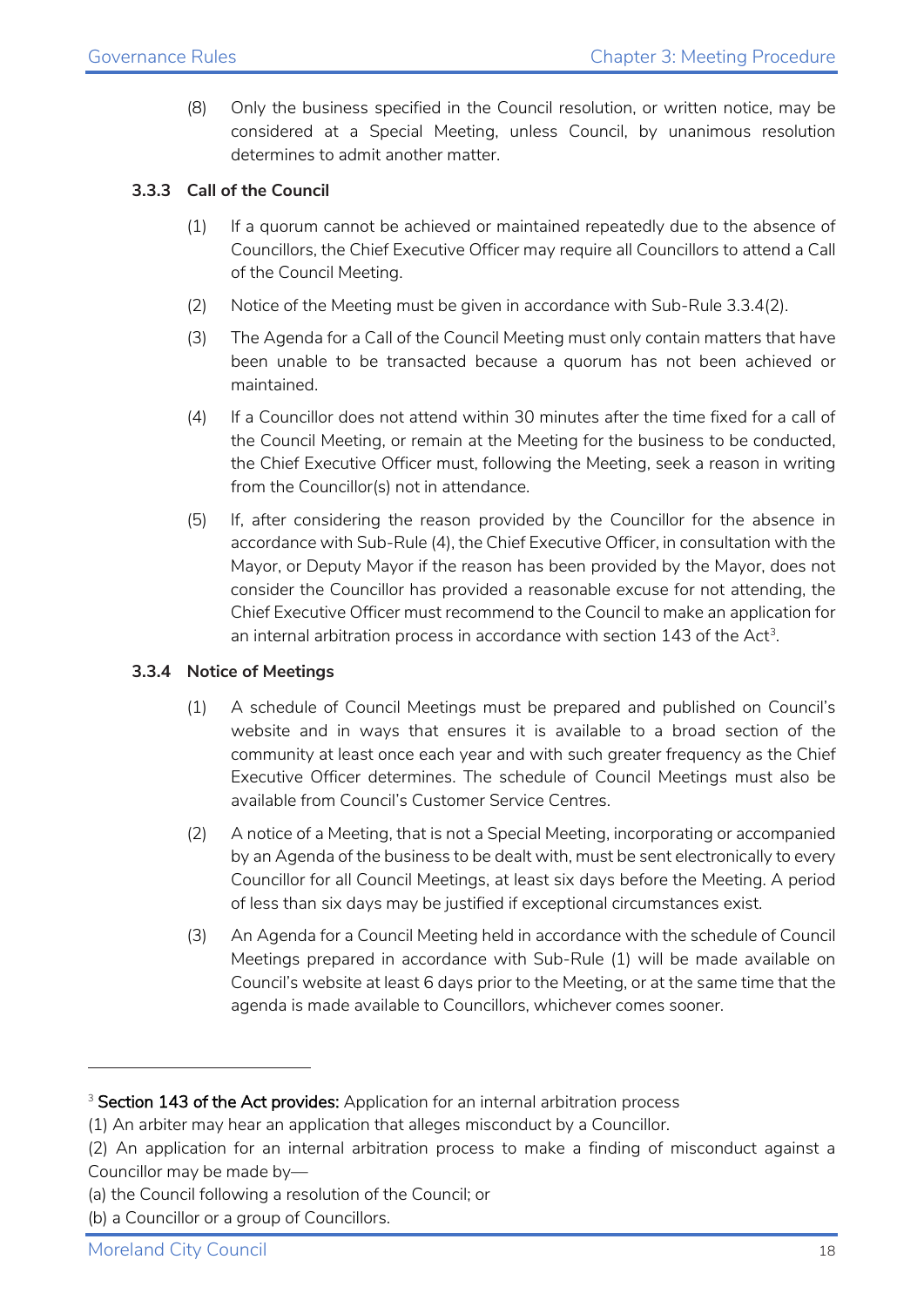- (4) An Agenda for a Special Meeting or Council Meeting held in addition to the Meetings scheduled in accordance with Sub-Rule (1) must be made available electronically to every Councillor at least 48 hours before the Meeting. A period of less than 48 hours may be justified if exceptional circumstances exist.
- (5) An Agenda for a Special Council Meeting or Council Meeting held in addition to the Meetings scheduled in accordance with Sub-Rule (1) will be made available on Council's website no less than 24 hours before the Council Meeting.
- (6) The extraordinary circumstances that mean Council is unable to give the notice described in this Rule must be recorded in the Minutes of the relevant Special Meeting.
- (7) Notice of a Special Meeting must be published on Council's website and in ways that will be available to a broad section of the community as soon as practicable after the time and date of the Meeting has been determined.
- (8) If a Special Meeting is called to consider a matter that directly affects the rights of any person(s), every endeavour must be made to notify that person(s).

#### <span id="page-18-0"></span>**3.4 Quorum**

- (1) Meetings must commence within 30 minutes of the scheduled starting time.
- (2) If, after 30 minutes from the scheduled starting time of any Meeting or adjournment, a quorum cannot be obtained, the Chairperson, or if the Chairperson is not present, those Councillors present or, if there are no Councillors present, the Chief Executive Officer or, in the absence of the Chief Executive Officer, a Delegate, may adjourn the Meeting for a period not exceeding seven days from the date of the adjournment.
- (3) If, during any Meeting or any adjournment of the Meeting, a quorum cannot be maintained, the Chairperson, or if the Chairperson is not present, those Councillors present or, if there are no Councillors present, the Chief Executive Officer or, in the absence of the Chief Executive Officer, a Delegate, may adjourn the Meeting for a period not exceeding seven days from the date of the adjournment.
- (4) The Chairperson may defer an item of business in respect of which there is, or is likely to be, a disclosure of a conflict of interest by one or more Councillors that will cause a quorum to be lost and direct the Chief Executive Officer to include that item of business on an Agenda for a future Council Meeting.
- (5) If a quorum cannot be achieved or maintained due to the declaration of conflicts of interests by the majority of Councillors, Council will:
	- (a) Determine the matter will be considered in separate parts, if a quorum can be maintained for each separate part; or
	- (b) Determine to make decisions on separate parts of the matter at a Meeting where quorum can be maintained, before making a decision on the whole matter.
- (6) If a quorum cannot be achieved or maintained due to the declaration of conflicts of interests by the majority of Councillors, and the matter cannot be separated into component parts or prior decisions made, Council will delegate the decision to be made: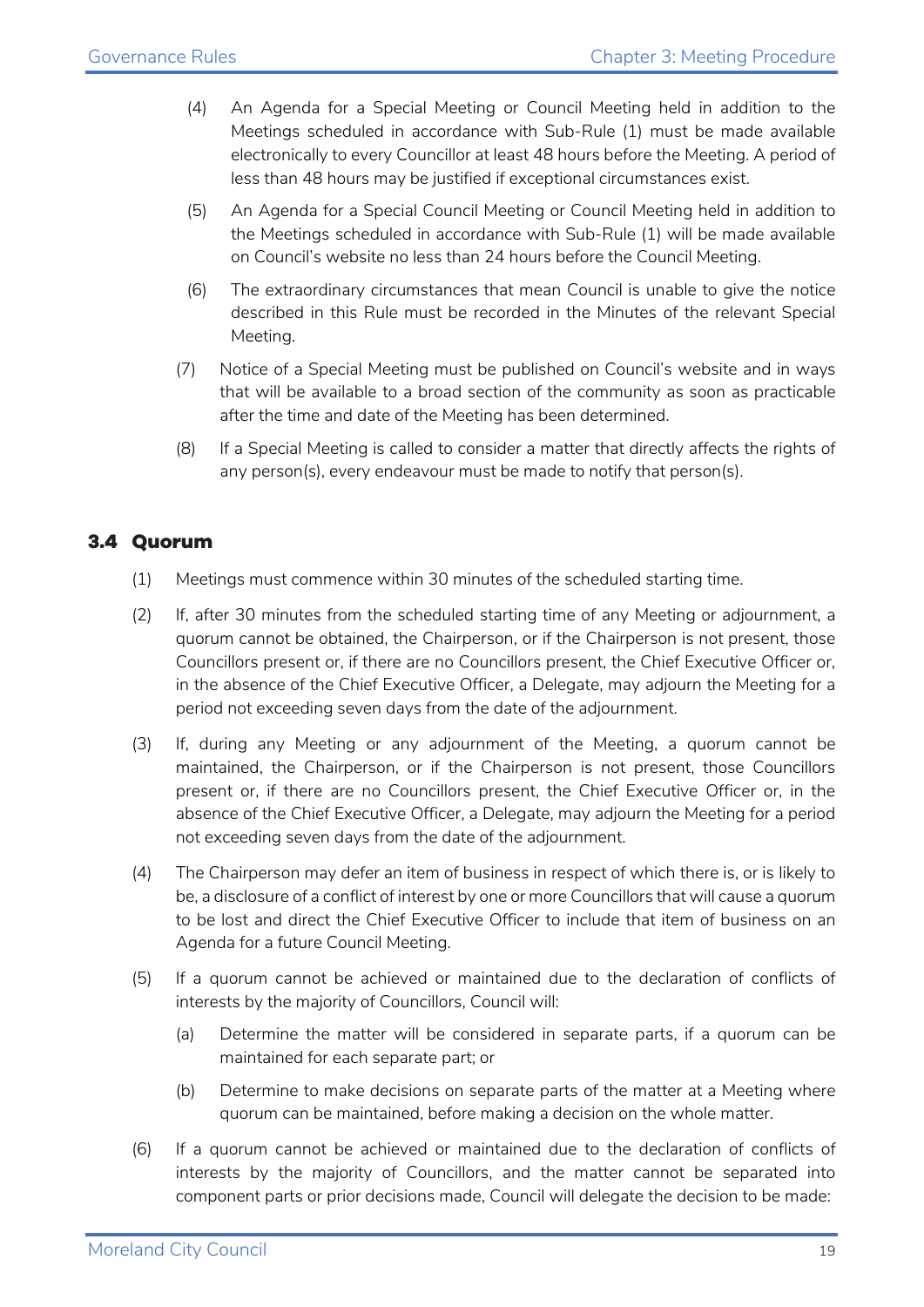- (a) By the Chief Executive Officer; or
- (b) By a Delegated Committee, established for the purpose of determining the matter, comprised of all the Councillors who have not disclosed a conflict of interest and any other person(s) the Council considers suitable.
- (7) A decision made under delegation due to Council not being able to achieve or maintain a quorum will be reported to the next Council Meeting.

#### 3.4.1 Notice of adjourned Council Meeting

- (1) The Chief Executive Officer must provide written notice, including by electronic means, to each Councillor of any Council Meeting adjourned to another date or time.
- (2) Where it is not practicable because time does not permit notice in accordance with Sub-Rule (1) to occur, then, provided every reasonable attempt is made to contact each Councillor either verbally, or by some other means, it will be sufficient.
- (3) Notice of an adjournment to another date or time must be published on Council's website as soon as practical.

#### Quorum Calculation

Section 61(4) of the Act provides that a quorum at a Meeting must be at least a majority of the Councillors or members of the Delegated Committee.

| Number of Councillors/Committee<br><b>Members</b> | Number required for Quorum |
|---------------------------------------------------|----------------------------|
|                                                   |                            |
|                                                   |                            |
|                                                   |                            |
|                                                   |                            |
|                                                   |                            |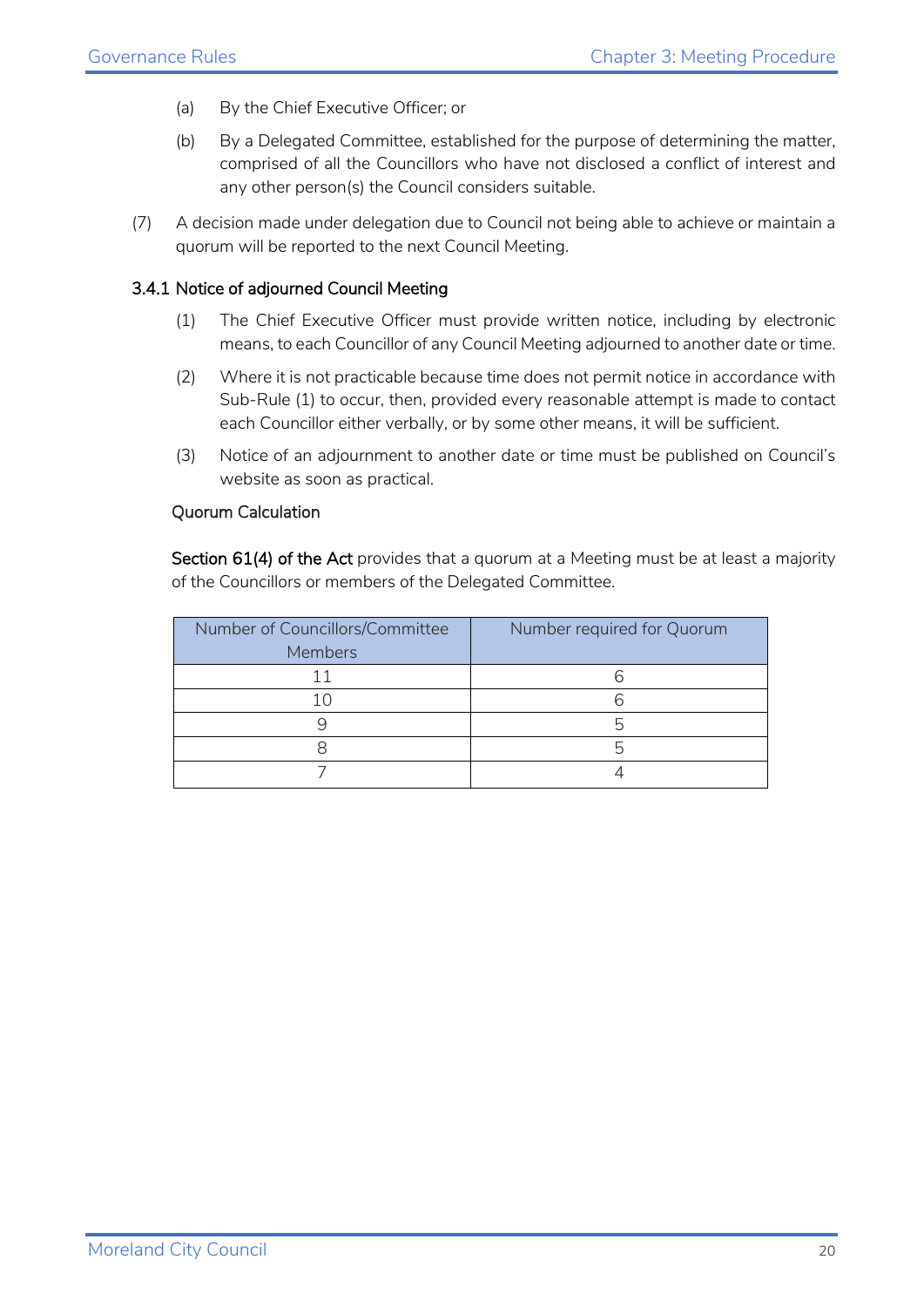#### <span id="page-20-0"></span>**3.5 Business of Meetings**

The business to be transacted at a Council Meeting is contained in the Agenda provided to Councillors and available to the public on Council's website. The Chief Executive Officer oversees preparation of the Agenda and determines the content and order of business to facilitate open, efficient and effective processes of government. The role of the Mayor includes providing advice to the Chief Executive Officer when the Chief Executive Officer is setting the Agenda for Council Meetings. Council can admit an item of urgent business if it has arisen after distribution of the Agenda and cannot be reasonably deferred to the next Meeting.

#### **3.5.1 Business at Meetings**

- (1) The Chief Executive Officer may include any matter on the Agenda for a Council Meeting which he or she thinks should be considered at the Meeting to which the Agenda relates.
- (2) No business can be dealt with at a Council Meeting unless it is:
	- (a) Contained on the Agenda; or
	- (b) Admitted as Urgent Business in accordance with Sub-Rule 3.5.6

#### **3.5.2 Order of business for Council Meetings**

The order of business must be determined by the Chief Executive Officer to facilitate and maintain open, efficient and effective processes of government. Generally, the order of business of any Council Meeting will be as follows:

- (a) Welcome;
- (b) Apologies/Leaves of Absence;
- (c) Disclosures of conflicts of interest; (Rule 6.3)
- (d) Confirmation of Minutes of previous Meetings; (Rule 3.11.3)
- (e) Acknowledgements and Other Matters (Rule 3.5.5)
- (f) Petitions; (Rule 3.6.5)
- (g) Public question time; (Rule 3.6.2)
- (h) Council reports;
- (i) Notices of Motion; (Rule 3.9.14)
- (j) Notices of rescission; (Rule 3.9.15)
- (k) Foreshadowed Items;
- (l) Urgent business; (Rule 3.5.6);
- (m) Confidential business.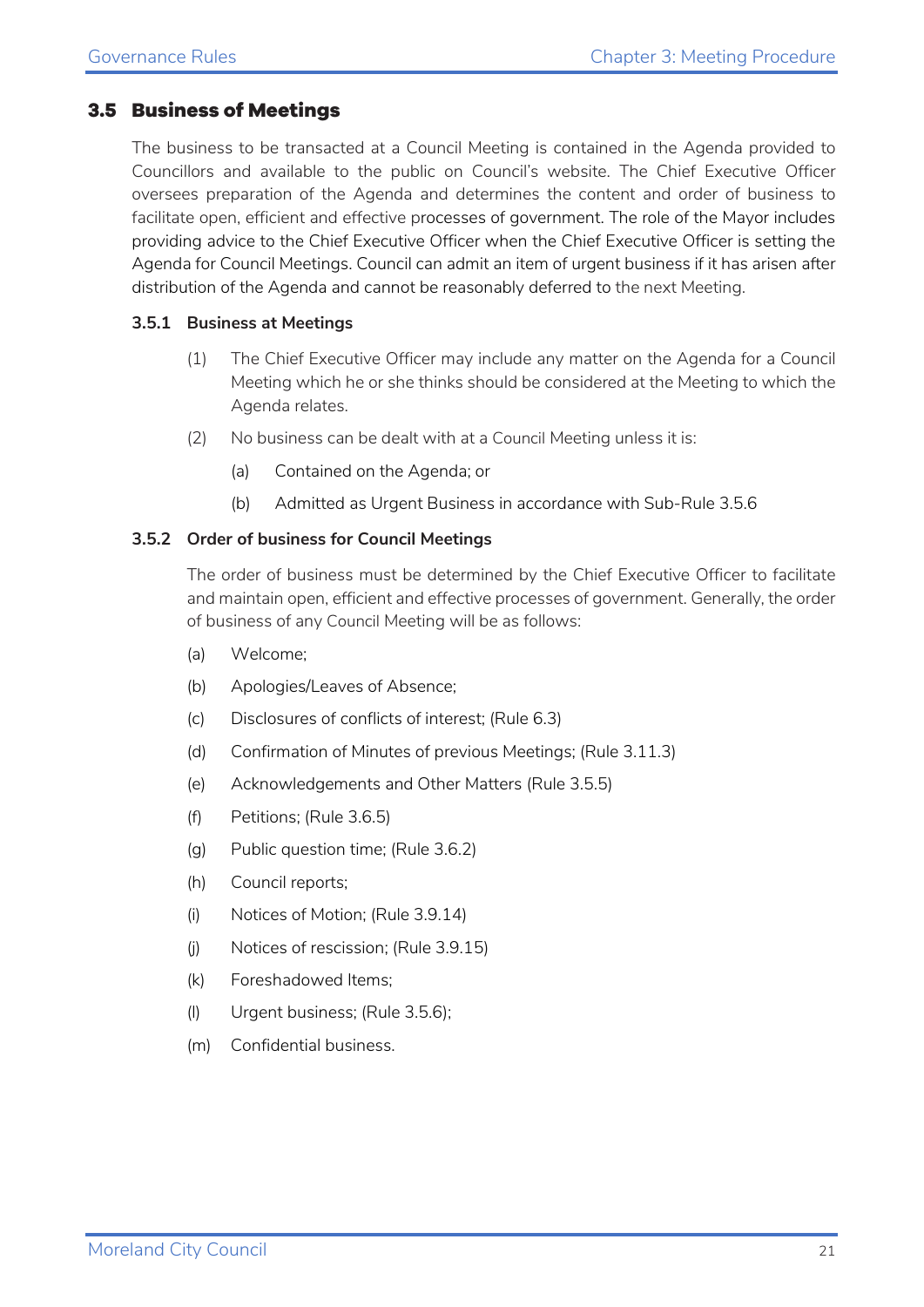#### **3.5.3 Order of business for Meetings Designated for Planning and Related Matters**

The order of business of any Meeting Designated for Planning and Related Matters will be as follows:

- (a) Welcome;
- (b) Apologies;
- (c) Disclosures of conflicts of interest; (Rule 6.3)
- (d) Confirmation of Minutes of previous Meetings; (Sub-Rule 3.11.3)
- (e) Council reports;
- (f) Urgent business (Rule 3.5.6);
- (g) Confidential business.

#### **3.5.4 Change to order of business**

- (1) Once an Agenda has been sent to Councillors, the order of business for that Meeting may be altered with the Agreement of Council.
- (2) If the Agreement of Council is not achieved, the order of business may be altered by a resolution of Council.
- (3) The Chief Executive Officer, following consultation with the Mayor, may withdraw a report included in the Agenda, if special circumstance exist that mean Council consideration of the report would not be appropriate.

#### **3.5.5 Acknowledgements and Other Matters**

- (1) At each Council Meeting of Council provision of 10 minutes has been made in the Agenda for the Mayor and Councillors to:
	- a) Acknowledge and recognise achievements of local individuals and organisations; and
	- b) Raise matters considered important to Council.
- (2) For the purposes of raising matters as outline in Sub-Rules (1) (a) and (b), the nature of these matters should not be the subject of an item already listed in the Council agenda, does not require a decision of Council or cannot address matters where internal mechanisms already exist (i.e. raising matters to address customer requests).
- (3) The Chairperson will manage the time commitment across Councillors indicating their intent to speak.
- (4) Where an item is requiring a decision of Council, these matters must be raised in accordance with the provisions as outlined in Urgent Business (3.5.6), Notices of Motion (3.9.14) or Foreshadowed Items (3.9.17).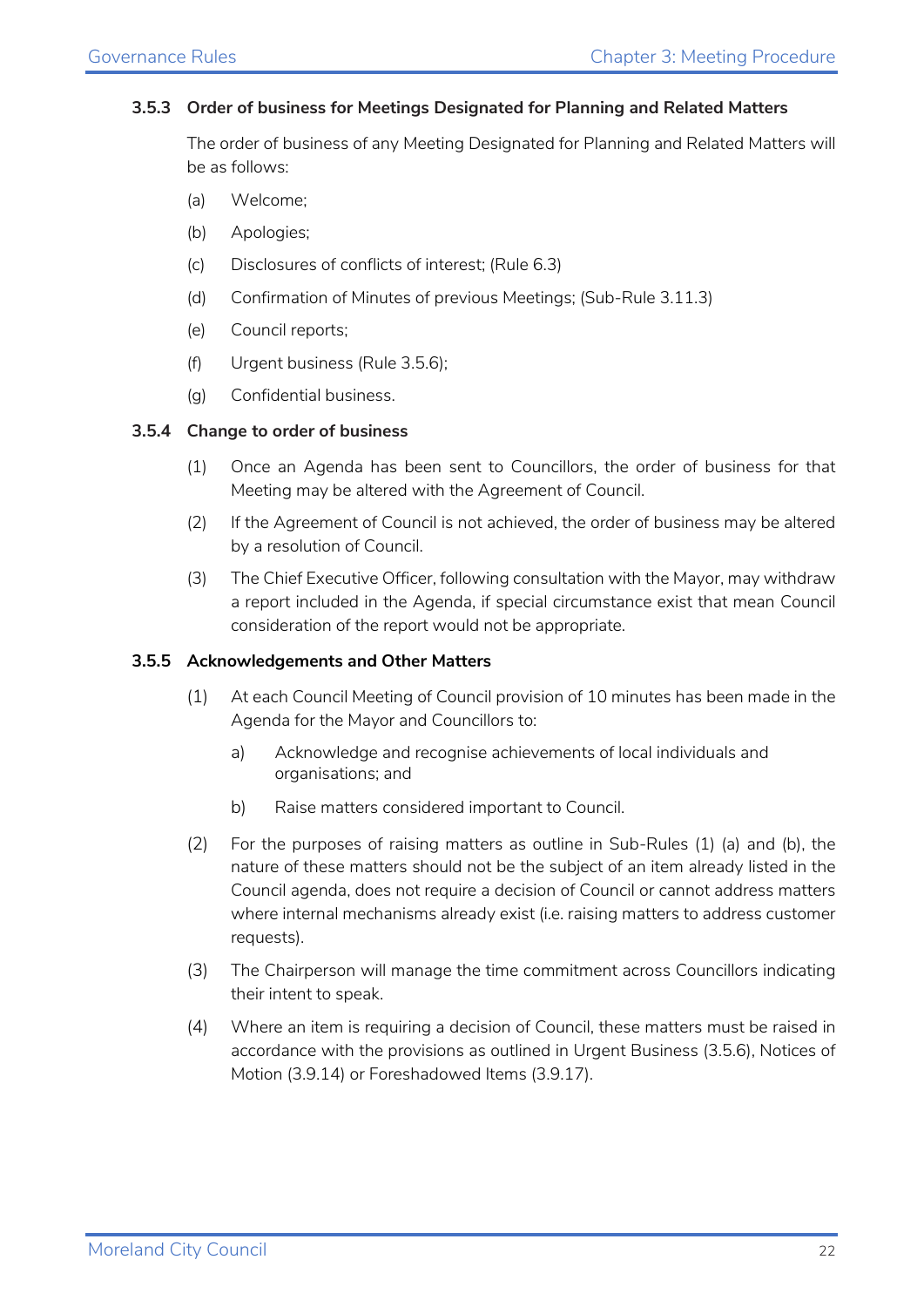#### **3.5.6 Urgent Business**

- (1) If the Agenda for a Meeting makes provision for urgent business, business cannot be admitted as Urgent Business other than by resolution of Council and only then if:
	- (a) It relates to or arises out of a matter which has arisen since distribution of the Agenda; and
	- (b) Deferring the item until the next Meeting will mean a decision on the item will not have any effect on the matter; or
	- (c) The item involves a matter of urgency as determined by the Chief Executive Officer; and
	- (d) It cannot be addressed through an operational service request process; and
- (2) In addition to the requirements in Sub-Rule (1), where Urgent Business is to be admitted to a Meeting Designated for Planning and Related Matters, the urgent business must relate to a planning matter.
- (3) A Councillor proposing a matter be admitted as urgent business must lodge it in writing to the Chief Executive Officer no later than 3 pm on the day of the Meeting.
- (4) The Chief Executive Officer will advise the Mayor of any matter he or she determines appropriate for Council to consider admitting as urgent business.
- (5) The consideration of Urgent Business is a two-step process as follows:
	- (a) At the point in the agenda when Urgent Business is listed, the Chairperson will seek any items of Urgent Business.
		- (i) The Councillor proposing an item of Urgent Business is to briefly describe the nature of the matter (at this point the Council is not moving a motion) and seek that the item to be accepted as urgent business.
		- (ii) The Chairperson will seek a mover and seconder to accept the item as Urgent Business.
	- (b) A motion may then be moved and seconded in accordance with Rule 3.9 Motions and debate.

#### **3.5.7 Time Limits for Meetings**

- (1) A Meeting must not continue after three hours from the time it commences unless a majority of Councillors present vote in favour of its extension in accordance with this Rule.
- (2) Extensions of a Meeting will be in block periods of 30 minutes.
- (3) After the initial 30 minute extension the Meeting must not continue unless a majority of Councillors present vote in favour of a further extension.
- (4) A Meeting may only be continued for a maximum of two 30 minute extensions.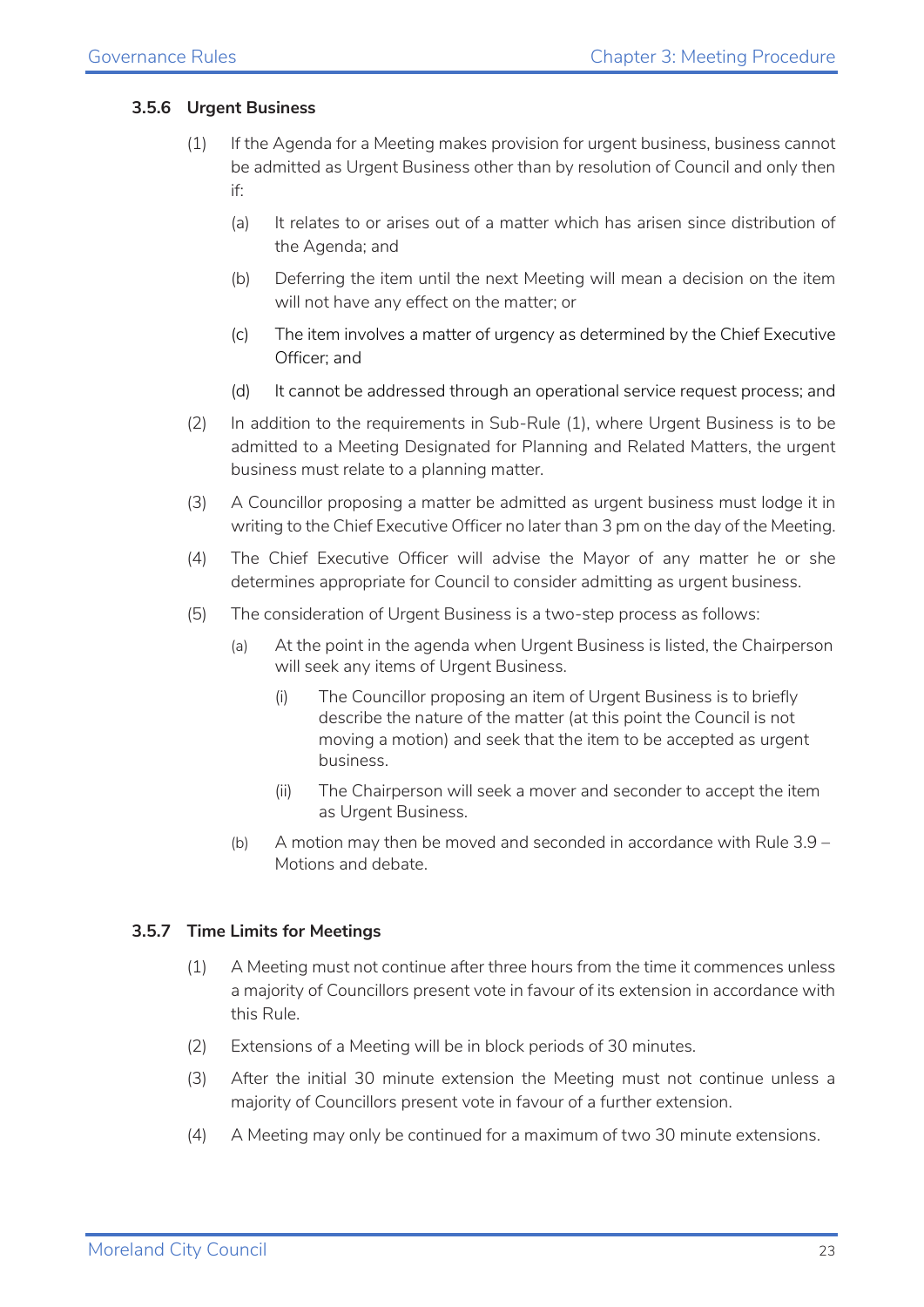- (5) In the absence of such extensions as provided for in Sub-Rules (1), (2) and (3), or in the event there is further business to be transacted at the completion of two extensions, the Meeting must stand adjourned to 6 pm on the following day. In that event, the provisions of Sub-Rule 3.4.1 apply.
- (6) Notwithstanding Sub-Rule (5), the Chairperson may seek the Agreement of Council not to adjourn the Meeting to the following day, if the Chairperson reasonably believes the remaining business will take less than 10 minutes to transact.

#### **3.5.8 Chairperson may temporarily adjourn a Meeting exceeding two hours**

- (1) The Chairperson may adjourn a Meeting for a 10 minute break, at an appropriate point in proceedings after two hours has elapsed.
- (2) Notwithstanding Sub-Rule (1), the Chairperson may seek the Agreement of Council not to adjourn the Meeting if the Chairperson reasonably believes the remaining business of the Meeting will take less than 30 minutes to transact.

#### <span id="page-23-0"></span>**3.6 Community Questions and Submissions**

#### **3.6.1 Questions of Council and Community Statements**

- (1) Members of the public may only address a Council Meeting in accordance with the provisions of these Governance Rules.
- (2) Unless Council resolves differently, there must be a time provided for questions of Council and Community Statements at every Council Meeting not designated for Planning and Related Matters to enable members of the public to submit questions to Council.
- (3) Sub-Rule (2) does not apply during any period when a Meeting is closed to members of the public in accordance with section 66(2) of the Act.
- (4) There will be no Questions of Council and Community Statements during a local government election period.
- (5) The time provided for questions of Council and community statements will not exceed 30 minutes in duration, unless by resolution of Council, in which case, the time may be extended for one period of up to 30 minutes.
- (6) Priority will be given to questions and statements that relate to matters listed in the Agenda. If time allows, questions about items other than those listed on the Agenda will be considered.
- (7) A maximum of two questions or statements, in any combination, is allowed per person. If a person has submitted two questions or statements, the second or statement question may, at the discretion of the Chairperson:
	- (a) be deferred until all other persons who have submitted questions have asked their first question; and/or
	- (b) not be asked or permitted if the time allotted for public question time has expired.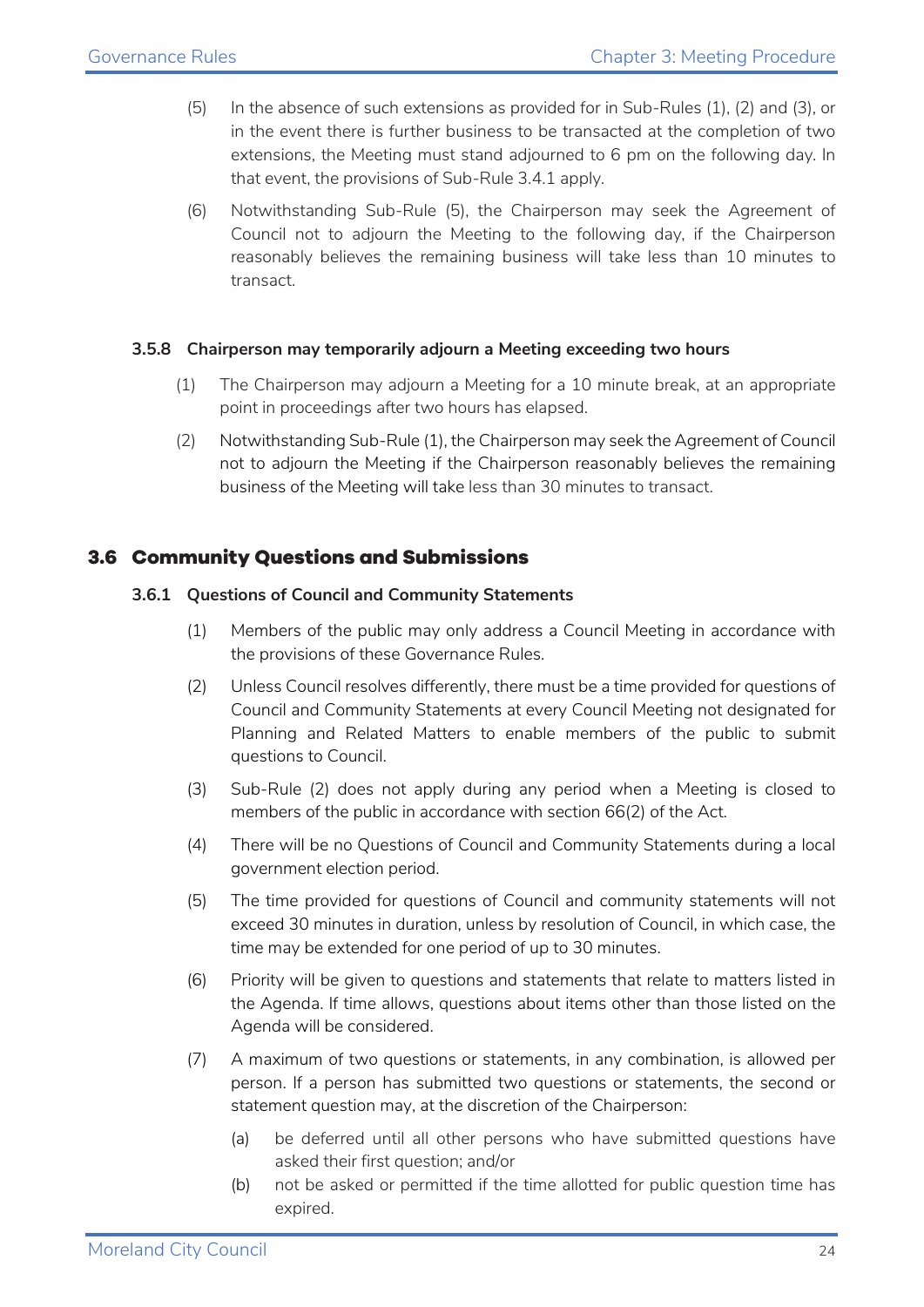(8) A person submitting two questions or statements, in any combination, may identify the priority order of the questions or statements.

#### **3.6.2 Questions of Council**

- (1) Persons wishing to ask a question will be encouraged to submit their question on the Questions of Council form available on Council's website by 12 noon on the day of the Council Meeting.
- (2) Questions can be submitted by:
	- (a) The online form at www.moreland.vic.gov.au
	- (b) Email to: [governance@moreland.vic.gov.au](mailto:governance@moreland.vic.gov.au); or
	- (c) Mail to: Locked Bag 10, Moreland Vic. 3058; or
	- (d) In person at the Coburg Civic Centre Customer Service Centre at 90 Bell Street Coburg, up until the beginning of an in-person council meeting.
- (3) Assistance will be available for any community member seeking or requiring support to write their question(s).
- (4) For the purposes of Sub-Rule (4) questions that are submitted in writing but not asked, will be taken On Notice.
- (5) A maximum of three questions will be heard on any one subject. Council will then proceed to the next subject, returning to the previous subject if time allows.
- (6) Persons submitting questions must be present in the public gallery either personally or by representative unless the question has been submitted in accordance with a procedure developed at Rule 3.6.4.
- (7) When invited by the Chairperson, the person submitting the question:
	- (a) Must state their name and suburb;
	- (b) May ask their question, with a preamble or background for up to 3 minutes.
- (8) The Chairperson shall elect to answer the question themselves or nominate one appropriate Councillor to answer each question. Prior to responding, the Chairperson may seek contextual information from the person submitting the question.
- (9) If the Chairperson, or a Councillor nominated by the Chairperson, is unable to answer the question, the Chairperson may refer the question to the Chief Executive Officer, who may refer it to a member of Council staff.
- (10) No discussion of a question or answer will be allowed, other than for the purposes of clarification by a Councillor.
- (11) A question or community statement may be disallowed by the Chairperson if the Chairperson determines it:
	- (a) relates to a matter outside the duties, functions or powers of Council;
	- (b) is defamatory, indecent, abusive, offensive, irrelevant, trivial or objectionable in language or substance;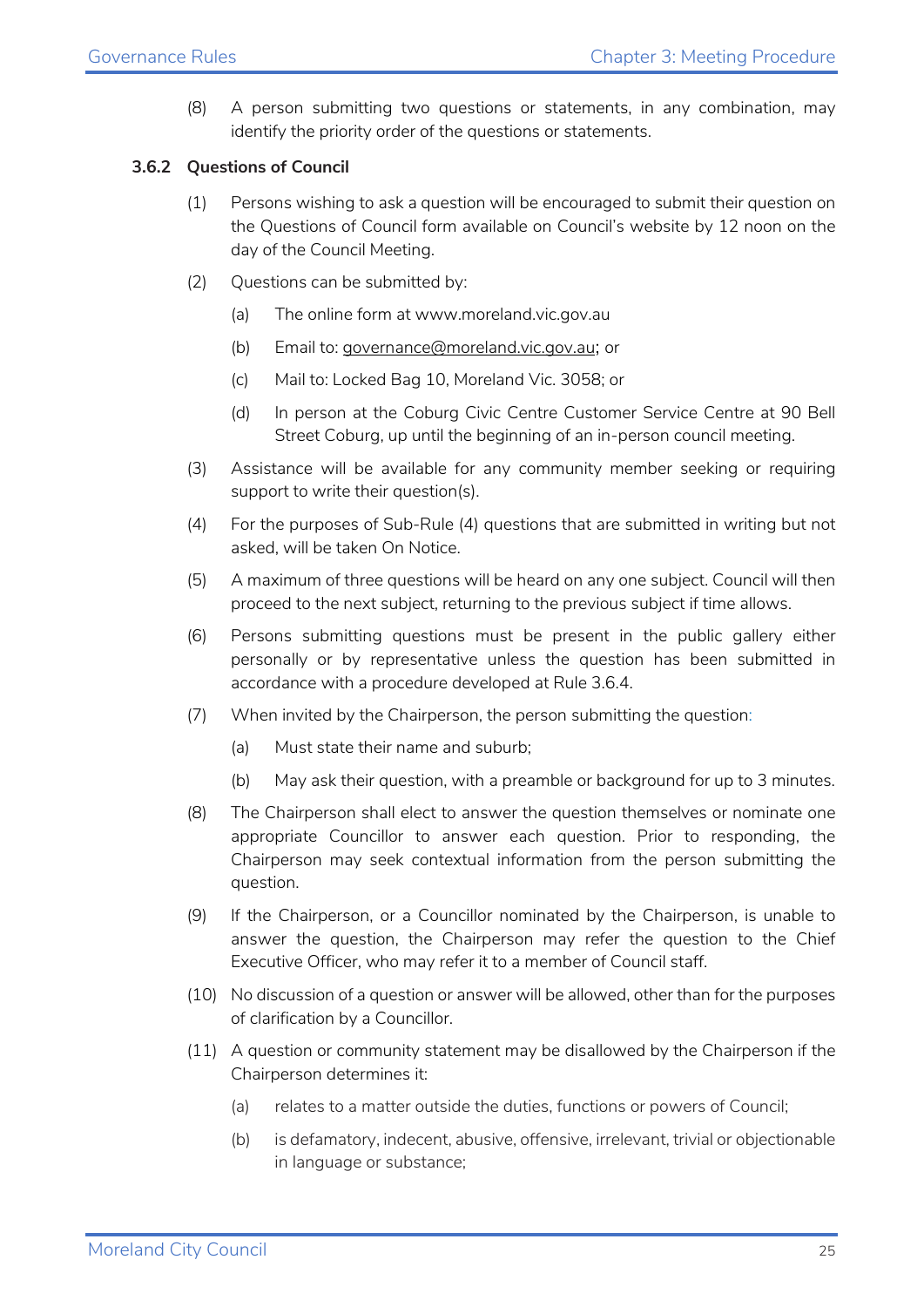- (c) may lead to a breach of Council's obligation to comply with its statutory obligations;
- (d) deals with subject matter already answered; or
- (e) deals with a matter that should be, or has been, considered as a confidential matter.
- (12) No questions directed at an individual Councillor or member of Council staff will be allowed.
- (13) The Chairperson may decide to take a question On Notice. Questions On Notice will be actioned by the relevant Director and a written response forwarded to the person and made available to Councillors. The status of On Notice items will be reported to the next practicable Council Meeting.
- (14) A question will only be dealt with as an On Notice question if the entire question has been provided in writing and contact details for a response are provided. An incomplete question or a question where not contact details are provided will not be prioritised to be included before the time allowed for public question time and community statements has elapsed.

#### **3.6.3 Community statements**

- (1) A member of the community may make a statement, for up to 3 minutes, in relation to a matter listed in the Agenda for a Meeting.
- (2) Community Statements may not be directed at individual Councillors or members of Council staff.
- (3) Community Statements will not receive a response.
- (4) The Chairperson may cease a community statement he or she deems defamatory, indecent, abusive, offensive, irrelevant, trivial or objectionable in language or substance.
- (5) A member of the public wishing to make a community statement may indicate their intention in advance of the Meeting or by completing a form on arrival at the Meeting.

#### **3.6.4 Questions and community statements from members of the public not in attendance and at Meetings conducted electronically**

- (1) Council may, by resolution, determine that the Chief Executive Officer must develop a procedure that enables the submission of questions and statements by community members who are not in attendance but are viewing the livestream to be admitted to the Meeting.
- (2) A procedure developed at Sub-Rule (1) must include the person asking the question being visible to the Meeting when asking a question.
- (3) Where a person is experiencing technical difficulties that prevents them from asking their submitted question, as lodged in accordance with Rules 3.6.2 or 3.6.3 (ie. unable to connect to an online meeting) or where connectivity issues arise that prevent the person from being able to be seen or heard when invited to address Council, the Chairperson may elect to read out their question.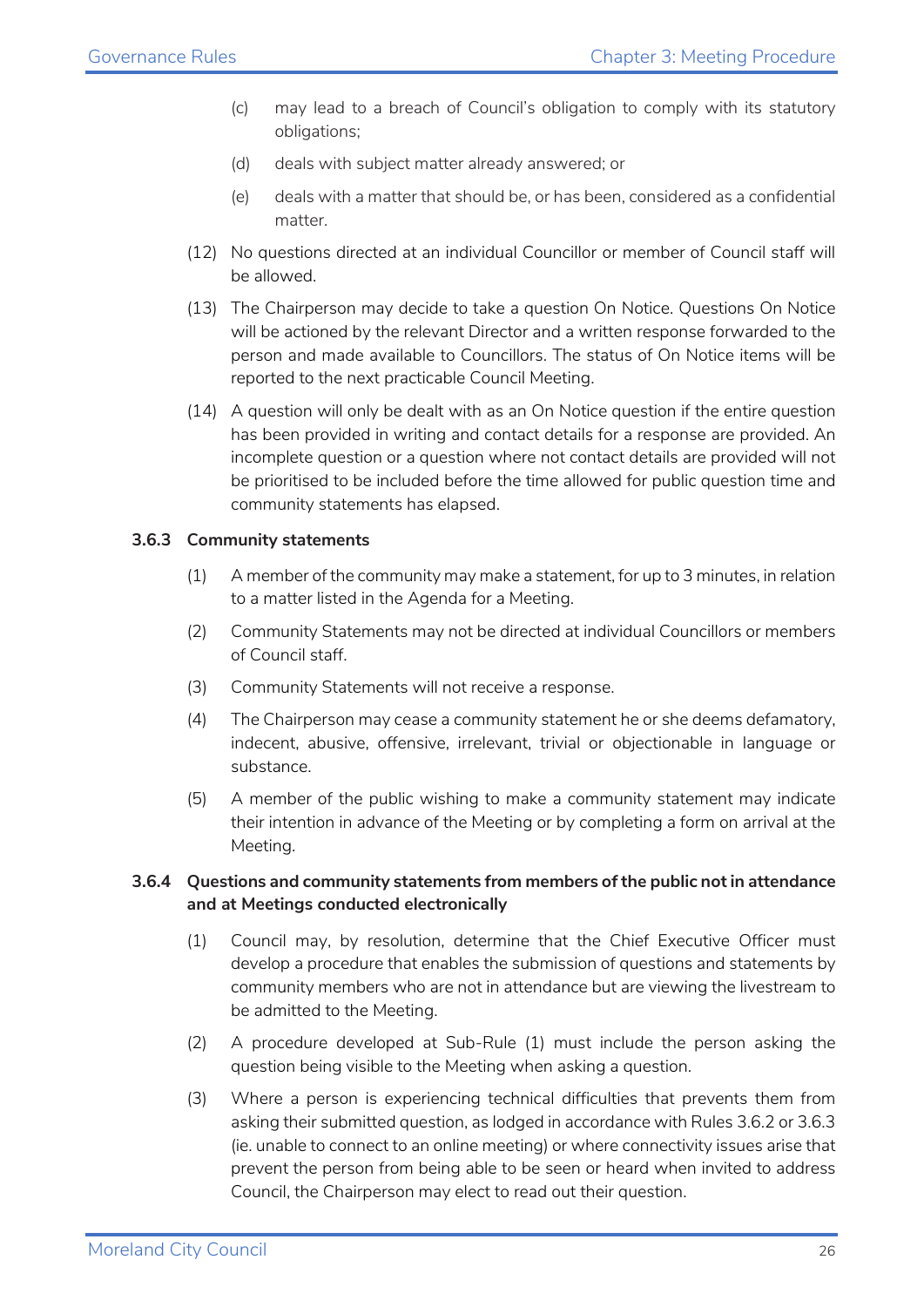- (4) A procedure developed in accordance with Sub-Rule (1) must give consideration to:
	- (a) Accessibility;
	- (b) Community members in attendance at the Meeting; and
	- (c) Relevance of the question to an item on the Agenda for the Meeting.
- (5) If a Council Meeting is being conducted electronically or online, in accordance with any Guidelines issued for the Minister for Local Government, provision will be made for questions and community statement to be made via video call, if the question or intent to make a submission is lodged in accordance with Rules 3.6.2 or 3.6.3 as is applicable.

#### **3.6.5 Petitions and joint letters**

- (1) Every petition submitted to Council must:
	- (a) be in legible and in permanent writing;
	- (b) state clearly on each page the matter and the action sought of Council;
	- (c) not be derogatory, defamatory or objectionable in language or nature;
	- (d) not relate to matters outside the powers of Council; and
	- (e) include the names, addresses and original signatures of at least 10 people;
	- (f) clearly indicate the name and contact details of the lead petitioner.
- (2) If the lead petitioner is present at the Meeting at the time a petition is presented, the Chairperson may invite the lead petitioner to address the Meeting for up to two minutes.
- (3) Where a petition has been signed by less than 10 people, it will be treated as a joint letter and forwarded directly to the appropriate member of Council staff for action as an operational item.
- (4) Any Councillor presenting a petition is responsible for ensuring that:
	- (a) he or she is familiar with the contents and purpose of the petition; and
	- (b) the petition is not derogatory, defamatory or objectionable in language or nature.
- (5) The only Motions that may be considered by Council on any petition are:
	- (a) that the petition be received; and
	- (b) that the petition be referred to the Chief Executive Officer or relevant Director for consideration and response; or
	- (c) that the petition be referred to the Chief Executive Officer or relevant Director for a report to a future Council Meeting.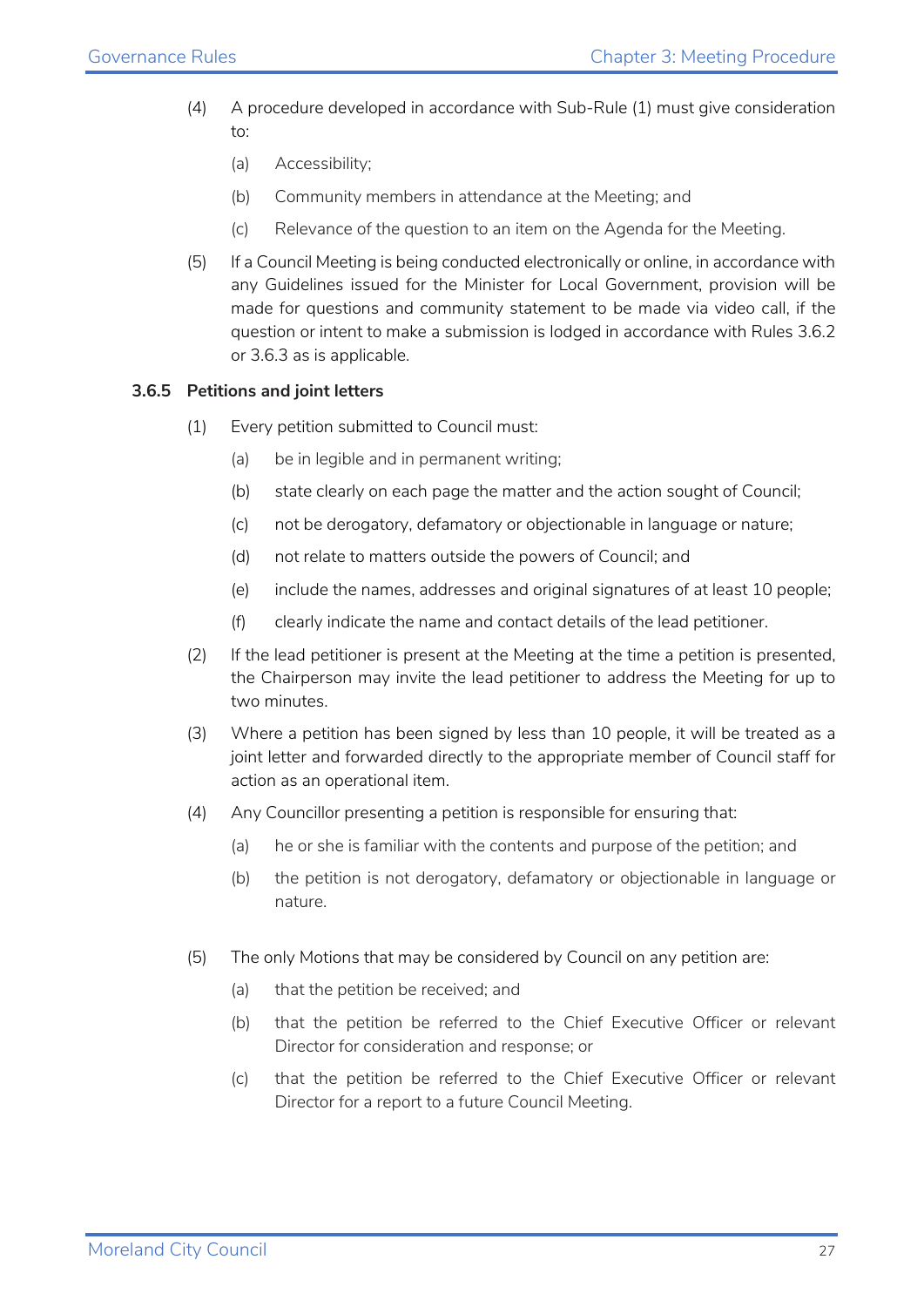- (6) If a petition relates to an item listed on the Agenda for the Meeting at which it is submitted, the petition may be dealt with in conjunction with the item.
- (7) If a petition relates to:
	- (a) a 'planning matter' which is the subject of a public exhibition or notification process under the *Planning and Environment Act 1987*); or
	- (b) a matter which Council has determined will be the subject of a Hearing Committee and is the subject of a public submissions process in accordance with Council's Community Engagement Policy,

the petition will be treated as a joint submission in relation to the 'planning matter' or the 'statutory matter' (as the case may be).

- (8) An online or electronic petition may be submitted to a Council Meeting.
- (9) The number of signatories to an online or electronic petition will be taken to be the number of signatories at the time the petition is provided to Council for submission to a Council Meeting.
- (10) An online or electronic petition will not be presented to a Council Meeting if it contains signatures that are false or misleading.

#### **3.6.6 Submissions to Meetings designated for Planning and related matters**

At a Meeting Designated for Planning and Related Matters:

- (1) the Chairperson may invite a Council Officer to provide an overview of a planning matter to be considered; and
- (2) an objector to, or proponent of, a Planning Permit Application or Planning Scheme Amendment included in the Agenda, may be invited by the Chairperson to address the Meeting for no more than three minutes.

#### **3.6.7 Public addressing the Meeting**

- (1) Any member of the public addressing Council must extend due courtesy and respect to Council and the processes under which it operates and must take direction from the Chairperson whenever called on to do so.
- (1) Council may suspend standing orders in accordance with Rule 3.12, to hear from a community member or representative of an organisation, on matters of significance to the Council, only if prior arrangements have been made by written request to the Mayor or Chief Executive Officer.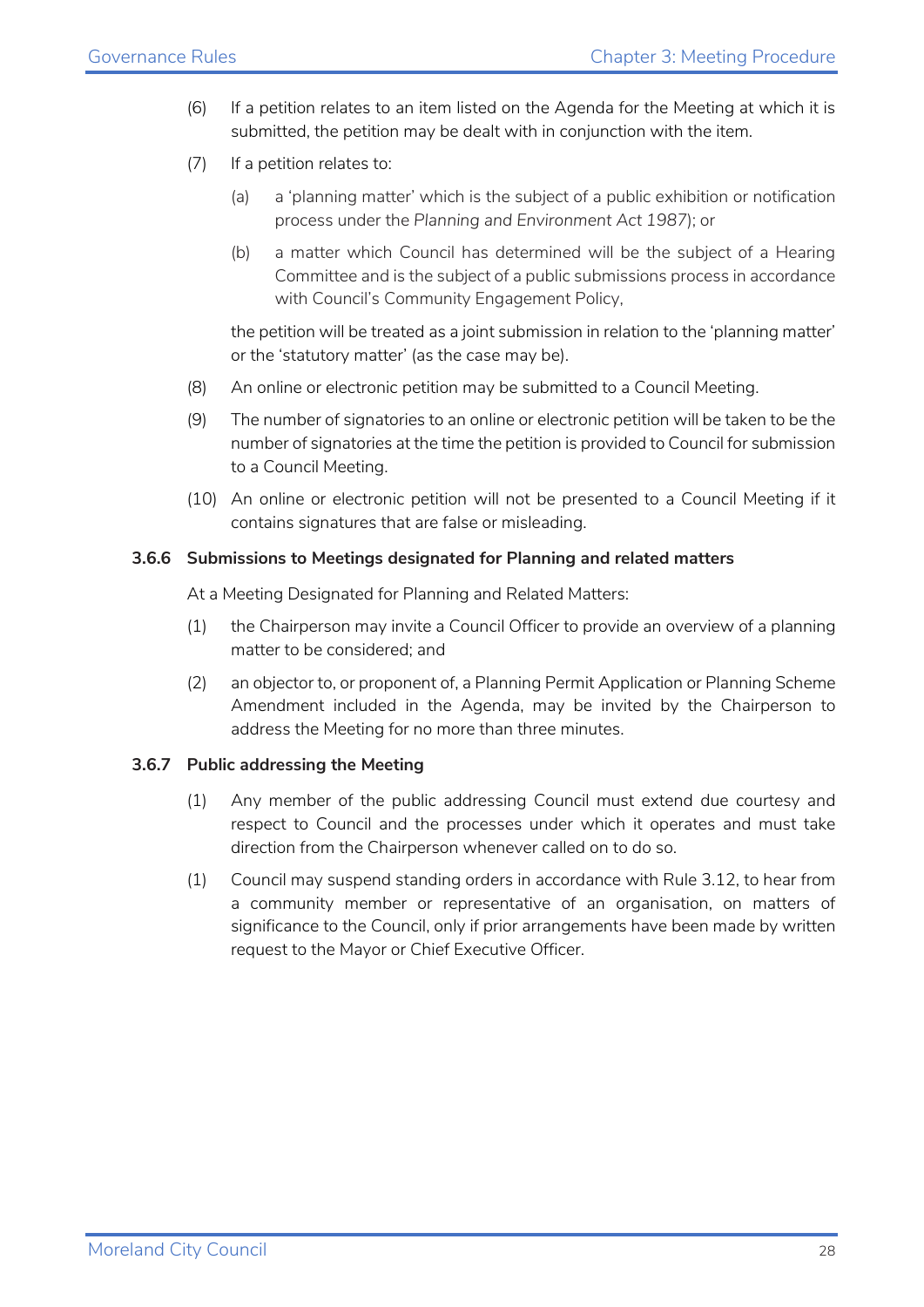#### **3.6.8 Display of placards and posters**

- (1) Subject to Sub-Rules (2) and [\(3\),](#page-28-0) a person can display any placards or posters in the Council Chamber or in any building where a Meeting is being, or is about to be, held, including outside the entrance to the building.
- (2) A placard or poster must not:
	- (a) display any offensive, indecent, insulting or objectionable item or words; or
	- (b) obstruct the entrance to the Council Chamber or a building where a Meeting is being, or is about to be, held;
	- (c) obstruct the view or physically impede any person; or
	- (d) be attached to a pole, stick or other object.
- <span id="page-28-0"></span>(3) The Chairperson may order and cause the removal of any placard or poster that is deemed by the Chairperson to be objectionable, disrespectful or otherwise inappropriate.

#### **3.6.9 Prohibited items**

- (1) A person may not bring in the Council Chamber or any building where a Meeting is being, or is about to be, held, including outside the entrance to the building any item that may affect the safety or security of the Meeting.
- (2) Items considered to affect the safety or security of a Meeting include:
	- (a) A bag or object larger than a small backpack;
	- (b) Devices that amplify sound;
	- (c) Any other object identified by a Councillor, Council officer or security officer.
- (3) The Chairperson may cause the removal of any object or material that is deemed by the Chairperson to be objectionable or disrespectful.

#### **3.6.10 Chairperson May Remove [4](#page-28-1)**

- (1) Members of the public present at a Council Meeting must not interject during the Council Meeting.
- <span id="page-28-2"></span>(2) If a person, other than a Councillor, interjects or gesticulating offensively during the Council Meeting, the Mayor may direct:
	- (a) the person to stop interjecting or gesticulating offensively; and
	- (b) if the person continues to interject or gesticulate offensively, the removal of the person.

<span id="page-28-1"></span><sup>4</sup> It is intended that this power to remove a member of the public, be exercisable by the Chairperson, without the need for any Council resolution. The Chairperson may choose to order the removal of a person whose actions immediately threaten the stability of the Meeting or wrongly threatens his or her authority in chairing the Meeting.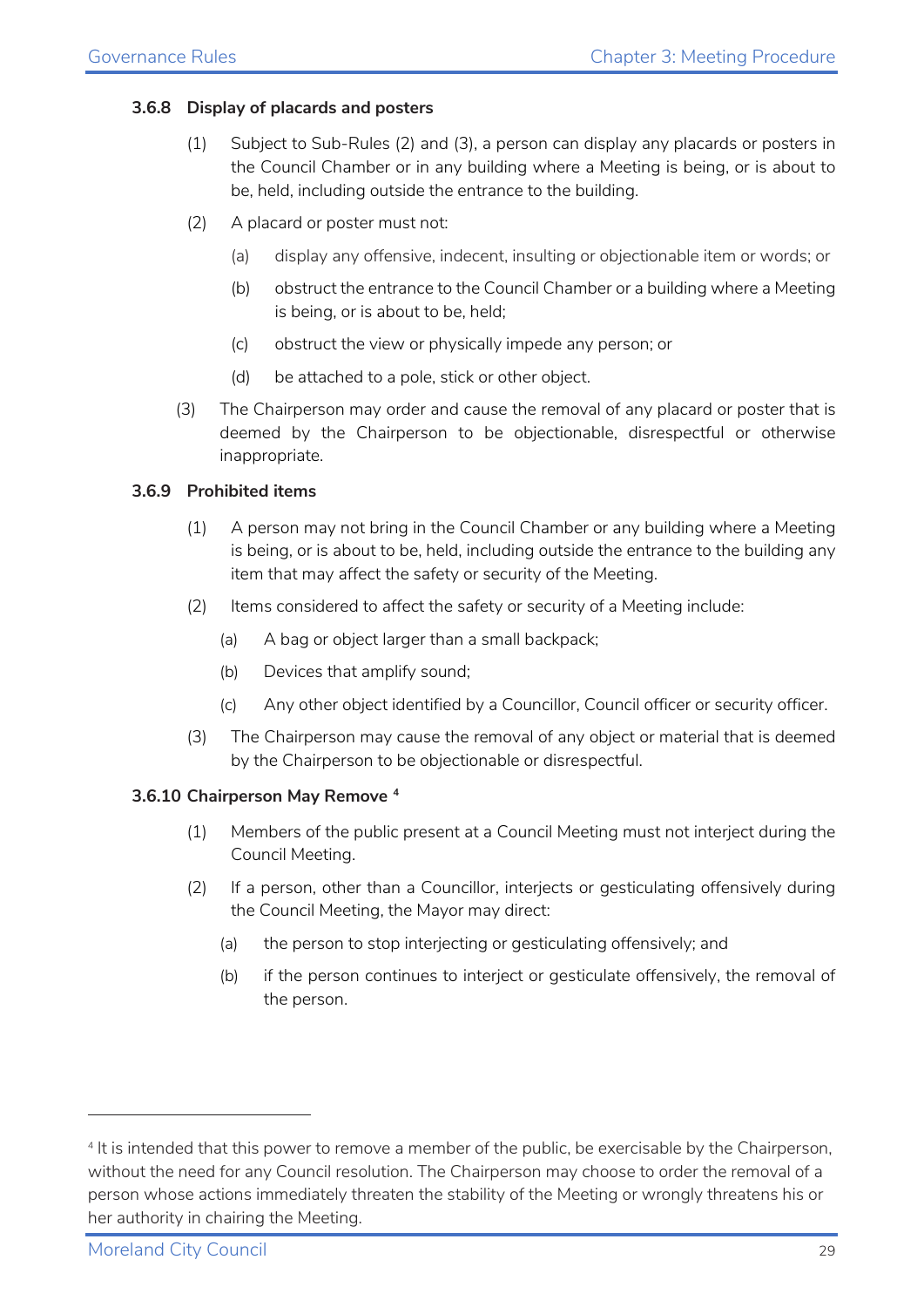(3) In causing a person's removal under Sub-Rule [\(2\)\(b\),](#page-28-2) or the removal of an object or material under Sub-Rules 3.6.8 and 3.6.9, the Chairperson may ask the Chief Executive Officer, an Authorised Officer or a member of security or Victoria Police to remove the person, object or material.

#### <span id="page-29-1"></span>**3.6.11 Chairperson may adjourn Disorderly Meeting**

- (1) The Chairperson may call a break in a Meeting for either a short time, or to resume another day if:
	- (a) the behaviour at the Council table or in the gallery is significantly disrupting the Meeting; or
	- (b) as provided in Rule 3.5.8 when a Meeting has been in progress for longer than 2 hours.
- (2) The break referred to in Sub-Rule [\(1\)](#page-29-1) is an adjournment.
- (3) If the Chairperson calls a Meeting to resume on another day, the provisions of 3.4.1 apply.

#### <span id="page-29-0"></span>**3.7 Voting**

#### **3.7.1 How a matter is determined**

- (1) To determine a Motion at a Meeting, the Chairperson must first call for those in favour of the Motion and then those opposed to the Motion and must then declare the result to the Meeting.
- (2) In the event of a tied vote, the Chairperson must, unless the Act provides otherwise, exercise a Second vote.

#### **3.7.2 Voting must be seen**

- (1) Voting may be by any method resolved by Council that enables those in attendance and those watching a livestream broadcast to clearly see which way a Council has voted at the time a vote is taken.
- (2) In the absence of a Council resolving an alternative method, voting on any matter is by show of hands.

#### **3.7.3 When a division is permitted**

- (1) A division may be requested by any Councillor on any vote.
- (2) The request must be made to the Chairperson either immediately prior to, or immediately after, the vote has been taken, and may not be made after the Meeting has moved to the next item of business.
- (3) When a division is called for the Chairperson must:
	- (a) first ask each Councillor wishing to vote in favour of the Motion to clearly indicate their vote and the Chairperson must then state the names of those Councillors to be recorded in the Minutes;
	- (b) then ask each Councillor wishing to vote against the Motion to clearly indicate their vote and the Chairperson must then state the names of those Councillors to be recorded in the Minutes;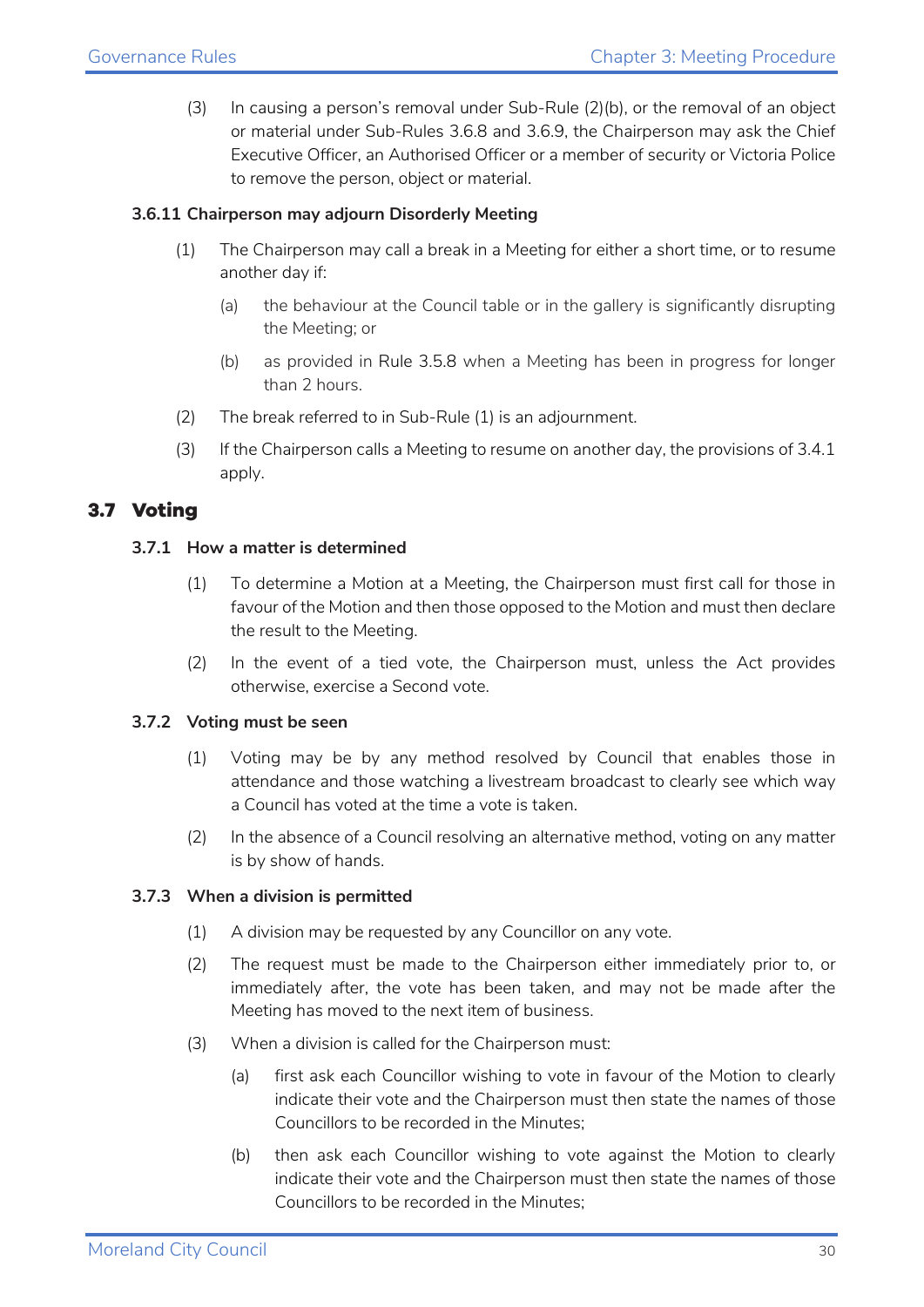- (c) next, ask each Councillor abstaining from voting to clearly indicate their vote and the Chairperson must then state the names of those Councillors to be recorded in the Minutes; and
- (d) finally, declare the result of the division.
- (4) Where a division is requested after the original vote has been taken, the Motion is decided on the division and the fact that there may be a difference between the result obtained when the original vote was taken and the result obtained on the division must be disregarded.

#### **3.7.4 No discussion once a vote has been declared**

- (1) Once a vote on a Motion has been declared carried or lost by the Chairperson, no further discussion relating to the Motion is allowed, unless the discussion:
	- (a) involves a Councillor requesting that his or her opposition to a resolution be recorded in the Minutes or calling for a division; or
	- (b) is a Councillor foreshadowing a notice of rescission where a resolution has just been made, or a positive Motion where a resolution has just been rescinded.
	- (2) If a Motion is defeated, a new Motion on the same matter may be considered by Council only to avoid that matter being left in limbo.

#### <span id="page-30-0"></span>**3.8 Addressing the Meeting**

#### **3.8.1 Councillor allowed to speak uninterrupted**

A Councillor who has the floor must not be interrupted unless called to order, or given notice by the Chairperson his speaking time has elapsed or is about to elapse, when he or she must sit down and remain silent until the Councillor raising the Point of Order has been heard and the Point of Order dealt with.

#### **3.8.2 Addressing the Meeting**

- (1) If the Chairperson so determines, any person addressing the Chairperson must refer to the Chairperson as:
	- (a) Mayor; or
	- (b) Chairperson,
- (2) all Councillors, other than the Mayor, must be addressed as Cr……………………………(surname); and
- (3) all Council staff, must be addressed by their official title.
- (4) Except for the Chairperson and Chief Executive Officer, any person who addresses the Meeting must direct all remarks through the Chairperson.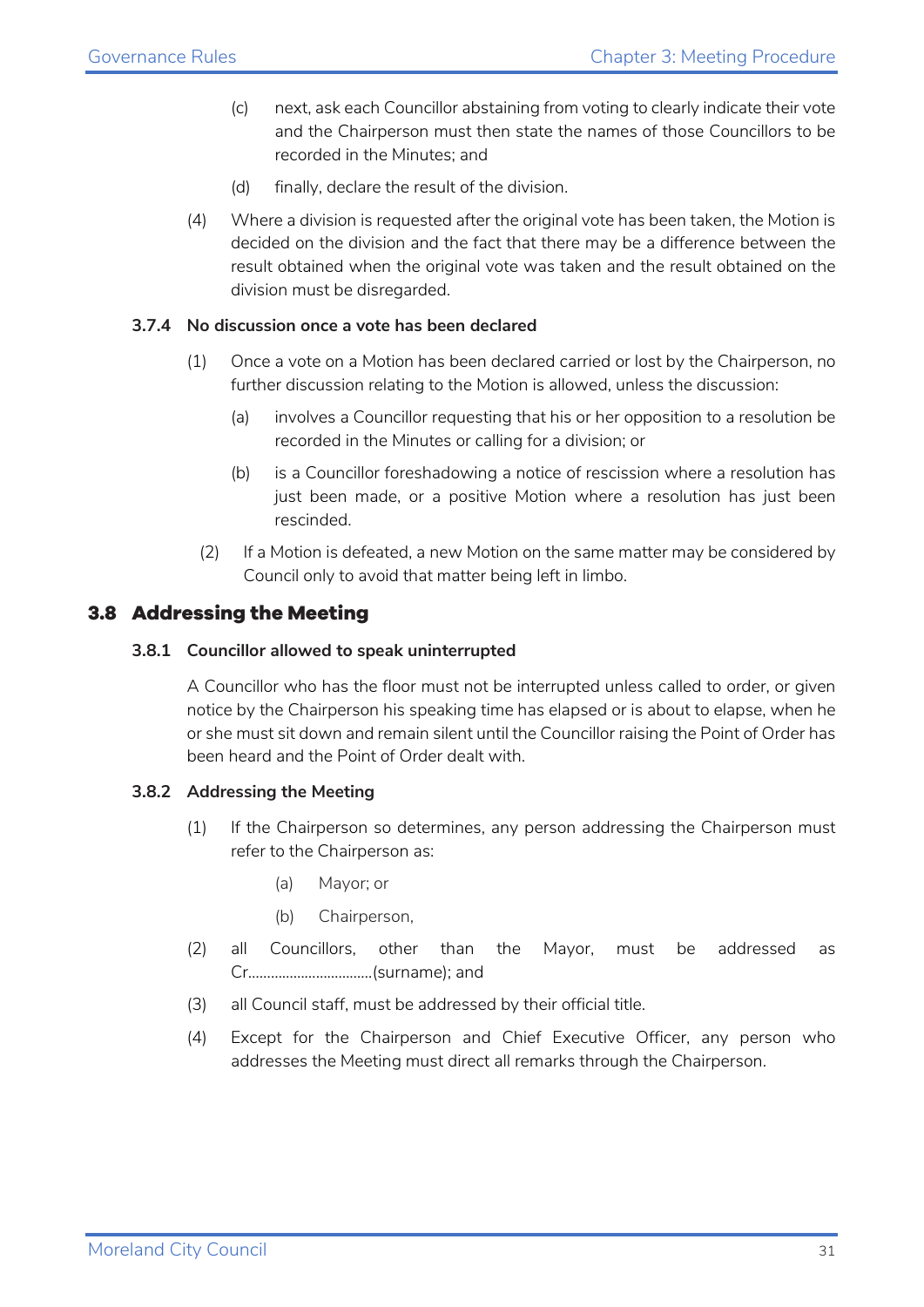#### <span id="page-31-0"></span>**3.9 Motions and Debate**

A resolution must be able to be acted upon, a Motion must clearly state what is intended and what its effect will be if it becomes the decision. This provides clarity for the implementation of Council decisions.

#### **3.9.1 Moving a Motion**

The procedure for moving any Motion is:

- (1) The mover must outline the Motion without speaking in support of it;
- (2) The Motion must be seconded by a Councillor other than the mover;
- (3) If a Motion is not seconded, the Motion lapses for want of a seconder;
- (4) If there is a seconder, then the Chairperson must call on the mover to speak to the Motion;
- (5) After the mover has spoken to the Motion, the seconder may also speak to the Motion;
- (6) After the seconder has spoken to the Motion (or after the mover has spoken to the Motion if the seconder does not speak to the Motion), the Chairperson must call on any Councillor who wishes to speak against the Motion, then on any Councillor who wishes to speak for the Motion, after waiting until all Councillors wishing to speak to the Motion have spoken; and
- (7) If no Councillor wishes to speak against the Motion, then the Chairperson may put the Motion or call on any other Member to speak.

#### **3.9.2 Chairperson's duty**

Any Motion which:

- (1) is defamatory; or
- (2) is objectionable in language or nature; or
- (3) is vague or unclear in its intention; or
- (4) is outside the powers of Council; or
- (5) is not relevant to an item of business on the Agenda and has not been admitted as urgent business; or
- (6) purports to be an amendment but is not

must not be accepted by the Chairperson.

#### **3.9.3 Right of reply**

- (1) The mover of a Motion, which has not been amended, may, once debate has been exhausted, exercise a right of reply to matters raised during debate.
- (2) No new matters may be raised in the right of reply.
- (3) If no Councillor has spoken against a Motion, there will be no right of reply.
- (4) After the right of reply has been exercised, the Motion must immediately be put to the vote without any further discussion or debate.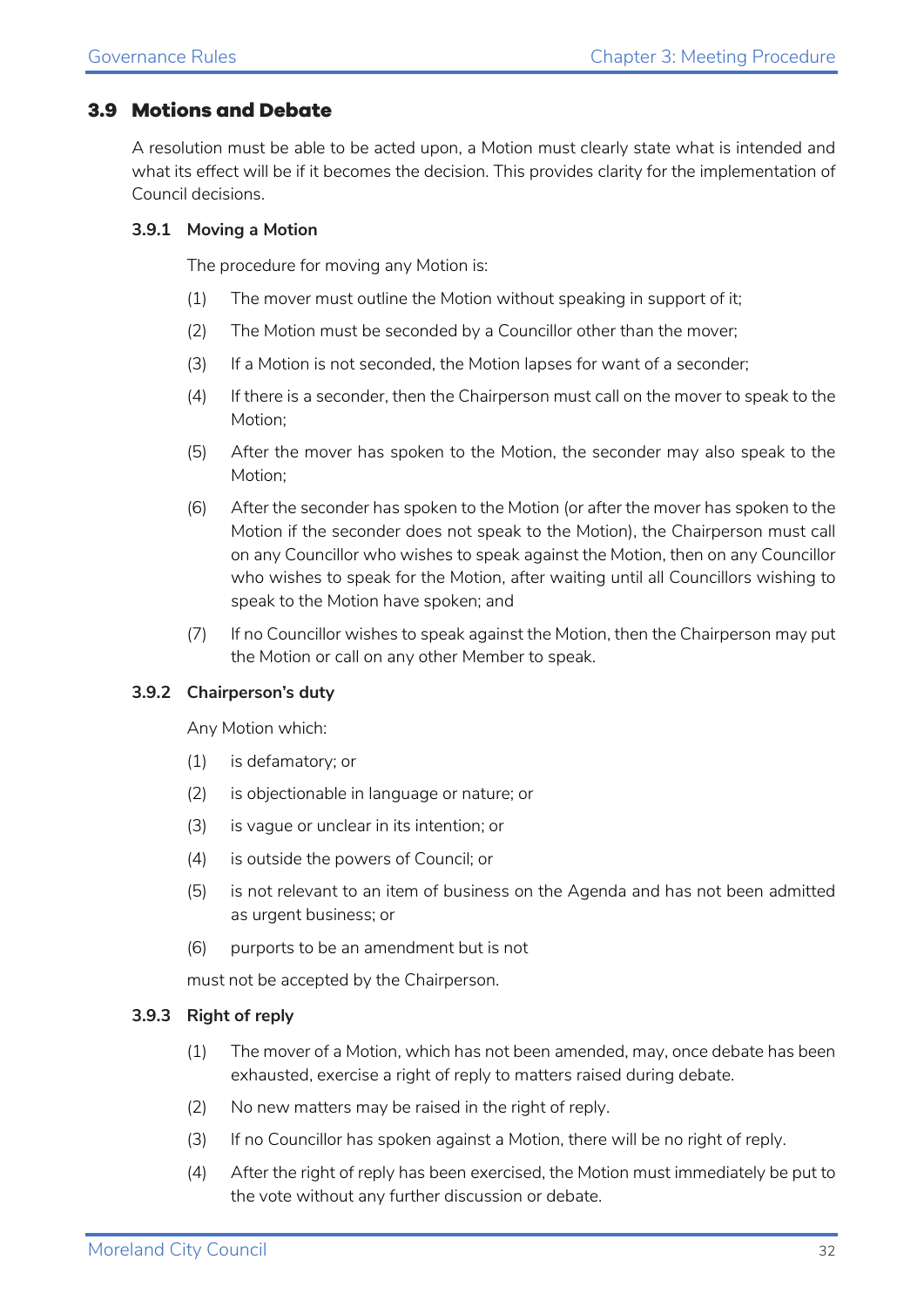#### **3.9.4 Moving an amendment**

- (1) A Motion, which has been moved and seconded, may be amended by leaving out, inserting or adding words, which must be relevant to the subject of the Motion. <sup>[5](#page-32-0)</sup>
- (2) An amendment may be proposed or seconded by any Councillor, except the mover and seconder of the original Motion.
- (3) If a Councillor proposes an amendment and the original mover and seconder of the Motion both indicate their agreement with the amendment, the amended Motion becomes the substantive Motion without debate or vote.
- (4) If a Councillor proposes an amendment to which either the mover or seconder does not agree, the following will apply:
	- (a) the amendment must be moved and seconded;
	- (b) a Councillor may speak on any amendment once, whether or not he or she has spoken to the Motion, but debate must be confined to the terms of the amendment;
	- (c) any number of amendments may be proposed to a Motion, but only one amendment may be accepted by the Chairperson at any one time. No second or subsequent amendment, whether to the Motion or an amendment of it, may be taken into consideration until the previous amendment has been dealt with and voted on;
	- (d) if the amendment is carried, the Motion as amended then becomes the Motion before the Meeting (known as the 'substantive Motion'); and
	- (e) the mover of an amendment does have a right of reply.

#### **3.9.5 Foreshadowing Motions**

- (1) At any time during debate a Councillor may foreshadow a Motion so as to inform Council of his or her intention to move a Motion at a later stage in the Meeting, but this does not extend any special right to the foreshadowed Motion.
- (2) A Motion foreshadowed may be prefaced with a statement that, in the event of a particular Motion before the Meeting being resolved in a certain way, a Councillor intends to move an alternative or additional Motion.
- (3) A Motion foreshadowed has no procedural standing and is merely a means to assist the flow of the Meeting.
- (4) The Minutes of the Meeting will not include foreshadowed Motions unless the foreshadowed Motion is subsequently formally moved as a Motion.

#### **3.9.6 Withdrawal of Motions**

Before any Motion is put to the vote, it may be withdrawn with the Agreement of Council.

<span id="page-32-0"></span><sup>&</sup>lt;sup>5</sup> If a proposed amendment is Ruled to be the negative of, or substantially contrary to, the Motion, it should be treated as an alternative Motion to be considered only in the event that the Motion before the Chair is lost – see Foreshadowing Motions.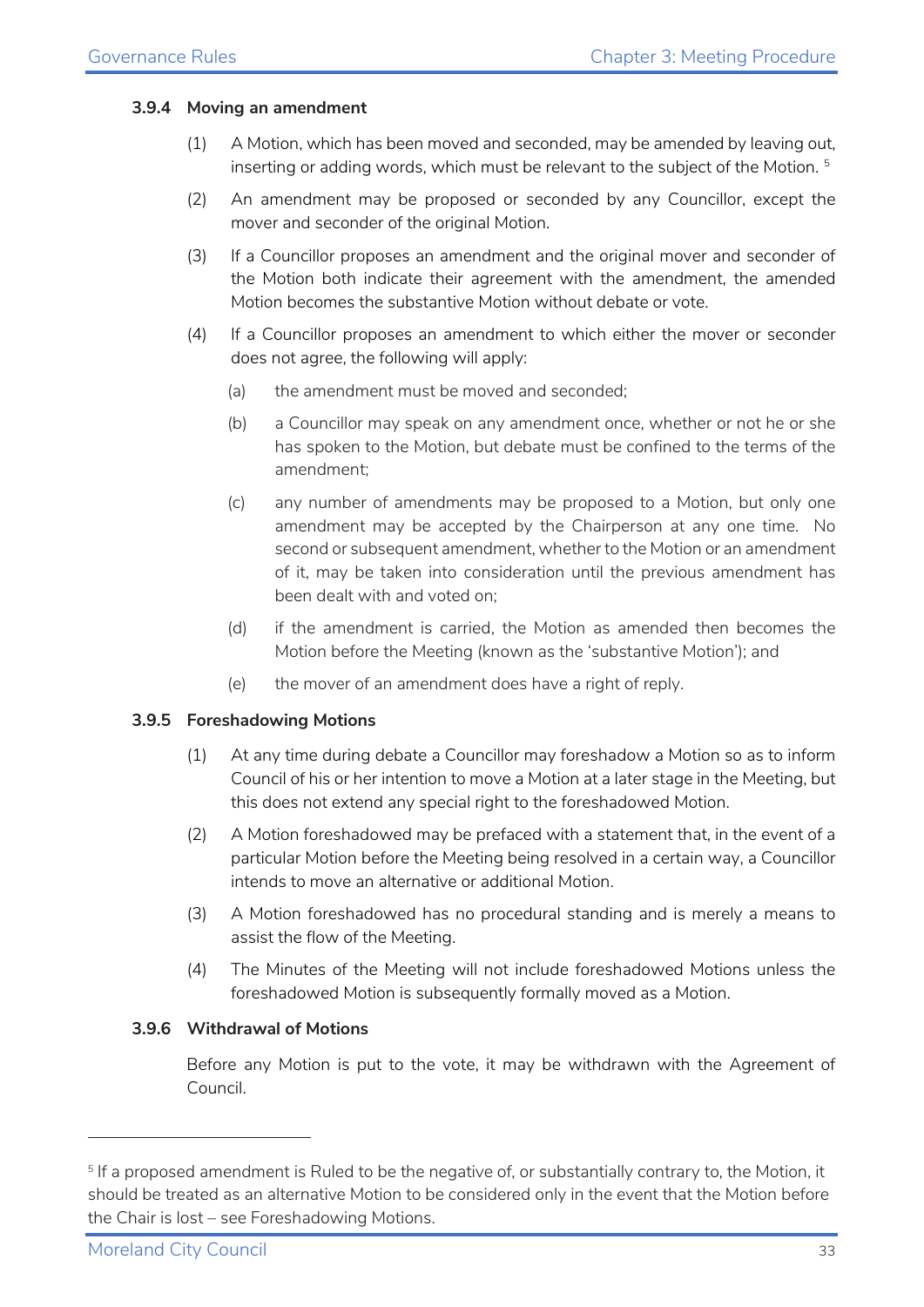#### **3.9.7 Separation of Motions**

- (1) Where a Motion contains more than one part, a Councillor may request the Chairperson to put the Motion to the vote in separate parts.
- (2) The Chairperson may decide to put any Motion to the vote in separate parts.

#### **3.9.8 Motions moved in a block**

The Chairperson may allow like Motions to be moved, or request Councillors to move like items, in a block (en bloc), if once passed the Motions will only:

- (a) note actions already taken; or
- (b) will not commit Council to further action, approve any spending (including any contractual variations) or changes to policy.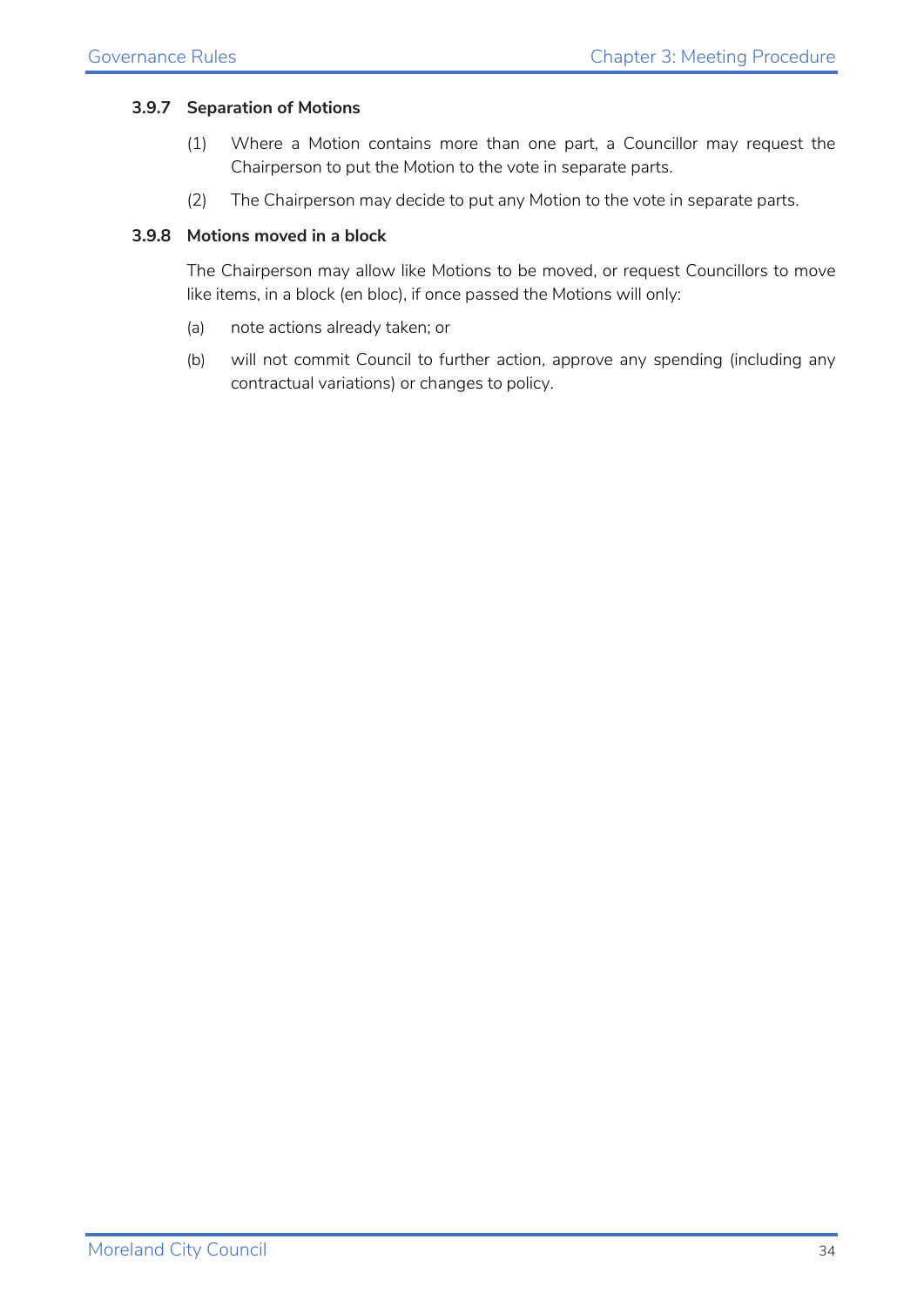#### **3.9.9 Motions in writing**

- (1) All Motions, except Procedural Motions, must be submitted in writing.
- (2) The Chairperson may adjourn a Meeting while a Motion is being written or may request Council to defer the matter until the Motion has been written, allowing the Meeting to proceed uninterrupted.

#### **3.9.10 Debate must be relevant to the Motion**

- (1) Debate must always be relevant to the Motion before the Meeting, and, if not, the Chairperson must request the speaker to confine debate to the Motion.
- (2) If, after being requested by the Chairperson to confine debate to the Motion before the Meeting, the speaker continues to debate irrelevant matters, the Chairperson may direct the speaker to be seated and not speak further in respect of the Motion before the Chairperson. The speaker must immediately comply with any such direction.

#### **3.9.11 Adequate and sufficient debate**

- (1) Adequate debate is required where a matter is contentious in nature. In such a case, every Councillor should be given an opportunity to participate in the debate.
- (2) A Motion has been sufficiently debated if opposing views (where they exist) have been sufficiently put, not so much the number of those who have spoken but whether all minority opposing views have been put.
- (3) Once the views put are representative of the views of all Councillors or Members of the Delegated Committee, the debate would be regarded as sufficient.

#### **3.9.12 Speaking times**

- (1) Unless a Motion for an extension of speaking time has been carried, the maximum speaking times are:
	- (a) the mover of a Motion or amendment 3 minutes;
	- (b) the mover of a Motion when exercising his or her right of reply  $-2$  minutes; and
	- (c) any other speaker 3 minutes.
- (2) A Motion for an extension of speaking time must be proposed before the initial speaking time, for that speaker, expires.
- (3) A Motion for an extension of speaking time must not be accepted by the Chairperson if another Councillor has commenced speaking.
- (4) Only one extension of speaking time is permitted for each speaker.
- (5) Any extension of speaking time must not be more than two minutes.

#### **3.9.13 Procedural Motions**

- (1) Unless otherwise prohibited, and subject to Sub-Rule [\(3\),](#page-35-0) a Procedural Motion may be moved at any time and must be dealt with immediately by the Chairperson.
- (2) Procedural Motions require a seconder.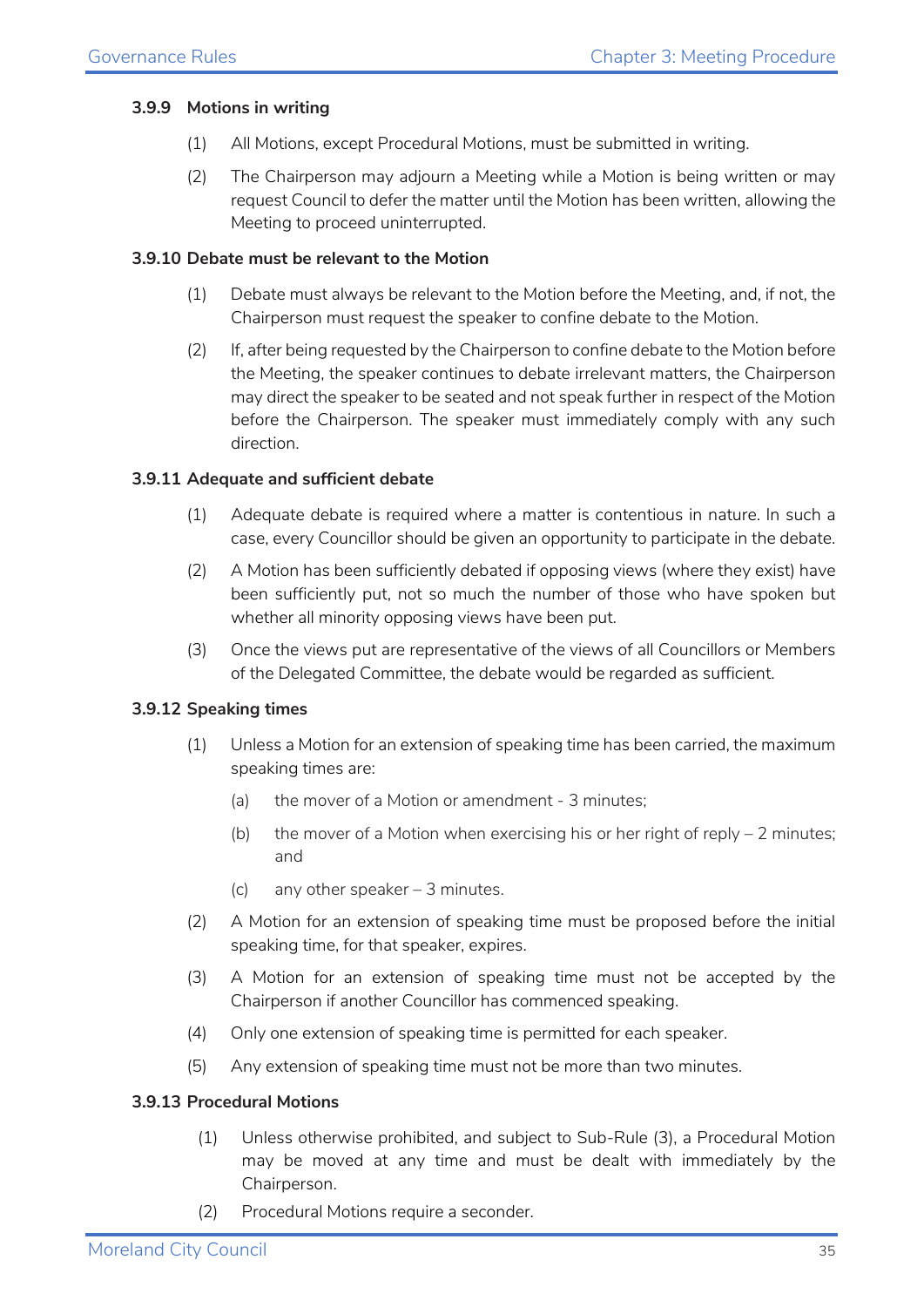- <span id="page-35-0"></span>(3) The Chairperson may reject a Procedural Motion if he or she believes the Motion on which it is proposed has not been adequately or sufficiently debated.
- (4) Regardless of any other provision in this Local Law, a Procedural Motion must be dealt with in accordance with the table at Sub-Rule (8).
- (5) A Procedural Motion may not be moved or seconded by the Chairperson.
- (6) Unless otherwise provided, debate on a Procedural Motion is not permitted and the mover does not have a right of reply.
- (7) Unless otherwise provided, a Procedural Motion must not be amended.
- (8) Procedural Motions table:

| Motion                                                            | Form                                                                                                                       | Mover/Seconder                                                                                                                   | When<br>prohibited                                                                                                                                                    | <b>Effect if Carried</b>                                                                                                                                                                                                                  | <b>Effect if</b><br>Lost                                                    | Debate<br>Permitted |
|-------------------------------------------------------------------|----------------------------------------------------------------------------------------------------------------------------|----------------------------------------------------------------------------------------------------------------------------------|-----------------------------------------------------------------------------------------------------------------------------------------------------------------------|-------------------------------------------------------------------------------------------------------------------------------------------------------------------------------------------------------------------------------------------|-----------------------------------------------------------------------------|---------------------|
| Deferral of a<br>matter (to a<br>future Meeting)                  | 'That the debate<br>on this matter<br>be deferred until<br>(insert<br>Meeting/date) to<br>allow (purpose<br>of deferral)'' | Any Councillor<br>who has not<br>moved or<br>seconded the<br>original Motion<br>or otherwise<br>spoken to the<br>original Motion | (a) During the<br>election of the<br>Mayor/Deputy<br>Mayor;<br>(b) During the<br>election of a<br>Chairperson; or<br>(c) When<br>another<br>Councillor is<br>speaking | Consideration/debate<br>on the Motion and/or<br>amendment is<br>postponed to the<br>stated date and the<br>item is re-listed for<br>consideration at the<br>resolved future<br>Meeting, where a<br>fresh Motion may be<br>put and debated | Debate<br>continues<br>unaffected                                           | Yes                 |
| Closure (of<br>debate)                                            | 'That the Motion<br>now be put'                                                                                            | Any Councillor<br>who has not<br>moved or<br>seconded the<br>original Motion<br>or spoken<br>for/against the<br>original Motion  | During<br>nominations for<br>a Chairperson                                                                                                                            | Motion or<br>amendment is put to<br>the vote immediately<br>without further<br>debate, subject to any<br>Councillor exercising<br>his or her right to ask<br>any question<br>concerning or arising<br>out of the Motion                   | Debate<br>continues<br>unaffected                                           | No                  |
| Laying a Motion<br>on the table<br>(pausing debate)               | 'That the Motion<br>be laid on the<br>table'                                                                               | A Councillor<br>who has not<br>spoken<br>for/against the<br>Motion                                                               | During the<br>election of the<br>Mayor/Deputy<br>Mayor                                                                                                                | Motion not further<br>discussed or voted on<br>until Council resolves<br>to take the question<br>from the table at the<br>same Meeting                                                                                                    | Debate<br>continues<br>unaffected                                           | No                  |
| Take a Motion<br>from the table<br>(resume debate<br>on a matter) | 'That the Motion<br>in relation to xx<br>be taken from<br>the table'                                                       | Any Councillor                                                                                                                   | When no<br>Motion is on the<br>table                                                                                                                                  | Debate of the item<br>resumes                                                                                                                                                                                                             | Debate of<br>the item<br>remains<br>paused                                  | No                  |
| Alter the order of<br>business                                    | 'That the item<br>listed at xx on<br>the Agenda be<br>considered<br>before/after the<br>item listed as xy'                 | Any Councillor                                                                                                                   | (a) At a Meeting<br>to elect the<br>Mayor; or<br>(b) During any<br>debate                                                                                             | Alters the order of<br>business for the<br>Meeting                                                                                                                                                                                        | Items are<br>considered<br>in the<br>order as<br>listed in<br>the<br>Agenda | No                  |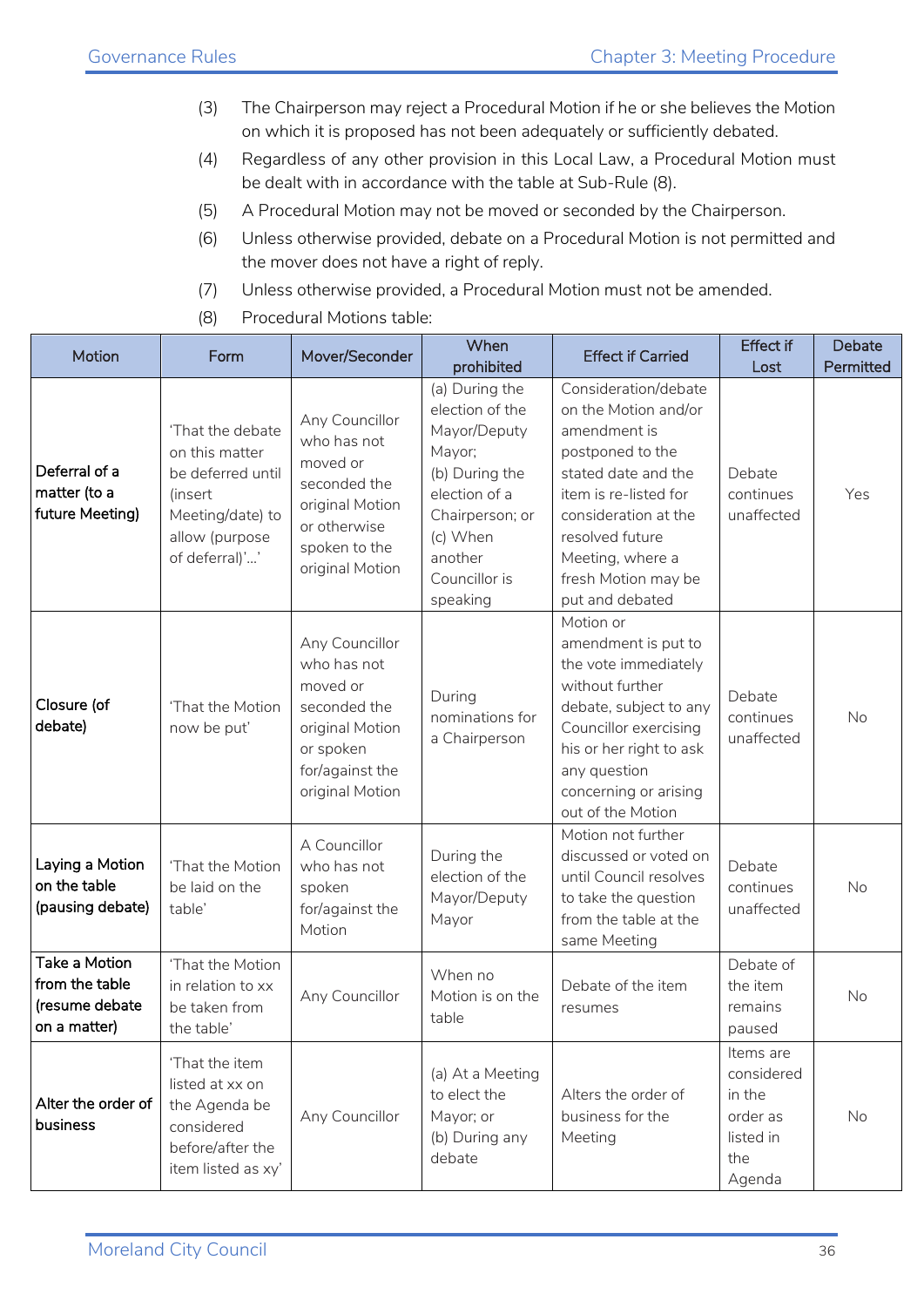| Motion                                                                                              | Form                                                                                                                                                                                                                                                          | Mover/Seconder | When<br>prohibited                                     | <b>Effect if Carried</b>                                                                                                                                                                                                        | <b>Effect if</b><br>Lost                                                 | <b>Debate</b><br>Permitted |
|-----------------------------------------------------------------------------------------------------|---------------------------------------------------------------------------------------------------------------------------------------------------------------------------------------------------------------------------------------------------------------|----------------|--------------------------------------------------------|---------------------------------------------------------------------------------------------------------------------------------------------------------------------------------------------------------------------------------|--------------------------------------------------------------------------|----------------------------|
| Suspension of<br><b>Standing Orders</b>                                                             | 'That Standing<br>Orders be<br>suspended to '<br>(reason must be<br>provided                                                                                                                                                                                  | Any Councillor |                                                        | The Rules of the<br>Meeting are<br>temporarily<br>suspended for the<br>specific reason given<br>in the Motion<br>No debate or decision<br>on any matter, other<br>than a decision to<br>resume Standing<br>Orders, is permitted | The<br>Meeting<br>continues<br>unaffected                                | No                         |
| Resumption of<br><b>Standing Orders</b>                                                             | 'That Standing<br>Orders be<br>resumed'                                                                                                                                                                                                                       | Any Councillor | When Standing<br>Orders have not<br>been suspended     | The temporary<br>suspension of the<br>Rules of the Meeting<br>is removed                                                                                                                                                        | The<br>Meeting<br>cannot<br>continue                                     | No                         |
| Adjourn the<br>Meeting                                                                              | 'That the<br>Meeting be<br>adjourned for xx<br>minutes/until xx<br>date [and insert<br>reason]                                                                                                                                                                | Any Councillor | When Standing<br>Orders have not<br>been suspended     | The Meeting is<br>ceased to reconvene<br>at the specified<br>time/date.                                                                                                                                                         | The<br>Meeting<br>continues<br>(if the<br>Governanc<br>e Rules<br>allow) | Yes                        |
| Consideration of<br>confidential<br>matter(s) (Close<br>the Meeting to<br>members of the<br>public) | That, in<br>accordance with<br>section $66(2)(a)$<br>of the Local<br>Government Act<br>2020 the<br>Meeting be<br>closed to<br>members of the<br>public for the<br>consideration of<br>item xx which is<br>confidential as it<br>relates to [insert<br>reason] | Any Councillor | During the<br>election of the<br>Mayor/Deputy<br>Mayor | The Meeting is closed<br>to members of the<br>public                                                                                                                                                                            | The<br>Meeting<br>Continues<br>to be open<br>to the<br>public            | Yes                        |
| Reopen the<br>Meeting                                                                               | 'That the<br>Meeting be<br>reopened to<br>members of the<br>public'                                                                                                                                                                                           | Any Councillor |                                                        | The Meeting is<br>reopened to the<br>public                                                                                                                                                                                     | The<br>Meeting<br>remains<br>closed to<br>the public                     | <b>No</b>                  |

#### **3.9.14 Notices of Motion**

- (1) A Councillor can submit to the Chief Executive Officer a Notice of Motion for inclusion in the Agenda for a Meeting.
- (2) A Notice of Motion must be in writing, signed by the Councillor (including by electronic means), and be lodged with the Chief Executive Officer no later than 12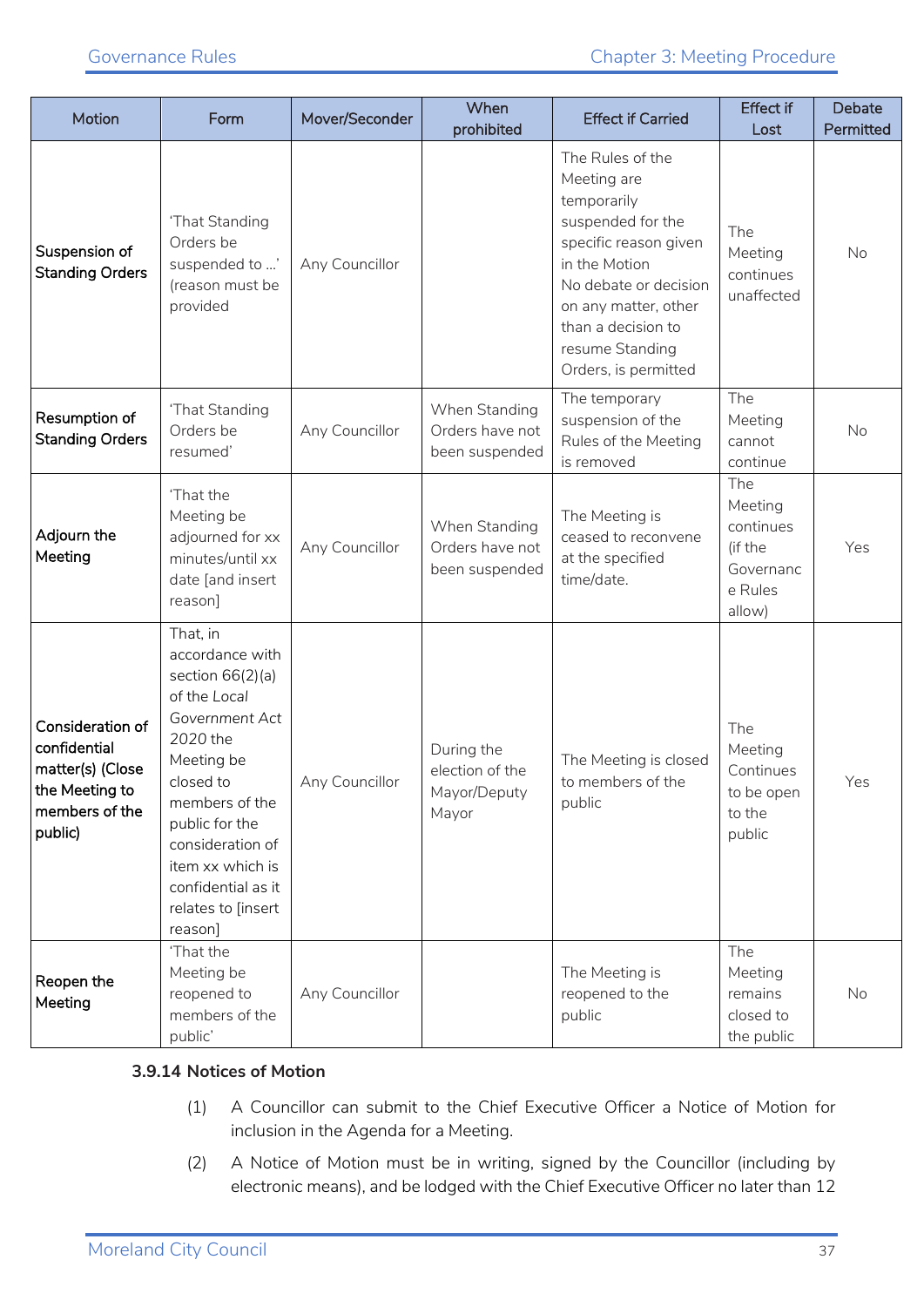noon 10 business days before the Meeting at which it is intended to be considered to ensure its inclusion in the Agenda.

- (3) The Chief Executive Officer must inform Councillors about the legal and cost implications of any proposed Notice of Motion. The Chief Executive Officer may suggest revised wording to the draft Notice of Motion to facilitate compliance with the requirements for Notices of Motion under this Local Law.
- (4) A Notice of Motion must relate to the objectives, role and functions or Council as outlined in the Act.
- (5) A Notice of Motion must call for a Council report if the Notice of Motion proposes any action that:
	- (a) impacts the levels of *Council* service;
	- (b) commits *Council* to expenditure greater than \$5,000 that is not included in the adopted *Council* Budget;
	- (c) proposes to establish, amend or extend *Council* policy;
	- (d) proposes to impact the rights of any person who has not had the opportunity to contribute their views;
	- (e) commits *Council* to any contractual arrangement; or
	- (f) concerns any litigation in respect of which *Council* is a party.
- (6) The *Chief Executive Officer* must reject any *Notice of Motion* which:
	- (a) is too vague;
	- (b) is defamatory;
	- (c) may be prejudicial to any person or *Council*;
	- (d) is objectionable in language or nature; or
	- (e) is outside the powers of *Council*.
- (7) The *Chief Executive Officer* may reject a proposed *Notice of Motion* that relates to a matter that can be addressed through the operational service request process.
- (8) If rejecting a *Notice of Motion*, the *Chief Executive Officer* must inform the *Councillor* who lodged it of that rejection and the reasons for the rejection no later than nine business days before the *Meeting* at which it is intended to be considered. The *Councillor* may submit a revised *Motion* within 24 hours.
- (9) The *Chief Executive Officer* may designate a *Notice of Motion* to be confidential in accordance with relevant grounds as contained in the *Act*, in which case, the *Notice of Motion* will be considered in the part of the relevant *Council Meeting* that is closed to members of the public.
- (10) The full text of any Notice of Motion accepted by the Chief Executive Officer must be included in the Agenda and outline the policy, financial and resourcing implications if the Notice of Motion is passed.
- (11) The Chief Executive Officer may arrange for comments of members of Council staff to be provided to Councillors prior to the Notice of Motion being published in the Agenda for the relevant Council Meeting.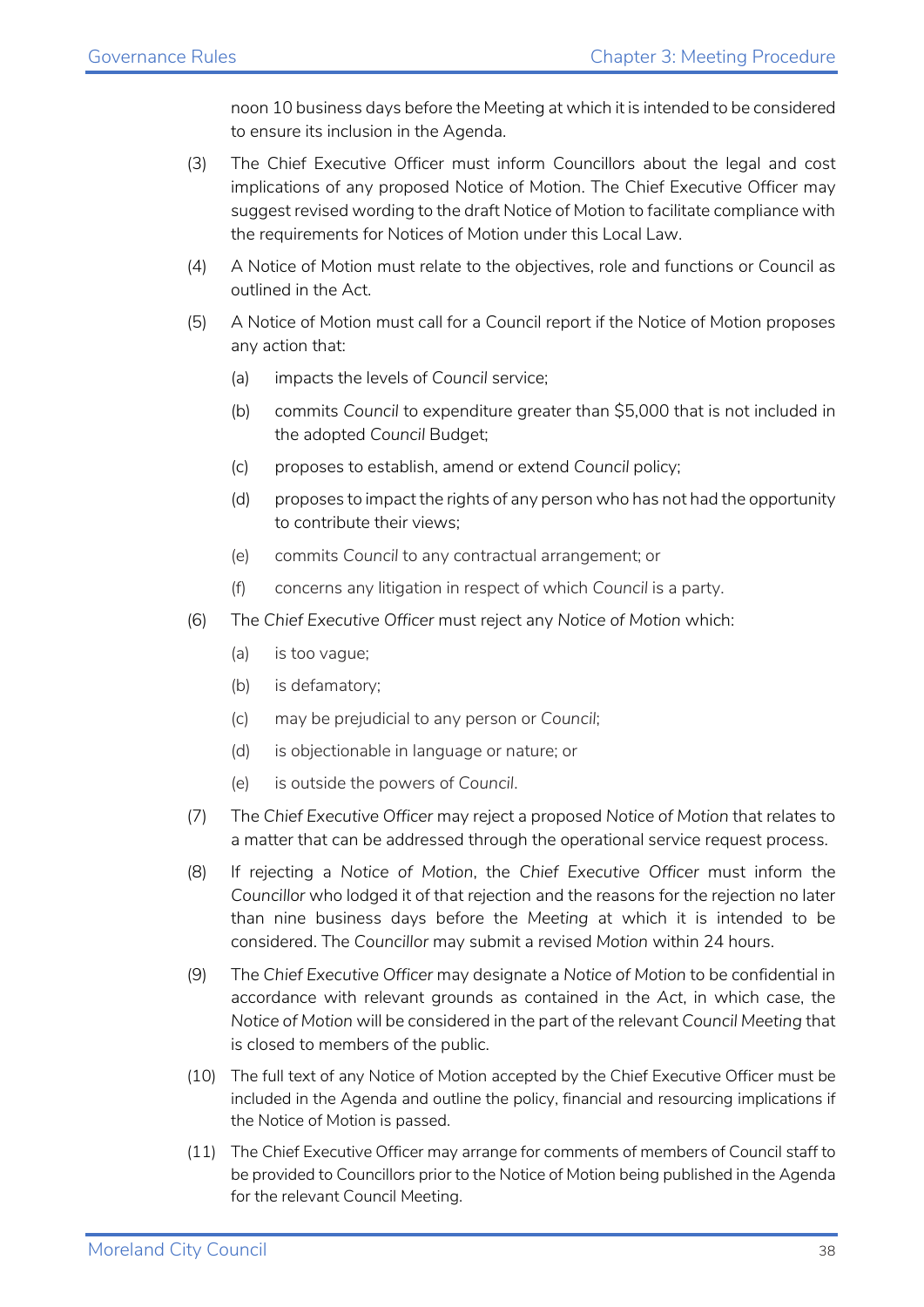- (12) The Chief Executive Officer must cause all Notices of Motion to be sequentially numbered, dated and entered in a register.
- (13) Unless Council resolves otherwise, each Notice of Motion must be considered in the order in which they were received.
- (14) The Motion moved must not be substantially different to the Motion published in the Agenda, however may be amended by resolution of the Council.
- (15) If a Councillor who has lodged a Notice of Motion is absent from the Meeting or fails to move the Motion when called upon by the Chairperson to do so, any other Councillor may move the Motion.
- (16) If a Notice of Motion is not moved at the Council Meeting at which it is listed, it lapses.

#### **3.9.15 Notices of Rescission**

- (1) A notice of rescission is a form of Notice of Motion. Accordingly, all provisions in these Rules regulating Notices of Motion equally apply to notices of rescission.
- (2) Motions to rescind or alter a previous resolution of Council can be made by:
	- (a) notice of rescission delivered by a Councillor in accordance with Sub-Rule (3); or
	- (b) recommendation contained in an officer's report included in the Agenda.
- (3) A Councillor may propose a Motion to rescind or alter a previous resolution of Council provided:
	- (a) the previous resolution has not been acted on; and
	- (b) a notice is delivered to the Chief Executive Officer or Delegate setting out:
	- (c) the relevant previous resolution to be rescinded or altered; and
	- (d) the Meeting and date when the relevant previous resolution was carried.
- (4) A notice of rescission must be in writing, signed (including by electronic means) by a Councillor and be delivered to the Chief Executive Officer or a Delegate by 12 noon at least 10 business days prior to the next Council Meeting.
- (5) The Chief Executive Officer, or a member of Council staff with responsibility for the subject matter of a resolution, may implement a resolution of Council at any time after the close of the Meeting at which it was made. A resolution of Council will be deemed to have been acted on if:
	- (a) its contents or substance has been formally communicated to a person whose interests are materially affected by it, including by publishing the proposed Minutes of a Council Meeting on Council's website; or
	- (b) a statutory process has been commenced so as to vest enforceable rights or obligations on Council or any other person.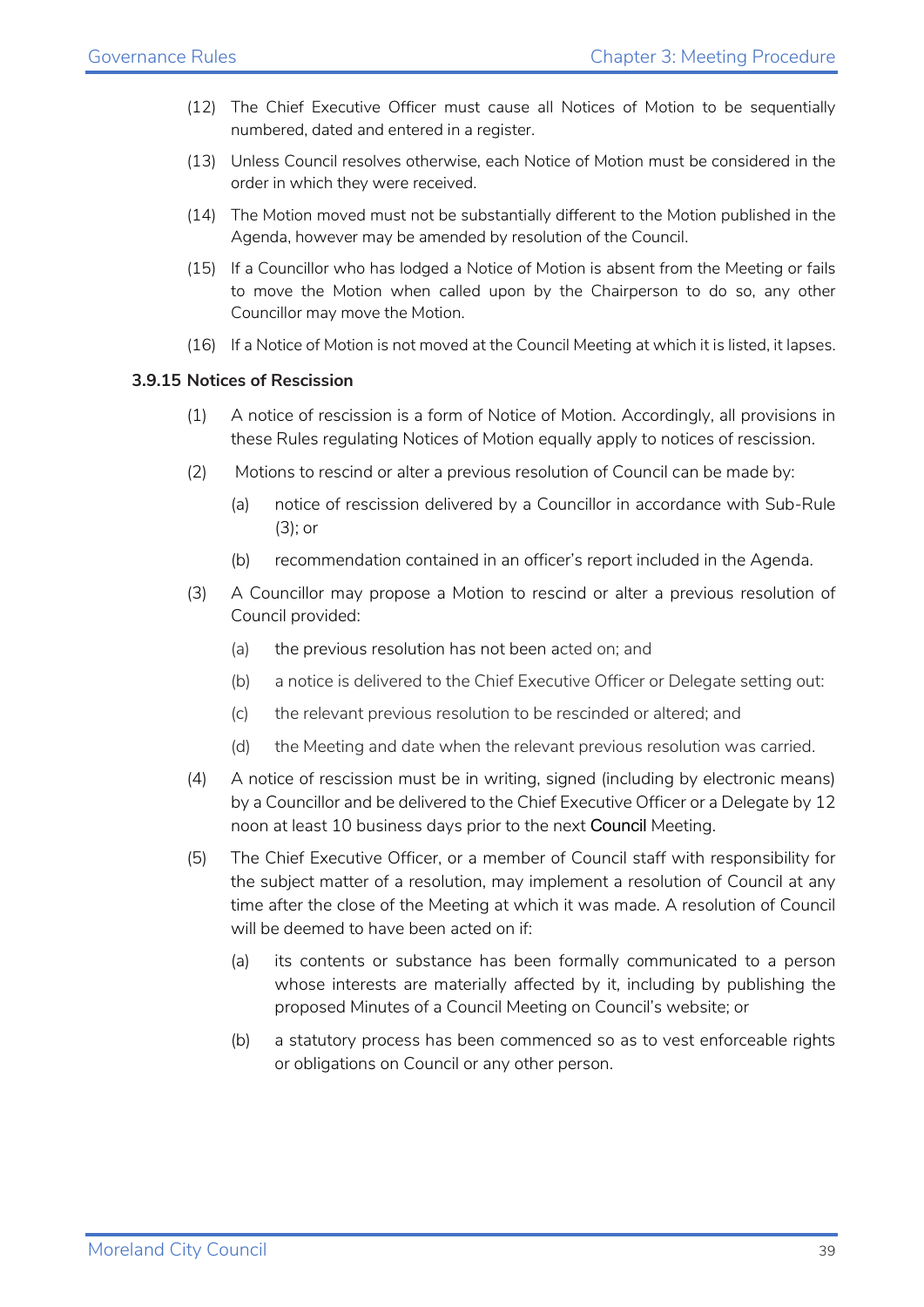- (6) Notwithstanding Sub-Rule (4), the Chief Executive Officer or member of Council staff must defer implementing a resolution which:
	- (a) has not been acted on; and
	- (b) is the subject of a notice of rescission which has been delivered to the Chief Executive Officer in accordance with Sub-Rule (2), unless deferring implementation of the resolution would have the effect of depriving the resolution of usefulness, giving rise to non-compliance with a legal obligation or placing the Council at legal, financial or other risk.
- (7) If a Motion for rescission is lost, a similar Motion may not be put before Council for at least one month from the date it was last lost, unless Council resolves that the notice of rescission be re-listed at a future Meeting.
- (8) If a Motion for rescission is not moved at the Meeting for which it is listed, it lapses.
- (9) A notice of rescission listed on an Agenda may be moved by any Councillor present but if not being moved by the Councillor who submitted it, must be moved in the form it was listed and must not be amended.

#### **3.9.16 Change of Council Policy**

- (1) Council reviews its policies to ensure they are current and continue to reflect community expectations and the position held by a particular Council.
- (2) It is good practice for Council to review significant policies at least once in each Council term (every 4 years) and such reviews may lead to change in policy position.
- (3) Subject to Sub-Rule (4), if Council wishes to change a Council policy, a formal notice of rescission is not required.
- (4) If a policy has been in force in its original or amended form for less than 12 months, any intention to change the policy which may result in a substantial change to the policy's application or operation for members of the public should be communicated to those affected, and their comment sought, prior to the policy being changed.

#### **3.9.17 Foreshadowed Items**

- (1) At the time designated in the Council Meeting Agenda, a Councillor may foreshadow a Notice of Motion to be submitted for consideration at the next Council Meeting by indicating, when called on to do so by the Chair, the subject matter of the foreshadowed Notice of Motion.
- (2) The subject matter, as indicated by the Councillor, of a Foreshadowed Item will be recorded in the Minutes.
- (3) No discussion or debate is allowed on a Foreshadowed Item.
- (4) A Foreshadowed Item will have no further formal status at that Council Meeting.
- (5) Foreshadowed Items are intended to be used to indicate to Council and the community matters of importance that will be raised at the next Council Meeting.
- (6) If a Councillor does not submit a Notice of Motion in accordance with Rule 3.9.14 for the next Council Meeting, no further action on a Foreshadowed Item will occur.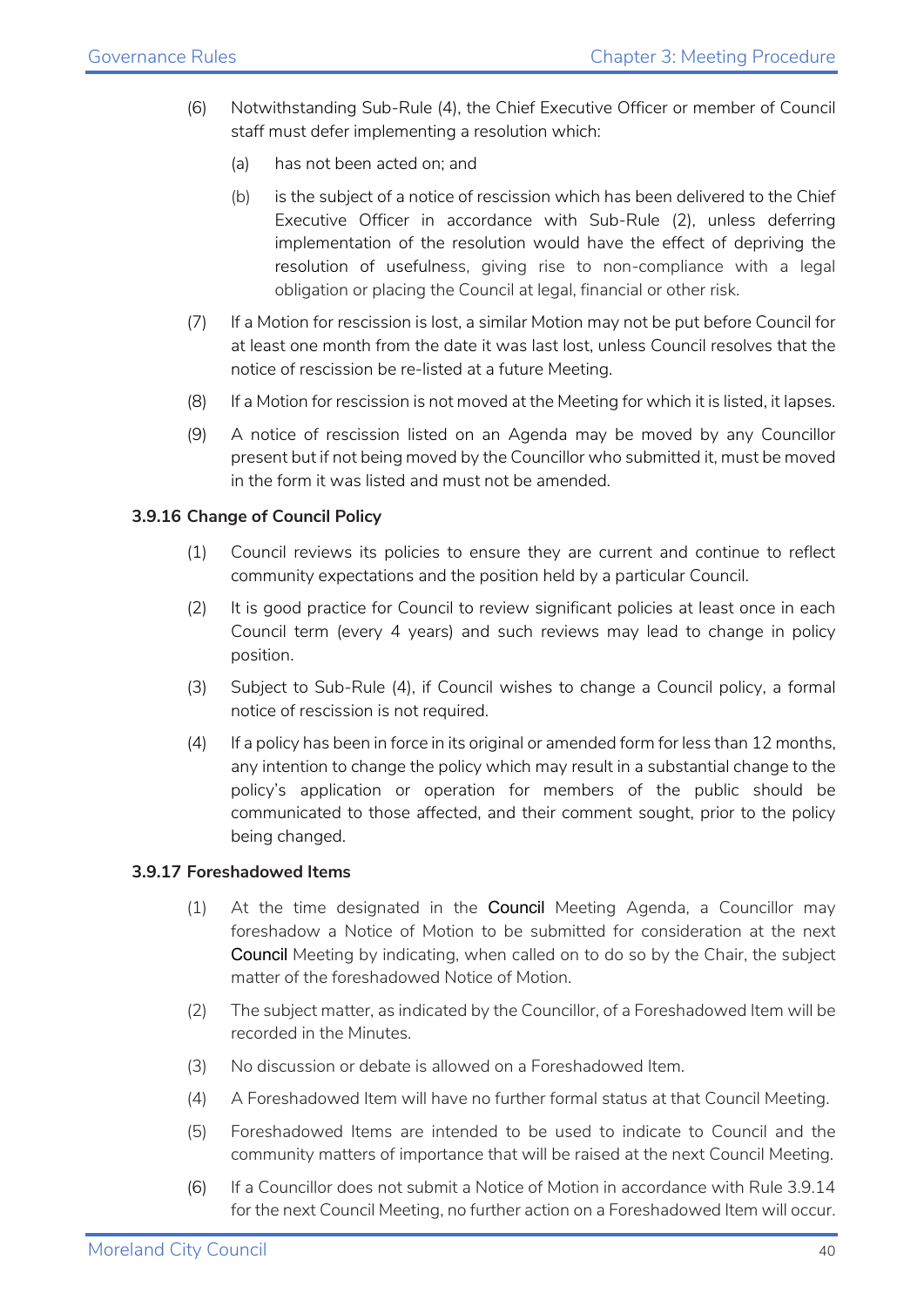#### <span id="page-40-0"></span>**3.10 Points of Order**

#### **3.10.1 Raising a Point of Order**

- (1) A Councillor raising a Point of Order must state:
	- (a) the Point of Order; and
	- (b) any chapter, Rule, paragraph or provision relevant to the Point of Order.
- (2) The Chairperson must decide all points of order by stating the provision, Rule, practice or precedent which he or she considers applicable to the Point of Order raised, without entering into any discussion or comment.
- (3) The Chairperson may adjourn the Meeting to consider a Point of Order; otherwise he or she must Rule on it as soon as it is raised.
- (4) All other matters before Council are suspended until the Point of Order is decided.

#### **3.10.2 Dissent in Chairperson's ruling**

- (1) A Motion of dissent in the Chairperson's ruling must, if seconded, be given priority to all other items of business and a substitute Chairperson must be elected to preside while the Motion is being considered.
- (2) The substitute Chairperson must put questions relative to the ruling to the Chairperson first, and then to the mover of the Motion.
- (3) The substitute Chairperson must conduct a debate on the Chairperson's ruling, and the matter must be decided by a majority vote.
- (4) The Chairperson must then resume the Chair for the remainder of the Meeting.

#### **3.10.3 Valid points of order**

- (1) A Point of Order may be raised in relation to:
	- (a) a Motion which under Rule 3.9.2 should not be accepted by the Chairperson;
	- (b) a question of procedure;
	- (c) a Councillor who is, or appears to be, out of order;
	- (d) debate that is irrelevant to the matter under consideration;
	- (e) a matter that is outside the powers of Council; or
	- (f) any act of Disorder.

#### **3.10.4 Contradiction or opinion**

(2) Rising to express a mere difference of opinion or to contradict a speaker is not a Point of Order.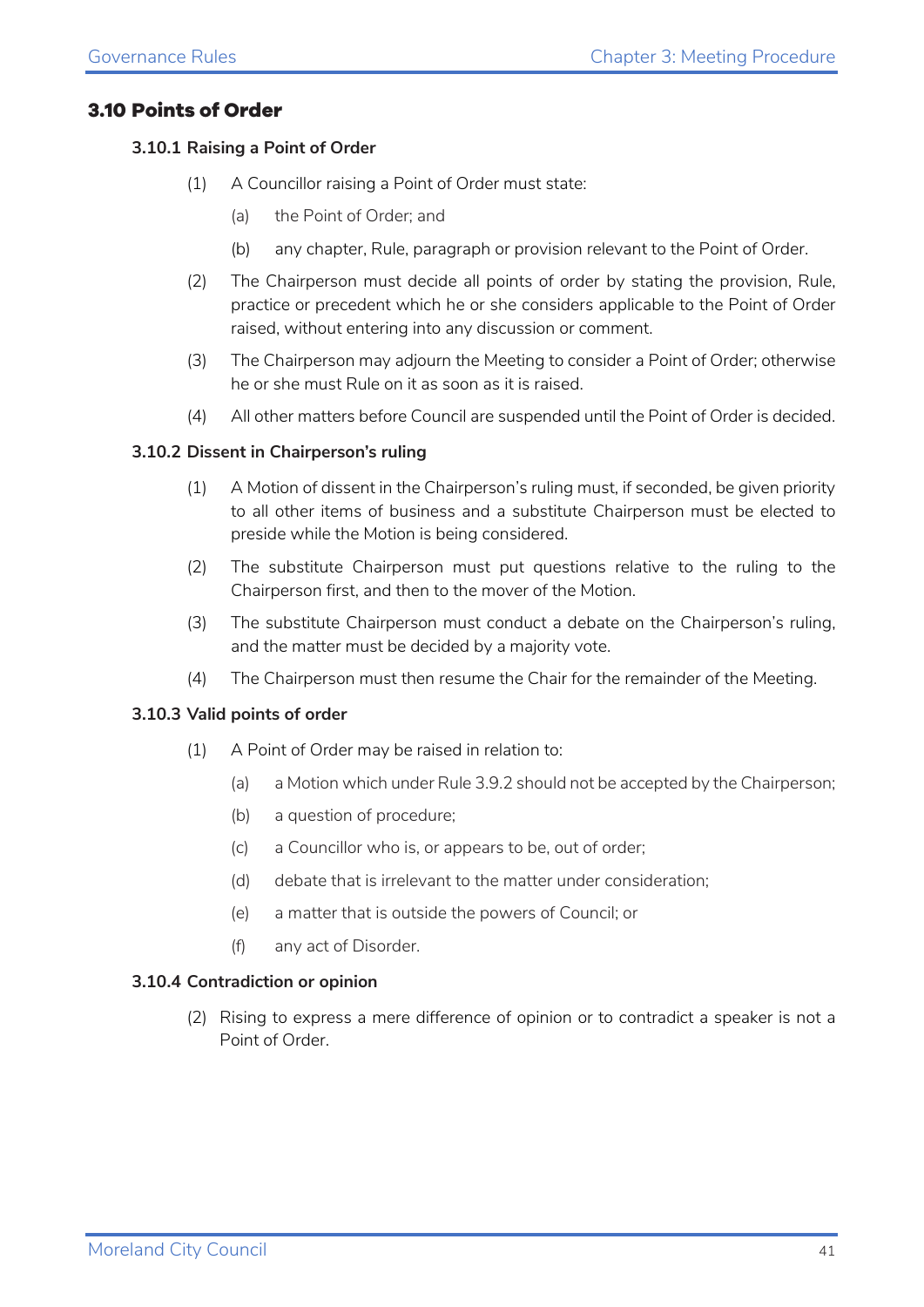#### **3.10.5 Disorderly Conduct**

- (1) The conduct of Councillors at Council Meetings is governed by the Act, these Rules and the Councillor Code of Conduct.
- (2) Where a Councillor engages in improper or Disorderly conduct, or acts in a way that otherwise disrupts the Meeting, and prevents the conduct of Council business:
	- (a) Council may, by resolution, suspend that Councillor from a portion of the Meeting or from the balance of the Meeting where the Chairperson has warned the Councillor to cease that behaviour; or
	- (b) The Mayor, at a Council Meeting, having previously warned the Councillor to cease that behaviour, may direct a Councillor to leave the Meeting for a period of time or the balance of the Meeting. [6](#page-41-0)
- (3) Where Council suspends a Councillor under Sub-Rule (2)(a), or the Mayor directs a Councillor to leave the Meeting under Sub-Rule (2)(b) the Councillor will take no active part in the portion of the Meeting from which he or she has been suspended.
- (4) If a Councillor has been suspended from a Meeting or directed to leave in accordance with Sub-Rule (3) the Chairperson may ask the Chief Executive Officer, an Authorised Officer a member of Victoria Police to remove the Councillor.

<span id="page-41-0"></span><sup>6</sup> The *Act (section 19(1)(b) provides the power to the Mayor to* direct a *Councillor*, subject to any procedures or limitations specified in the Governance *Rules*, to leave a *Council Meeting* if the behaviour of the *Councillor* is preventing the *Council* from conducting its business.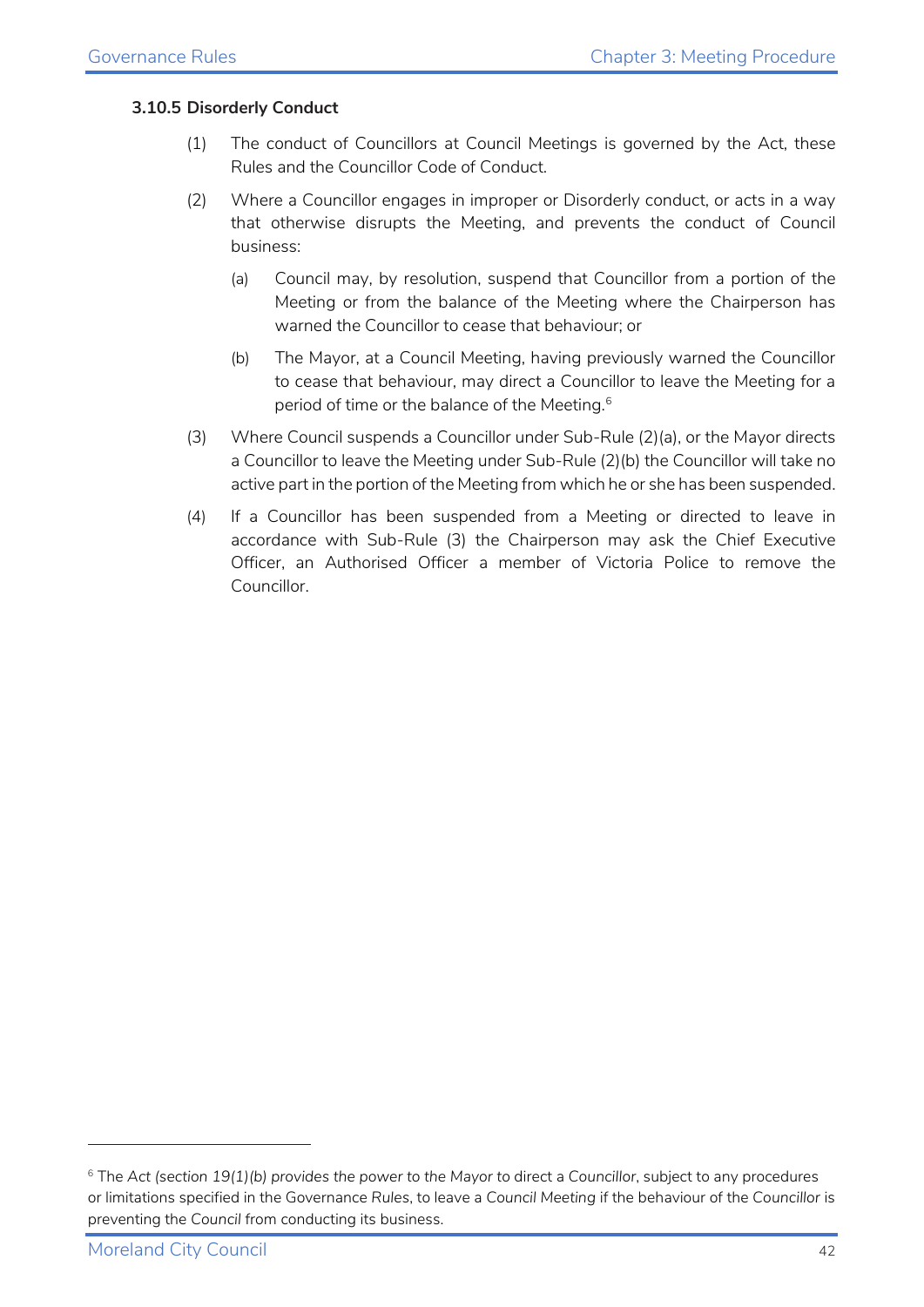#### <span id="page-42-0"></span>**3.11 Minutes**

The Minutes of a Meeting must contain details of the proceedings and resolutions made, be clearly expressed, be self-explanatory and incorporate relevant reports or a summary of the relevant reports considered in the decision-making process.

#### **3.11.1 Keeping of Minutes**

- (1) The Chief Executive Officer or Delegate is responsible for the keeping of Minutes on behalf of Council. Those Minutes must record:
	- (a) the date, place, time and nature of the Council Meeting;
	- (b) the names of Councillors and whether they are present, an apology, on leave of absence, etc.;
	- (c) the titles of the members of Council staff present who are not part of the gallery;
	- (d) the disclosure of a conflict of interest made by a Councillor in accordance with the Act;
	- (e) the arrivals and departures of Councillors, during the course of the Meeting (including any temporary departures or arrivals);
	- (f) every Motion and amendment moved (including Procedural Motions),
	- (g) the outcome of every Motion moved;
	- (h) where a division is called, the names of every Councillor and the way their vote was cast (and if they abstained);
	- (i) when requested by a Councillor, a record of their support of, opposition to, or abstention from voting on any Motion;
	- (j) for the purposes of Sub-Rules (h) and (i) an abstention will be recorded along with a note that the vote was counted against the question in accordance with section 61(5)(e) of the Act.
	- (k) details of any failure to achieve or maintain a quorum;
	- (l) a summary of any question asked and the response provided as part of public question time
	- (m) the items about which community statements have been made and the number of community statements;
	- (n) details of any petitions made to Council;
	- (o) the time and reason for any adjournment of the Meeting or suspension of standing orders;
	- (p) any other matter, which the Chief Executive Officer or Delegate thinks should be recorded to clarify the intention of the Meeting or assist in the reading of the Minutes; and
- (q) the time the Council Meeting was opened and closed, including any part of the Council Meeting that was closed to members of the public.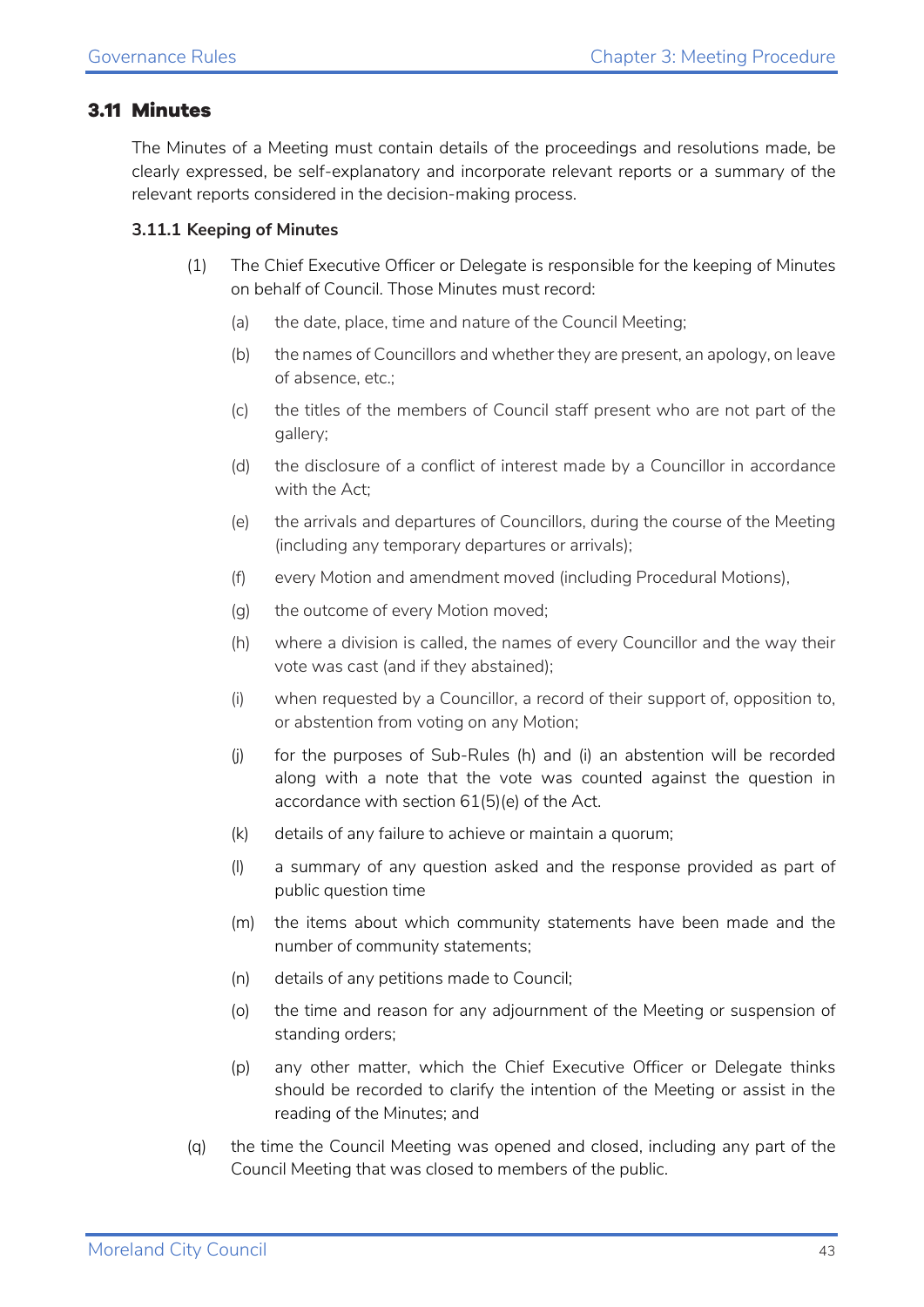#### **3.11.2 Electronic Minutes**

Once confirmed, the Minutes may be stored electronically in perpetuity as the record of Council business.

#### **3.11.3 Confirmation of Minutes**

- (1) The Minutes as recorded by the Chief Executive Officer, or Delegate, will be made available as the proposed Minutes soon as possible, but at a minimum to:
	- (a) Councillors, within 7 business days;
	- (b) members of the public, by publishing them on Council's website, within 9 business days of the Council Meeting they relate to.
- (2) At every Council Meeting the Minutes of the preceding Council Meeting(s) must be dealt with as follows:
	- (a) a Motion will be moved to confirm the Minutes in the following terms: 'That the Minutes of the ………………Meeting held on ………………20…….be confirmed.';
	- (b) if a Councillor indicates opposition to the Minutes, the Councillor must specify the particular item or items in the Minutes and, after asking any questions to clarify the matter, can only move a Motion to rectify the alleged error(s) in the Minutes by adding the following words to the Motion in Sub-Rule (2) (a) '...subject to the following alteration(s).………………………………………..'.
- (3) no debate or discussion is permitted on the confirmation of Minutes except as to their accuracy as a record of the proceedings of the Council Meeting to which they relate;
- (4) once the Minutes are confirmed in their original or amended form, the Minutes must, if practicable, be signed by the Chairperson of the Meeting at which they have been confirmed; and
- (5) the Minutes must be entered in the minute book and each item in the minute book must be entered consecutively.

#### **3.11.4 Webcasting and Recording of Proceedings**

- (1) The Chief Executive Officer (or Delegate) may, for the purposes of minute taking, cause all or part of the proceedings of a Meeting to be recorded on suitable audio or video recording equipment.
- (2) The Chief Executive Officer will cause a livestream of the proceedings of a Meeting to be conducted and the recording of that livestream to be made available to the public.
- (3) A Meeting that has been closed to members of the public for consideration of confidential matters will not be livestreamed.
- (4) A Meeting that has been closed to members of the public for security reasons or because it is necessary to do so to enable the Meeting to proceed in an orderly manner, must continue to be livestreamed.
- (5) A Meeting that has been closed to members of the public for security reasons or because it is necessary to do so to enable the Meeting to proceed in an orderly manner must be adjourned if the livestream is not possible.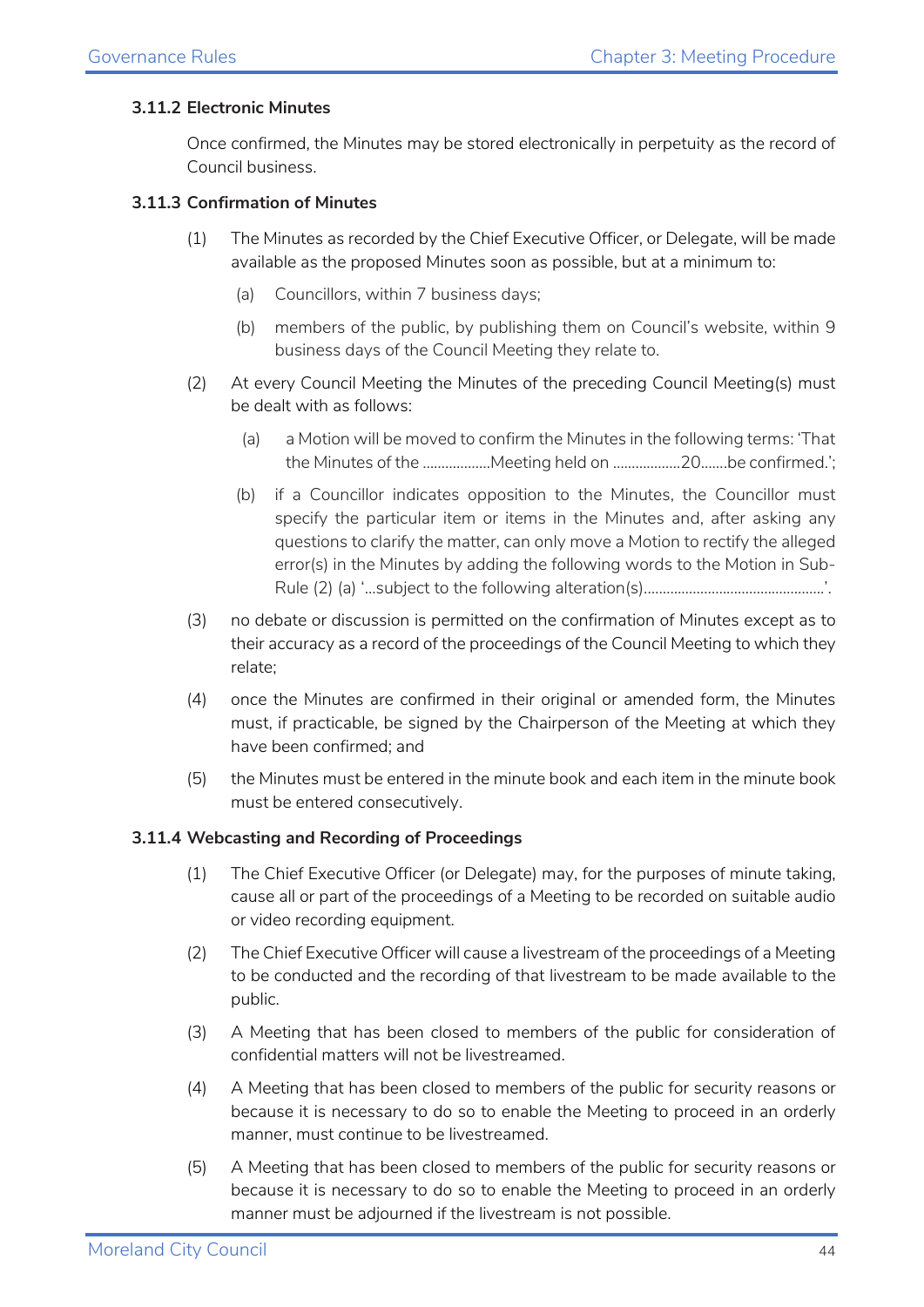- (6) A person in the gallery must not operate film, photographic, tape-recording or other equipment to reproduce sound and/or images at any Meeting without first obtaining the consent of the Chairperson.
- (7) The consent of the Chairperson given under Sub-Rule (3) may be revoked at any time during the course of a Meeting by the Chairperson stating that consent has been revoked and ordering that the recording cease, at which time the recording must cease.

#### <span id="page-44-0"></span>**3.12 Suspension of Standing Orders**

Standing Orders are the *Rules* made to govern the procedure at *Council Meetings* and *Special Meetings* contained in this Local Law. The Standing Orders cover a range of matters including the order of business, *Rules* of debate, *Procedural Motion*s and election procedures. Standing Orders can be suspended to facilitate the business of a *Meeting* but should not be used purely to dispense with the processes and protocol of the government of *Council*.

- (1) To temporarily remove the constraints of formal Meeting procedure and allow full discussion or clarification of an issue, Council may, by resolution, suspend standing orders in accordance with the Procedural Motion table at Rule 3.9.13.
- (2) Suspension of standing orders should not be used purely to dispense with the processes and protocol of the government of Council.
- (3) No Motion can be accepted by the Chairperson or lawfully be dealt with during any suspension of standing orders, except a Motion to resume standing orders.
- (4) No Motion to suspend standing orders can be accepted by the Chairperson during a second extension of time for a Meeting.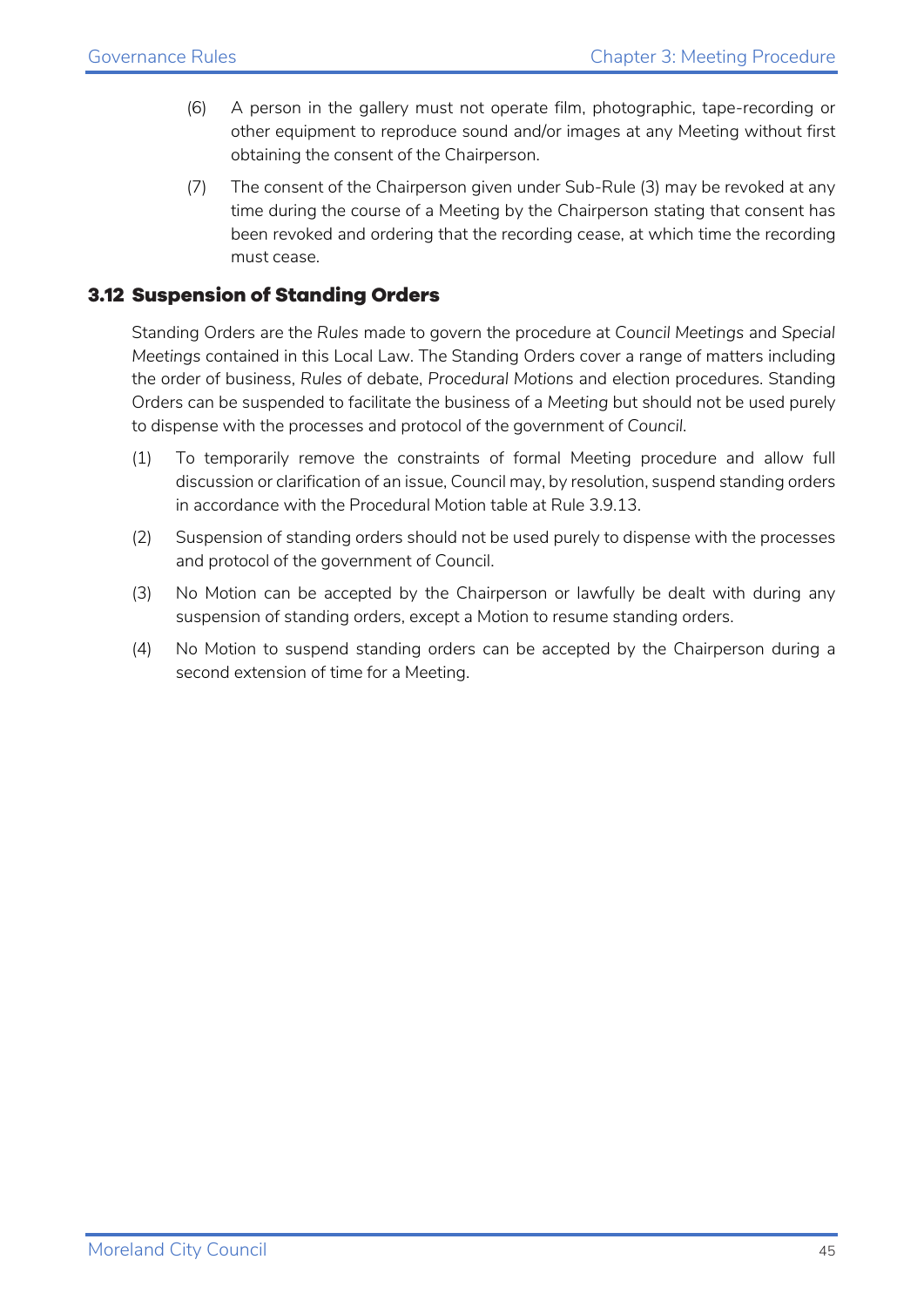#### <span id="page-45-0"></span>**3.13 Circumstances in which Council will close a Meeting to members of the public**

- (1) The Act provides the basis for matters to be considered as confidential. Council will only close a Meeting to the public for consideration of confidential matters in accordance with the Act and its Public Transparency Policy.
- (2) The Chief Executive Officer may determine to advertise that a Meeting will be closed to members of the public if:
	- (a) There is reason to believe the safety or security of Councillors, Council staff or members of the public will be at risk if the Meeting is open to the public; or
	- (b) All matters to be considered at the Meeting are confidential in nature.
- (3) Council may resolve to close a Meeting to members of the public if:
	- (a) There is reason to believe the safety or security of Councillors, Council staff or members of the public is at risk; or
	- (b) A Meeting, has become, or is at risk of becoming so Disorderly that the business of Council cannot be conducted; or
	- (c) The matter to be considered relates to confidential matters.
- (4) Having closed the Meeting in accordance with Sub-Rule (2), Council may resolve that it's decision or any report considered, or any part of its decision or any report considered, may be released to the public, to provide clarity that a Councillor or Council staff member who discusses those elements resolved to be released is not releasing confidential information.

#### **3.13.1 Designated Confidential Information**

- (1) If, after the repeal of *section 77(2)(c) of the Local Government Act 1989*, the Chief Executive Officer is of the opinion that information relating to a Meeting is confidential information within the meaning of the Act, he or she may designate the information as confidential and advise Councillors and/or members of Council staff in writing accordingly.
- (2) Information which has been designated by the Chief Executive Officer as confidential information within the meaning of the Act, and in respect of which advice has been given to Councillors and/or members of Council staff in writing accordingly, will be presumed to be confidential information.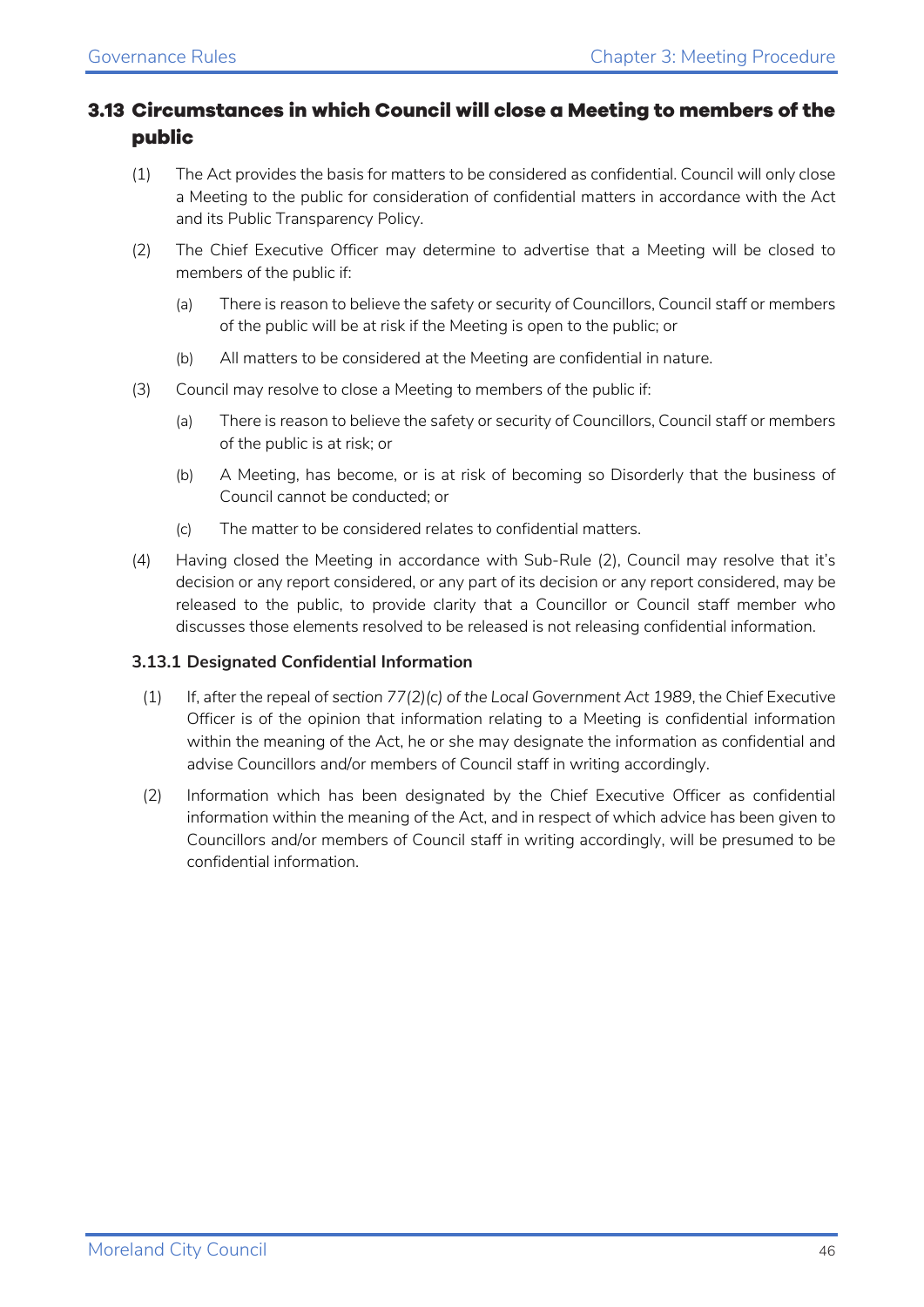# <span id="page-46-0"></span>**CHAPTER 4 – ELECTION OF THE MAYOR**

#### <span id="page-46-1"></span>**4.1. Overview**

The role and functions of the Mayor are provided in *the Act*. The holder of this significant office is the Chairperson at Council Meetings, the leader of the Councillors, acts as the principal spokesperson for Council and carries out civic and ceremonial duties. The Mayor also leads engagement with the community on the development of the Council Plan.

The Chief Executive Officer must determine the most appropriate time and date for the election of the Mayor, except that the election of the Mayor must be held in accordance with any provisions contained in the  $Act<sup>7</sup>$  $Act<sup>7</sup>$  $Act<sup>7</sup>$ .

- (1) A Mayor is to be elected no later than one month after the date of a general election.
- (2) At the Meeting to elect the Mayor, Council must first resolve if the term of the Mayor is to be 1 or 2 years.
- (3) If the Mayor is elected for a 1 year term, the next election of the Mayor must be held on a day to be determined by the Council that is as close to the end of the 1 year term as is reasonably practicable.
- (4) If the Mayor is to be elected for a 2 year term, the next election of the Mayor must be held on a day to be determined by the Council that is as close to the end of the 2 year term as is reasonably practicable.
- (5) A Mayor is to be elected within one month after any vacancy in the office of Mayor occurs.
- (6) The election of a Mayor after the period specified in this section does not invalidate the election.
- (7) A Councillor elected to fill a vacancy in the office of Mayor caused other than by the expiration of a one year or a 2 year term serves the remaining period of the previous Mayor's term.

#### <span id="page-46-2"></span>**4.2. Election of Mayor[8](#page-46-4)**

- (1) At a Council Meeting that is open to the public, the Councillors must elect a Councillor to be the Mayor of the Council.
- (2) Subject to section 167, any Councillor is eligible for election or re-election to the office of Mayor.
- (3) The election of the Mayor must—
	- (a) be chaired by the Chief Executive Officer; and
	- (b) subject to this section, be conducted in accordance with the Governance Rules.

<span id="page-46-3"></span> $<sup>7</sup>$  In accordance and as outlined in Section 26 of the Act</sup>

<span id="page-46-4"></span><sup>&</sup>lt;sup>8</sup> In accordance and as outlined in Section 25 of the Act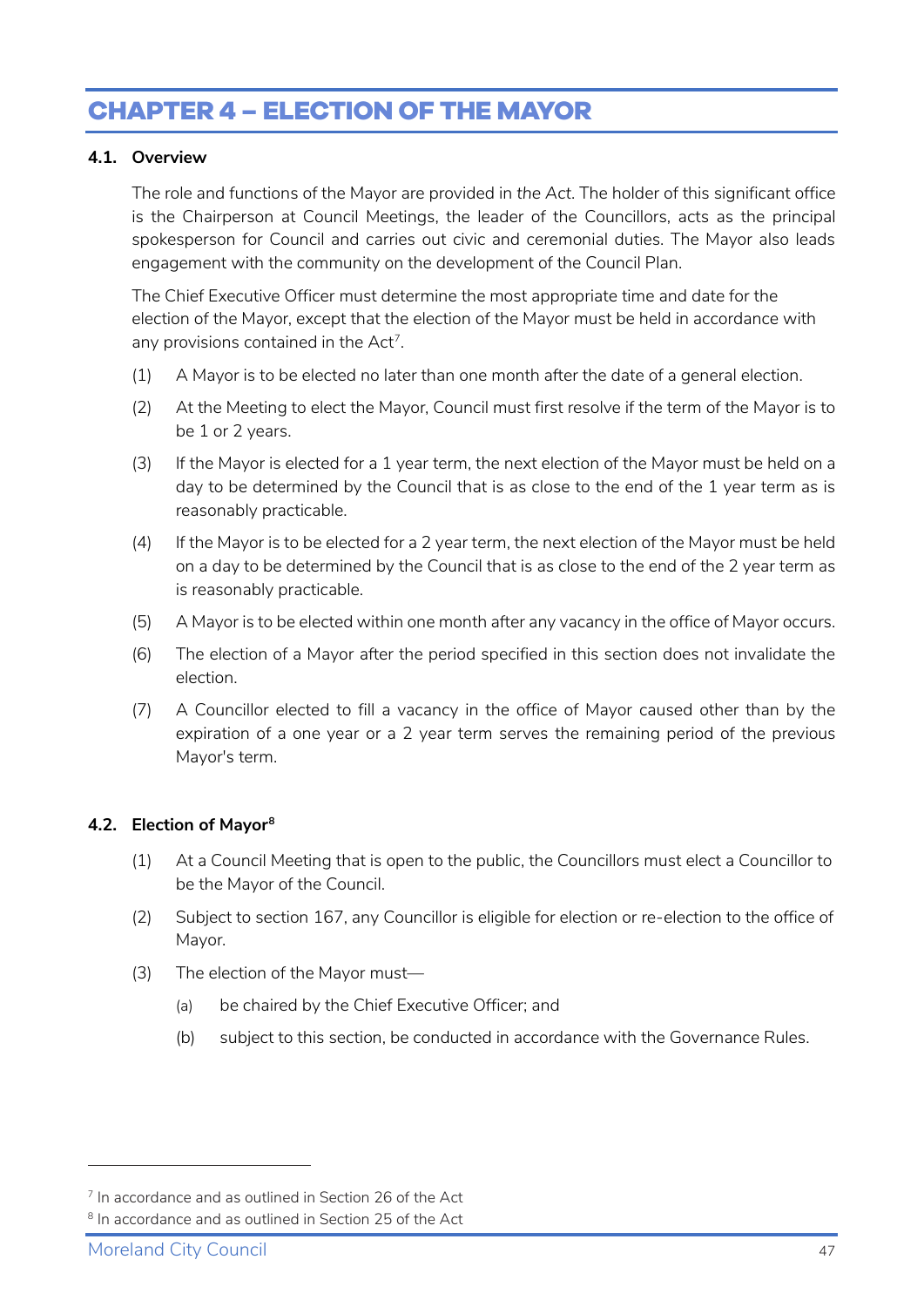- (4) Subject to subsections (5) and (6), the Mayor must be elected by an absolute majority of the Councillors.
- (5) If an absolute majority of the Councillors cannot be obtained at the Meeting, the Council may resolve to conduct a new election at a later specified time and date.
- (6) If only one Councillor is a candidate for Mayor, the Meeting must declare that Councillor to be duly elected as Mayor.
- (7) In this section, **absolute majority** means the number of Councillors which is greater than half the total number of the Councillors of a Council (i.e. 6).

#### <span id="page-47-0"></span>**4.3. Role and Election of Deputy Mayor**

In accordance with section 21 of the Act, the role of the Deputy Mayor must perform the role of the Mayor and may exercise any of the powers of the Mayor if the mayor is unable to attend a Council meeting or part thereof; incapable to perform his or her duties or the office of the Mayor is vacant.

- (1) At the Council Meeting at which the Mayor is to be elected, the Council may resolve to establish the position of Deputy Mayor and elect a Councillor to the position of Deputy Mayor.
- (2) The term of a Deputy Mayor is identical to the term of the Mayor as resolved by Council.
- (3) If the Council has not resolved to establish the position of Deputy Mayor, any provisions in this these Governance Rules relating to the Deputy Mayor have no effect.

#### <span id="page-47-1"></span>**4.4. Nominating**

- (1) Each nomination requires a mover and seconder.
- (2) A nominated Councillor must advise the Chair whether they accept or decline the nomination as a candidate for the role of Mayor/Deputy Mayor.

#### <span id="page-47-2"></span>**4.5. Method of Voting**

The election of the Mayor must be carried out by a show of hands.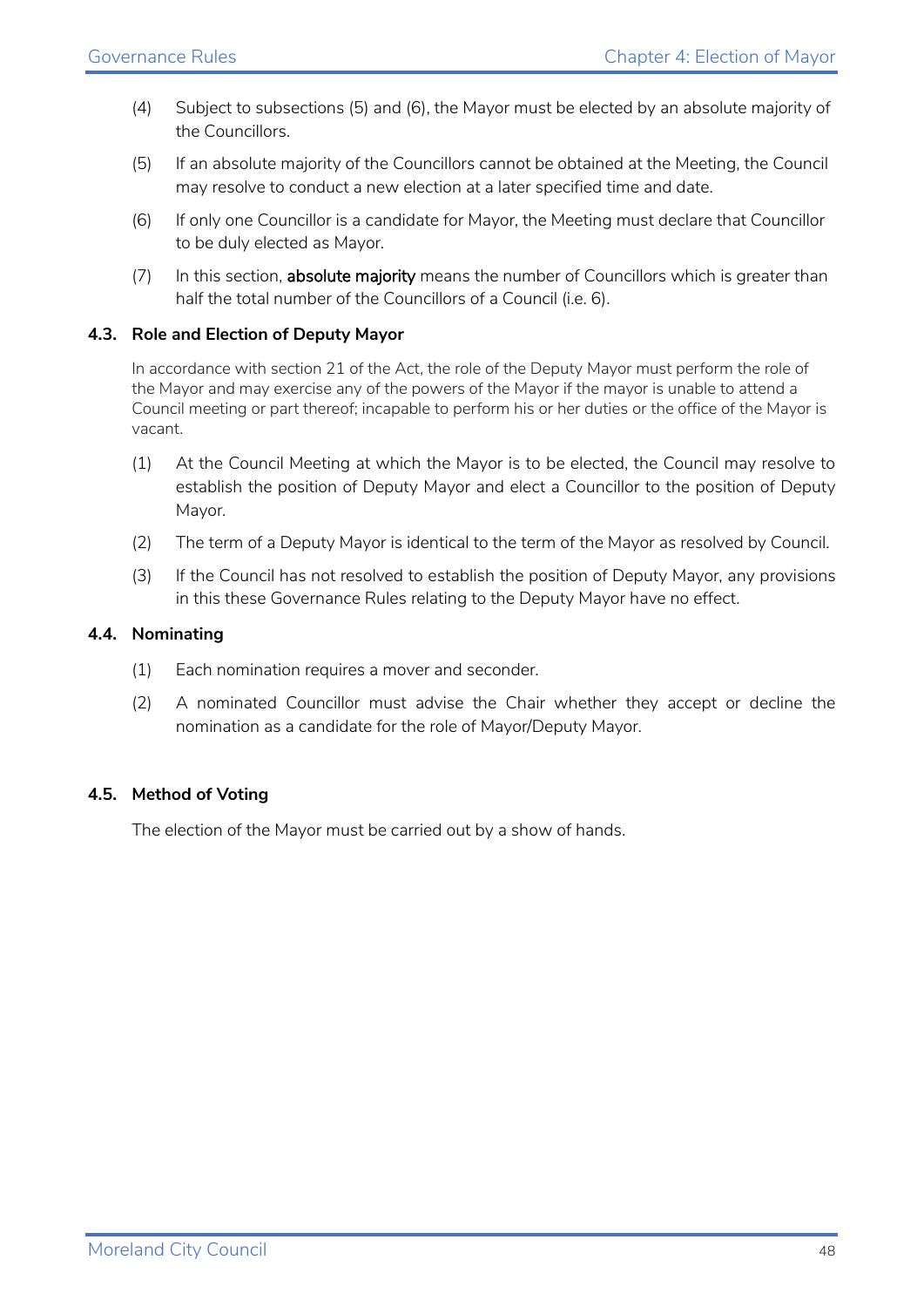#### <span id="page-48-0"></span>**4.6. Determining the Election of Mayor / Deputy Mayor**

- (1) The Chief Executive Officer will preside during the election of the Mayor.
- (2) The Chief Executive Officer must invite nominations for the office of Mayor and confirm acceptance of the nomination with the nominee.
- (3) Where in an election for the Mayor:
	- (a) only one candidate has been nominated, that candidate must be declared elected;
	- (b) two candidates have been nominated, a vote must be taken and the candidate who receives an Absolute Majority of votes must be declared elected;
	- (c) two candidates have been nominated and no candidate receives an Absolute Majority of votes, a Second vote will be conducted.
	- (d) where, after a Second vote, where two candidates have been nominated and no candidate receives an Absolute Majority of votes the Chief Executive Officer will seek the Meeting to resolve to conduct a new election at a Meeting to be held at 6 pm the following day;
	- (e) more than two candidates have been nominated and no candidate receives an Absolute Majority:
		- (i) the candidate with the fewest number of votes cast must be eliminated;
		- (ii) the names of the remaining candidates must be put to the vote again; and
		- (iii) the procedure in (i) and (ii) above must be continued until there remain only two candidates, at which point the candidate to be declared elected is to be determined by the procedures outlined in (b) to (d).
	- (f) in the event of more than two candidates having an equality of votes and one of them having to be declared a defeated candidate (where there are three or more candidates with equal votes); the Chief Executive Officer will conduct a vote for one candidate to be defeated;
	- (g) In the event the vote for a candidate to be defeated results in an equality of votes the defeated candidate will be determined by lot.
	- (h) if a lot is conducted, the Chief Executive Officer will conduct of the lot and the following provisions will apply:
		- (i) each candidate will draw one lot;
		- (ii) the order of drawing lots will be determined by the alphabetical order of the surnames of the Councillors who received an equal number of votes except that if two or more Councillor surnames are identical, the order will be determined by the alphabetical order of the Councillors' first names;
		- (iii) as many identical pieces of paper as there are Councillors who received an equal number of votes must be placed in a receptacle;
		- (iv) the word 'Defeated' shall be written on one of the pieces of paper, and the Councillor who draws the paper with the word 'Defeated' written on it must be declared the defeated candidate (in which event a further vote must be taken on the remaining candidates).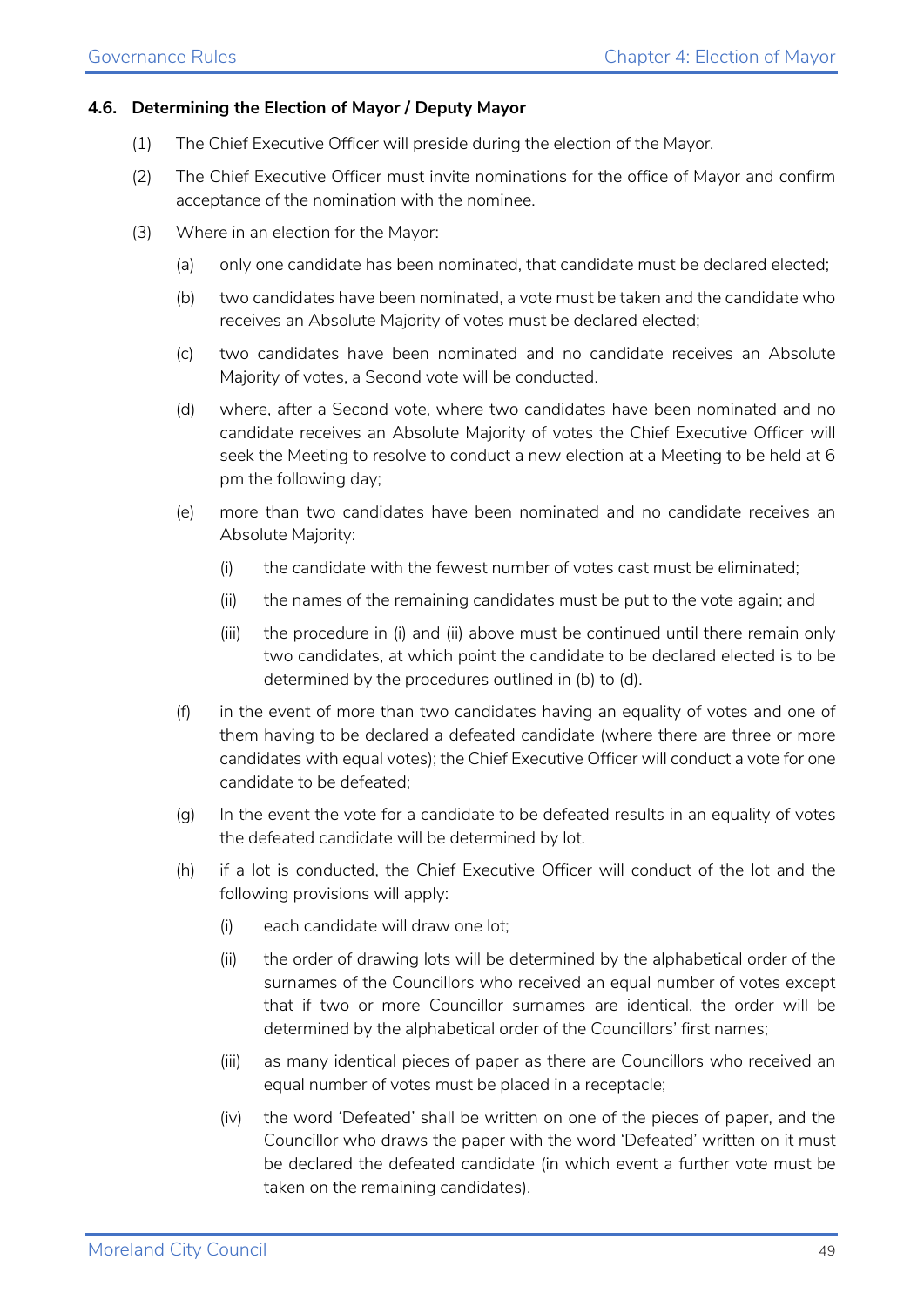(4) If Council resolves to have the office of Deputy Mayor, the provisions of Sub-Rules (2) and (3) apply to the election of the Deputy Mayor with all necessary modifications and adaptations.

#### <span id="page-49-0"></span>**4.7. Ceremonial Mayoral Speech**

- (1) Upon being elected, the Mayor may make a ceremonial speech.
- (2) The purpose of the ceremonial Mayoral speech is to outline priorities for the year ahead based on the adopted Council Plan.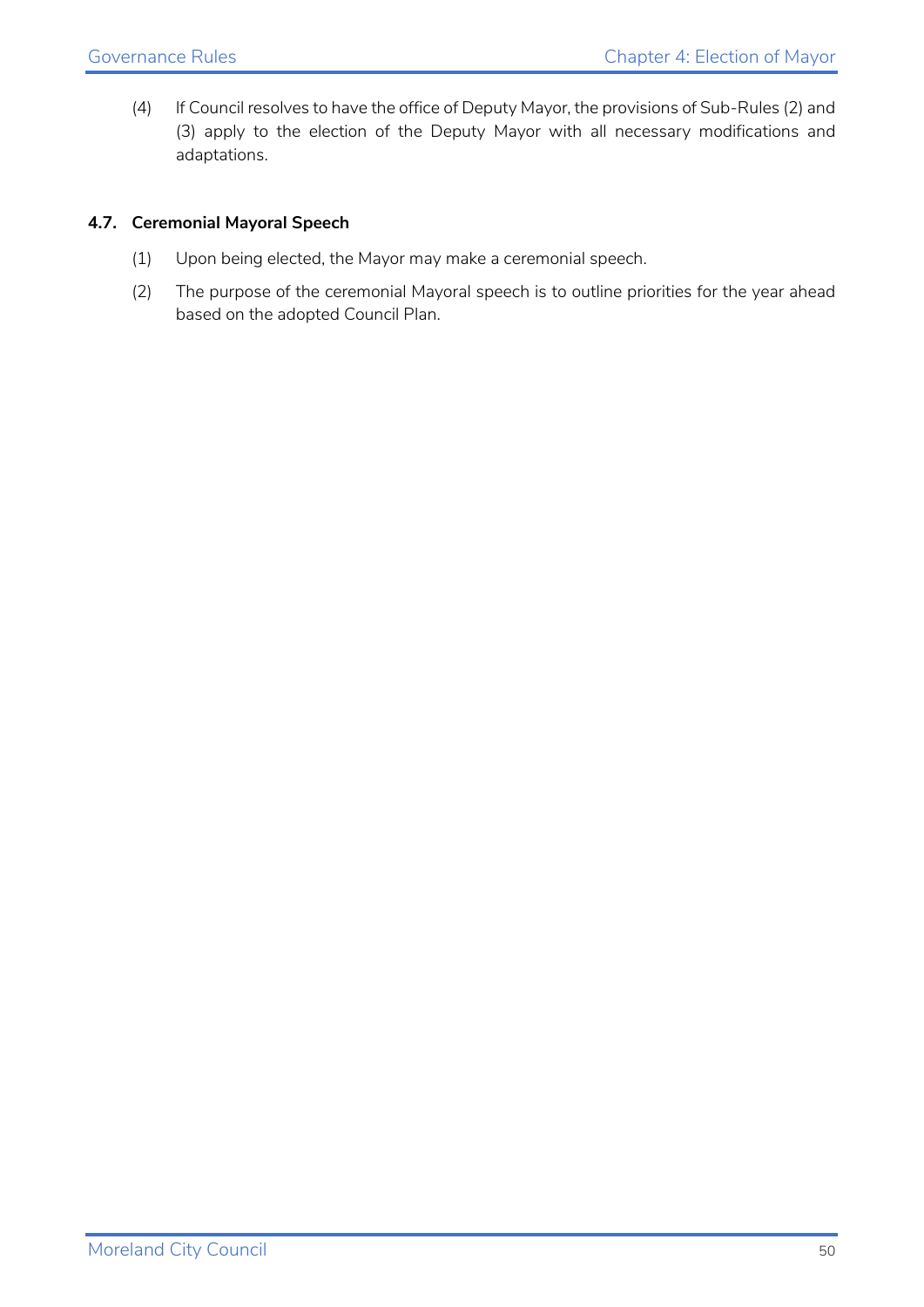# <span id="page-50-0"></span>**CHAPTER 5 COUNCIL COMMITTEES & JOINT COUNCIL MEETINGS**

Various types of Committees can play a key role in connecting community views and experts with the decision-making processes of Council. Committees provide advice to Council and to Council officers exercising delegation to make decisions or implement policy.

Committees, usually comprise community members and Councillors, and may include representatives of community organisations. These committees are essential forums to provide input to the development of Council policy and decision making in their areas of focus.

The appointment of Councillors to specific areas of responsibility also provides a framework for relationships between Councillors and the administration of Council to underpin informed decision making.

Council also has Councillor representatives on external committees and organisations to ensure Council's voice is heard in key priority areas. These committees and organisations also inform Council, via its representatives, in regard to sector and/or expert views.

Council will seek the views of community members whose rights or obligations may be affected before making a decision. Community engagement on each issue will be undertaken in accordance with the Community Engagement principles of the Act and Council's Community Engagement Policy.

In certain circumstances Council will establish a formal opportunity for members of the community to address a committee established to hear from the community in regard to a specific issue.

#### <span id="page-50-1"></span>**5.1 Delegated Committees**

Council may establish Delegated Committees as part of its governance framework. Delegated Committees can comprise Councillors, members of Council staff and others and must be chaired by a Councillor. As Council may delegate specific powers, duties and functions to Delegated Committees, their Meeting procedures need to be formal.

- (1) If Council establishes a Delegated Committee, these Rules will apply to the Delegated Committee Meetings with any necessary modifications.
- (2) For the purpose of Sub-Rule (1):
	- (a) a Council Meeting is to be read as a reference to a Delegated Committee Meeting;
	- (b) a Councillor is to be read as a reference to a Member of the Delegated Committee; and
	- (c) a reference to the Mayor is to be read as a reference to the Chairperson of the Delegated Committee.
- (3) If Council establishes a Delegated Committee, Council may resolve that a provision of these Governance Rules do not apply to that Committee.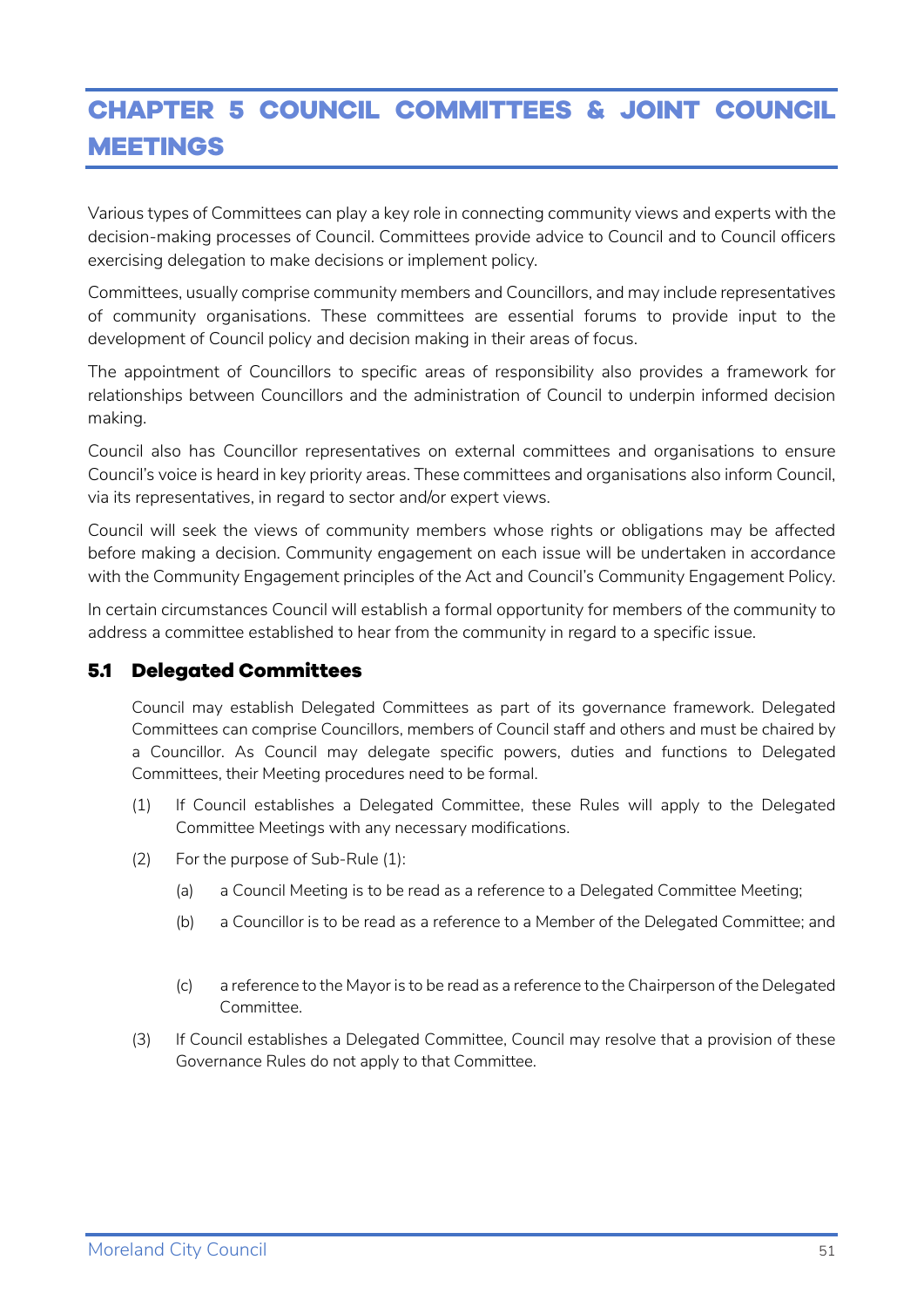#### <span id="page-51-0"></span>**5.2 Advisory Committees**

- (1) Advisory Committees established by Council will be consulted for input on related policy, strategy or major operational proposals.
- (2) Each Advisory Committee will be established in accordance with a framework and terms of reference determined by the Chief Executive Officer that at a minimum will prescribe:
	- (a) Membership terms that provide for renewal of membership and continuity of contribution, with provision for initial appointments to support rotation of memberships.
	- (b) Inclusive and transparent recruitment processes for community member membership and participation.
	- (c) Requirements for disclosures of conflicts of interest.
	- (d) A description of the roles of members including attendance and participation requirements, role of the committee, Councillor chair, reporting requirements, confidentiality.
- (3) Subject to the Local Government Act 2020, the Council may appoint any number or combination of its members and staff officers to be an Advisory Committee to consider and make a recommendation to the Council upon any matter, but no decision or recommendation of any Advisory Committee shall have any force or effect until approved by the Council.

#### <span id="page-51-1"></span>**5.3 Hearing Committees**

- (1) Council will establish Hearing Committees to provide an opportunity to hear from community members in formal setting on key issues.
- (2) A Hearing Committee will be comprised only of Councillors.
- (3) Where issue is affects a large proportion of the Moreland community all Councillors will be appointed to the Hearing Committee.
- (4) Priority will be given to addresses from those members of the community who have registered an interest in addressing a Hearing Committee.
- (5) Community members will be provided with reasonable notice of the date and time that they will be invited to address a Hearing Committee.
- (6) Council may resolve that a Hearing Committee Meeting will be held electronically and make provisions for community members address the committee by a video conferencing tool.
- (7) Council may resolve a Hearing Committee Meeting will be livestreamed.
- (8) A summary of proceedings of all Hearing Committee Meetings held will be reported to Council.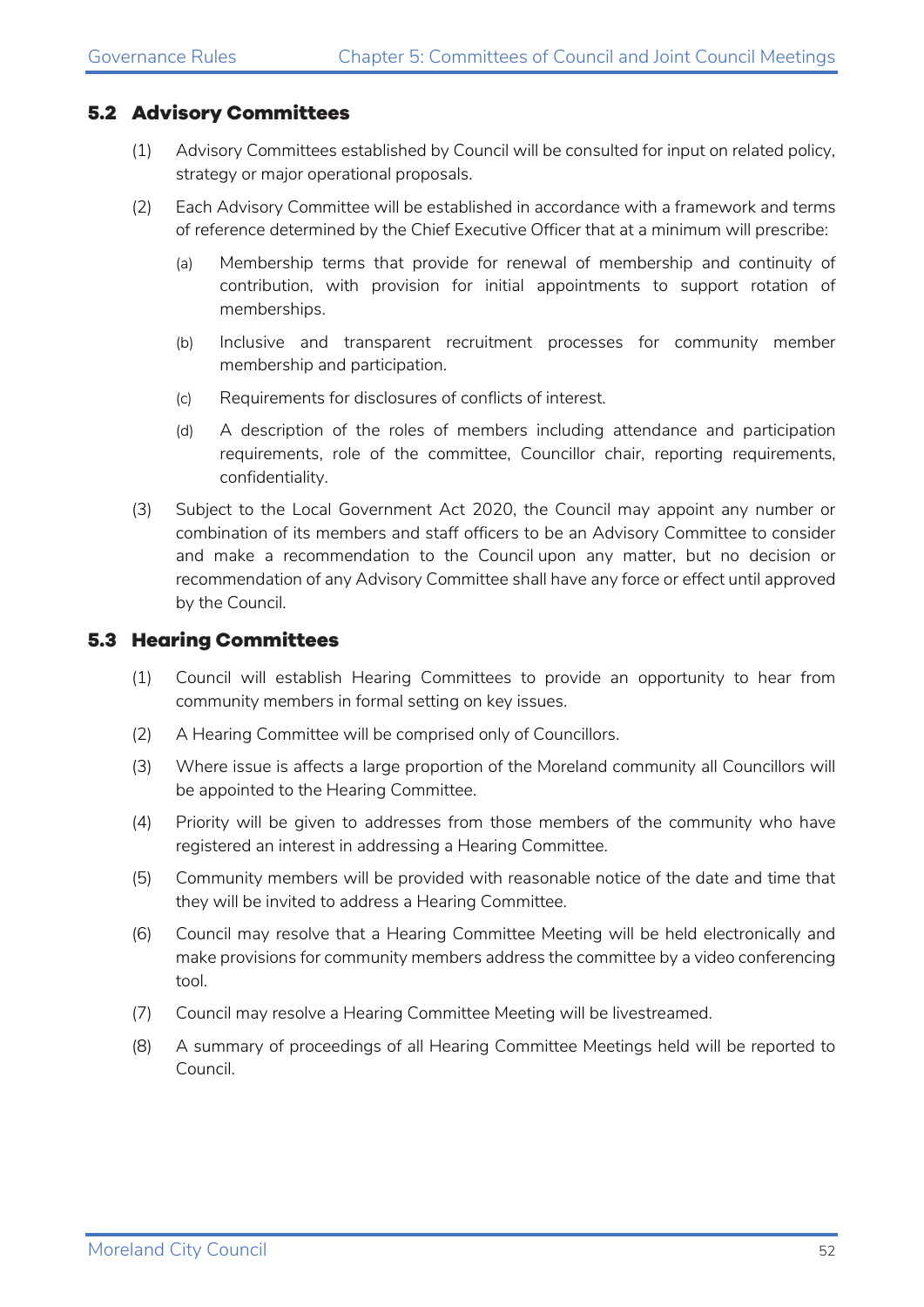#### <span id="page-52-0"></span>**5.4 Community Asset Committees[9](#page-52-2)**

The Act provides for Council to establish a community asset committee for the management of a community asset such as a hall. Council may appoint members of the community to the committee and delegate to it powers, duties, or functions. The powers delegated to a community asset committee must be limited in the amount and purpose of any financial delegation.

- (1) The Governance Rules will apply to any Community Asset Committee established by Council.
- (2) Council may resolve, in establishing a Community Asset Committee, that the Meeting procedure chapter of these Governance Rules does not apply.
- (3) A Community Asset Committee must report the Minutes of all Committee Meetings to the next practicable Council Meeting.
- (4) A Community Asset Committee must act in accordance with its adopted Charter, Instrument of Delegation and any Terms of Reference adopted by Council.
- (5) A Community Asset Committee must adhere to any policy, guideline or protocol introduced by Council, which relates to the operational or governance requirements of the Committee.
- (6) A Community Asset Committee must provide Council with an Annual Report each year, in a format determined by the Chief Executive Officer.

#### <span id="page-52-1"></span>**5.5 Joint Council Meetings**

Regional collaboration provides benefits to the Moreland community through collective procurement, increased advocacy and alignment for major projects. While on some matters that are worked on in partnership it's possible for the participating Councils to make their own decisions and determinations, in some circumstances, it may be beneficial to hold Joint Council Meetings as are provided for in the Act.

- (1) Council may resolve to participate in a Joint Council Meeting.
- (2) If Council has resolved to participate in a Joint Council Meeting, the Chief Executive Officer (or Delegate) will agree on governance Rules with the participating Councils.
- (3) Where the participating Councils agree Moreland will chair a Joint Council Meeting, the Mayor will be nominated to Chair the Joint Council Meeting.
- (4) A joint meeting must comply with any requirements prescribed by the regulations.

*(a) a member of Council staff; or*

*\_\_\_\_\_\_\_\_\_\_\_\_\_\_\_\_\_\_\_\_\_\_\_\_\_\_\_\_\_\_\_\_\_\_*

*(b) the members of a Community Asset Committee.*

<span id="page-52-2"></span><sup>&</sup>lt;sup>9</sup> Section 47 of the Act provides:

*<sup>1)</sup> The Chief Executive Officer may by instrument of delegation delegate any power, duty or function of the Council that has been delegated to the Chief Executive Officer by the Council to—*

*This means Council may not delegate directly to a Community Asset Committee.*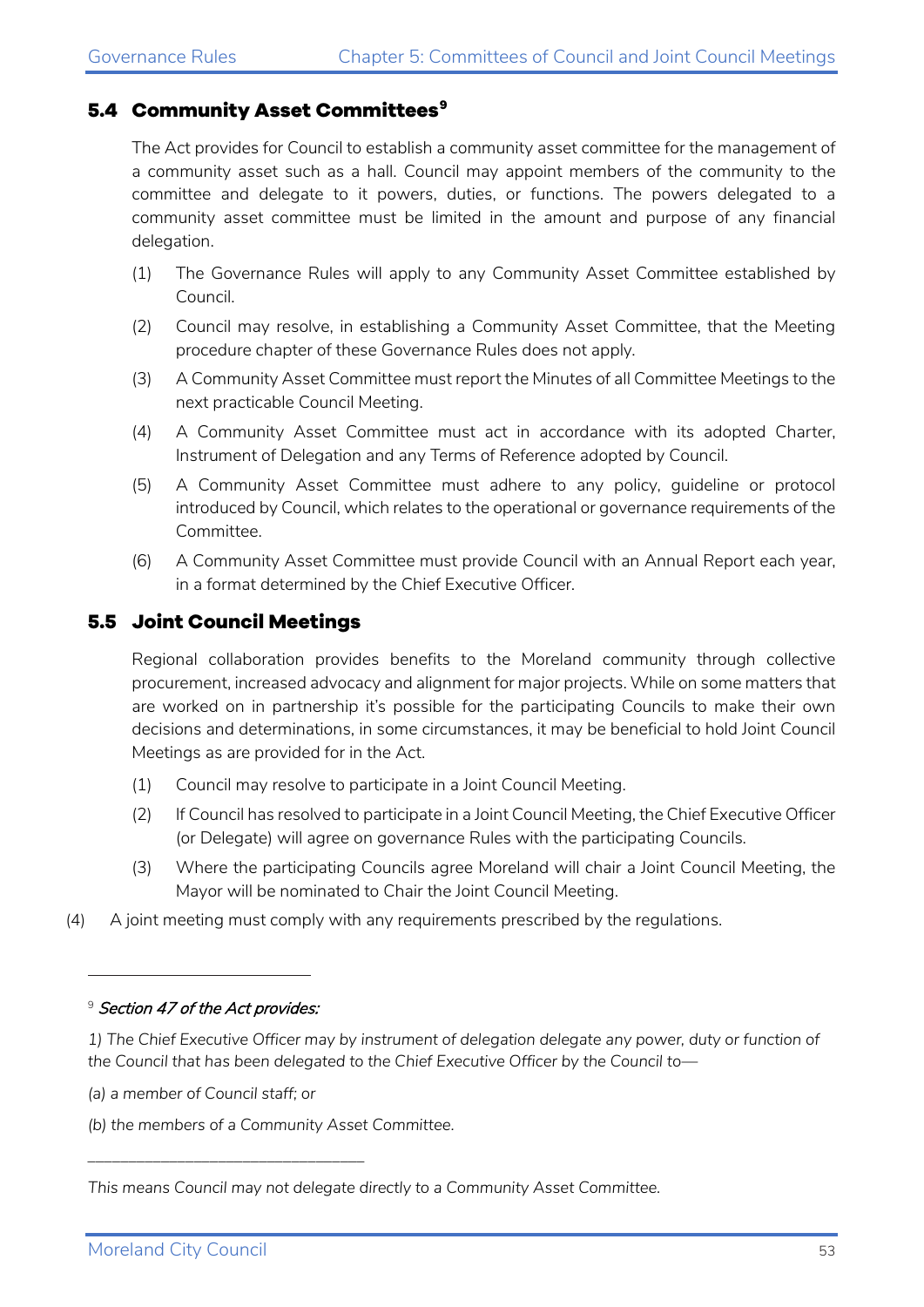# <span id="page-53-0"></span>**CHAPTER 6 – CONFLICTS OF INTEREST**

The Act defines general and material conflicts of interest and provides exemptions for remoteness and interests in common with a substantial proportion of ratepayers along with other specific circumstances.

The Act also provides Council must include in its Governance Rules procedures for disclosures of Conflicts of interest, including at Meetings conducted under the auspices of Council that are not Council Meetings. Meetings conducted under the auspices of Council include those Meetings arranged or hosted by Council.

These Rules provide the procedures for disclosures of conflicts of interest.

Further guidance is available from the Managing Conflicts of Interest guideline.

#### <span id="page-53-1"></span>**6.1 Obligations with regard to conflict of interest:**

- (1) Councillors, members of Delegated Committees and Council staff and contractors are required to:
	- (a) Avoid all situations which may give rise to conflicts of interest;
	- (b) Identify any conflicts of interest; and
	- (c) Disclose or declare all conflicts of interest.

#### <span id="page-53-2"></span>**6.2 Councillors and Members of Delegated Committees**

- (1) May not participate in discussion or decision-making on a matter in which they have a conflict of interest.
- (2) When disclosing a conflict of interest, Councillors must clearly state their connection to the matter.
- (3) All disclosures of conflicts of interest will be recorded in the Minutes of a Council or Delegated Committee Meeting.
- (4) Council will maintain a Conflict of Interest Register which will be made available on Council's website.

#### <span id="page-53-3"></span>**6.3 Procedure at a Council or Delegated Committee Meeting**

- (1) At the time designated in the Agenda, a Councillor with a conflict of interest in an item on that Agenda must indicate they have a conflict of interest by clearly stating:
	- (a) The item for which they have a conflict of interest; and
	- (b) Whether their conflict of interest is general or material; and
	- (c) The circumstances that give rise to the conflict of interest.
- (2) Immediately prior to the consideration of the item in which they have a conflict of interest, a Councillor or Member of a Delegated Committee must indicate to the Meeting the existence of the conflict of interest and leave the Meeting.
- (3) A Councillor who is not present at the designated time in the Agenda for disclosures of conflicts of interest, must disclose their conflict of interest in the manner that required for the declarations of conflicts of interest at Sub-Rule (1) prior to leaving the Meeting.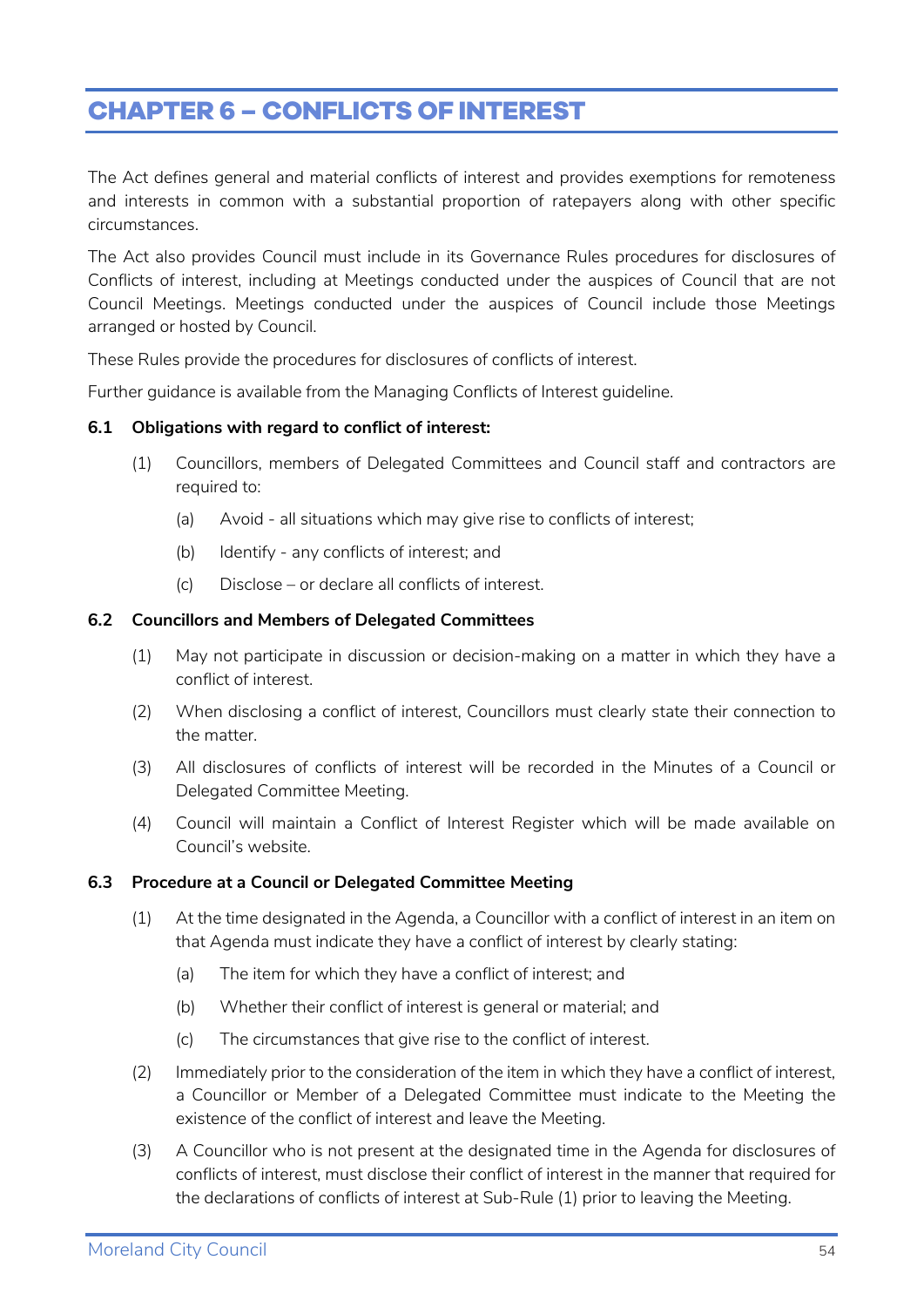(4) A Councillor or Member of a Delegated Committee who discloses a conflict of interest and leaves a Council Meeting must not communicate with any participants in the Meeting while the decision is being made.

#### <span id="page-54-0"></span>**6.4 Procedure at Advisory Committee Meetings and other Meetings organised, hosted or supported by Moreland**

- (1) A Councillor or member of an Advisory Committee who has a conflict of interest must not participate in discussion of matters that will come before Council for a decision, or if a decision will be made by a member of staff acting under delegation.
- (2) At the time indicated on the Agenda, a Councillor or member of an Advisory Committee with a conflict of interest will indicate the existence of the conflict of interest and the matter in which the conflict of interest arises.
- (3) If there is no Agenda, a Councillor or member of an Advisory Committee with a conflict of interest will indicate the existence of the conflict of interest as soon the matter arises.
- (4) At the time for discussion of that item, the Councillor or member of an Advisory Committee will leave the discussion and not communicate with any members of the Meeting for the duration of the discussion.
- (5) The existence of a conflict of interest will be recorded in the Minutes of the Meeting.
- (6) If there are no Minutes kept of the Meeting, the conflict of interest will be recorded in a Meeting record and provided to the Governance team for recording in the register of Conflicts of Interest.
- (7) The Meeting Minutes or record will also record the duration of the discussion and whether the Councillor left the Meeting.
- (8) Meeting records and reports will be presented to Council for noting and inclusion on the public record.

#### <span id="page-54-1"></span>**6.5 Council staff**

- (1) Must act in accordance with the Employee Code of Conduct.
- (2) Must not exercise a delegation or make a decision on any matter where they have a conflict of interest.
- (3) May be permitted to provide advice to a decision maker if a conflict of interest exists, subject to the procedure and disclosure provisions at Rule 6.6 and the Employee Code of Conduct.

#### <span id="page-54-2"></span>**6.6 Procedure for disclosures of conflicts of interest by Council staff**

- (1) Council staff must disclose the existence of all conflicts of interest in writing and in the form determined by the Chief Executive Officer.
- (2) All conflicts of interest disclosed by Council staff will be provided to the Governance team for recording in the register of Conflicts of Interest.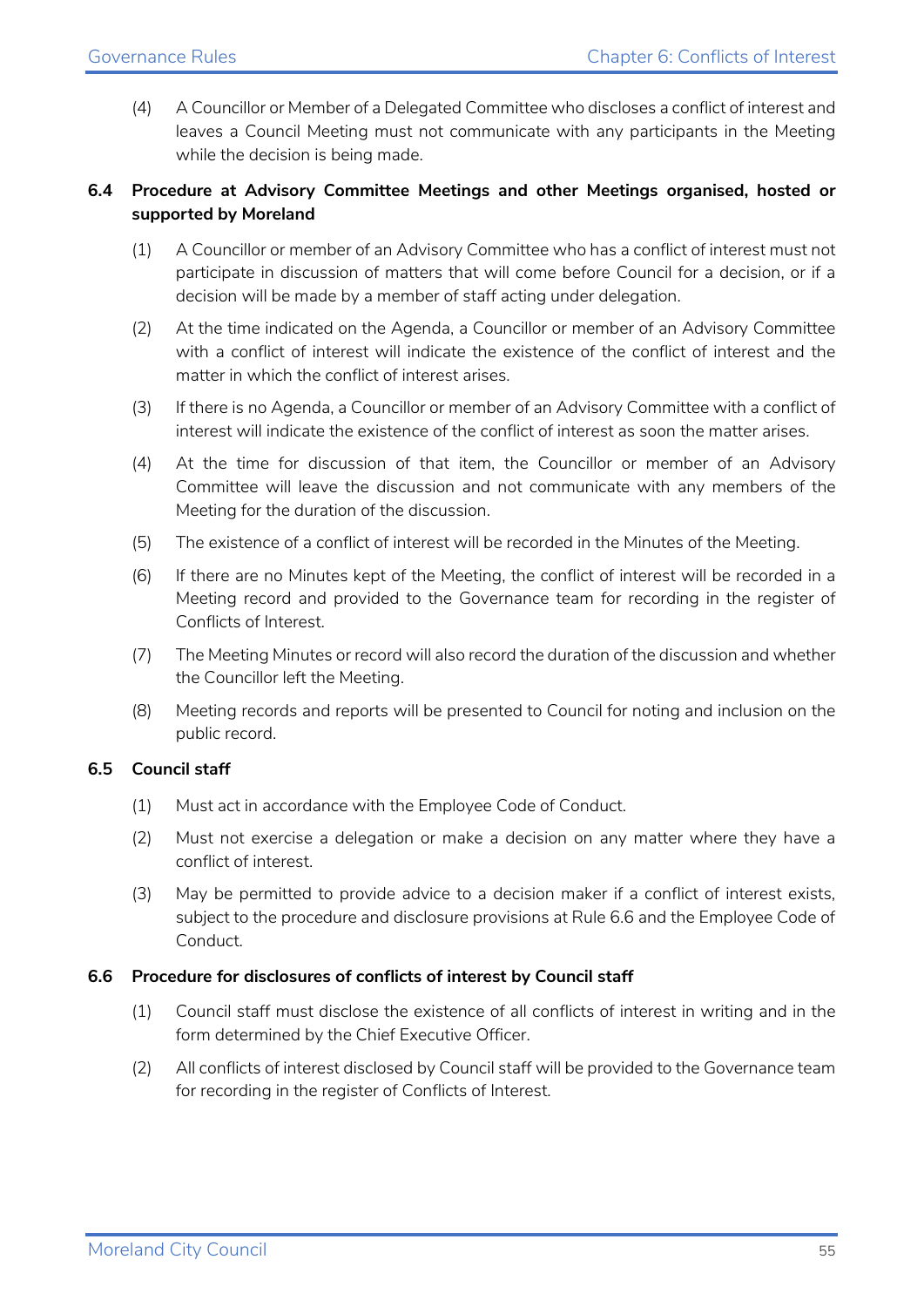- (3) A Council staff member who has disclosed a conflict of interest may provide advice to Council or another staff member acting under delegation if:
	- (a) The number and qualifications of other people providing advice regarding the same matter is equal or greater; or
	- (b) The staff member who has disclosed the conflict of interest is the only staff member with expertise in the area; and
	- (c) The staff member's Director determines that the conflict of interest has not influenced the advice provided; and
	- (d) The existence of the conflict of interest is documented in all advice provided by that staff member, including any Council Report(s), and in the case of verbal advice, is documented by the decision maker.

#### <span id="page-55-0"></span>**6.7 Contractors and Consultants**

- (1) All Contractors and consultants engaged by Council to provide advice to the decision making process will be required to disclose conflicts of interest.
- (2) A Contractor or consultant who discloses a conflict of interest will not be engaged to provide advice on that matter unless;
	- (a) The conflict is so remote or insignificant it could not be considered to influence the advice being provided; or
	- (b) There are no other contractors or consultants reasonably available and qualified to provide the technical advice required; and
	- (c) The conflict of interest is documented, including any Council Report(s), in all advice provided by that contractor or consultant.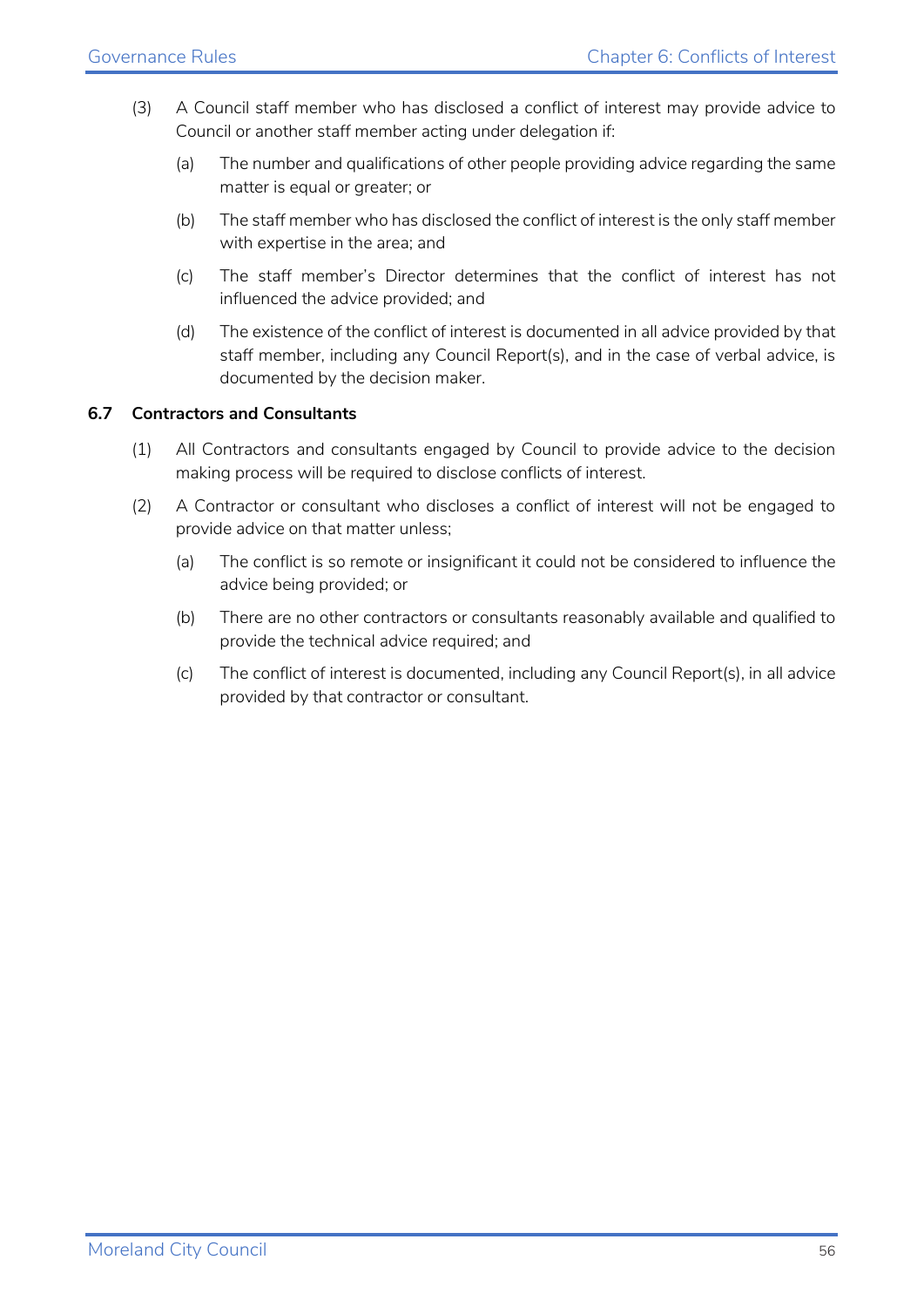# <span id="page-56-0"></span>**CHAPTER 7 - DELEGATIONS**

Council can make decisions (act) in two ways – by resolution at a Council Meeting or by delegation (others acting on its behalf). The 2020 provides for Council to delegate to the Chief Executive Officer.

Delegation of Council powers to the Chief Executive Officer and other members of Council staff is a long-established practice to enable day to day operational decisions to be made efficiently. Delegation of Council powers is primarily enabled and regulated by the Local Government Act 2020, however powers, duties and functions may be delegated from a range of Acts, Regulations and local laws.

Additionally, the Act and other legislation confers some powers duties and functions directly to the Chief Executive Officer. These may also be delegated by the Chief Executive Officer to various positions in the organisation's structure.

Delegations are to a position in the organisational structure rather than to a person.

- (1) A Delegate must exercise the duties and perform the duties and functions set out in the Instrument of delegation and in accordance with any guidelines or policies of Council.
- (2) A Delegate making a decision that will affect any person's rights, will identify whose rights may be affected and provide an opportunity for that person (or persons) to convey their views regarding the effect on their rights, and consider those views.
- (3) Delegates must keep appropriate records of decisions and actions taken under delegation.
- (4) The Chief Executive Officer may designate certain decisions made under delegation as matters to be reported to Council.
- (5) Council's public register of delegations will be available on its website and for inspection, on request, at Council's offices.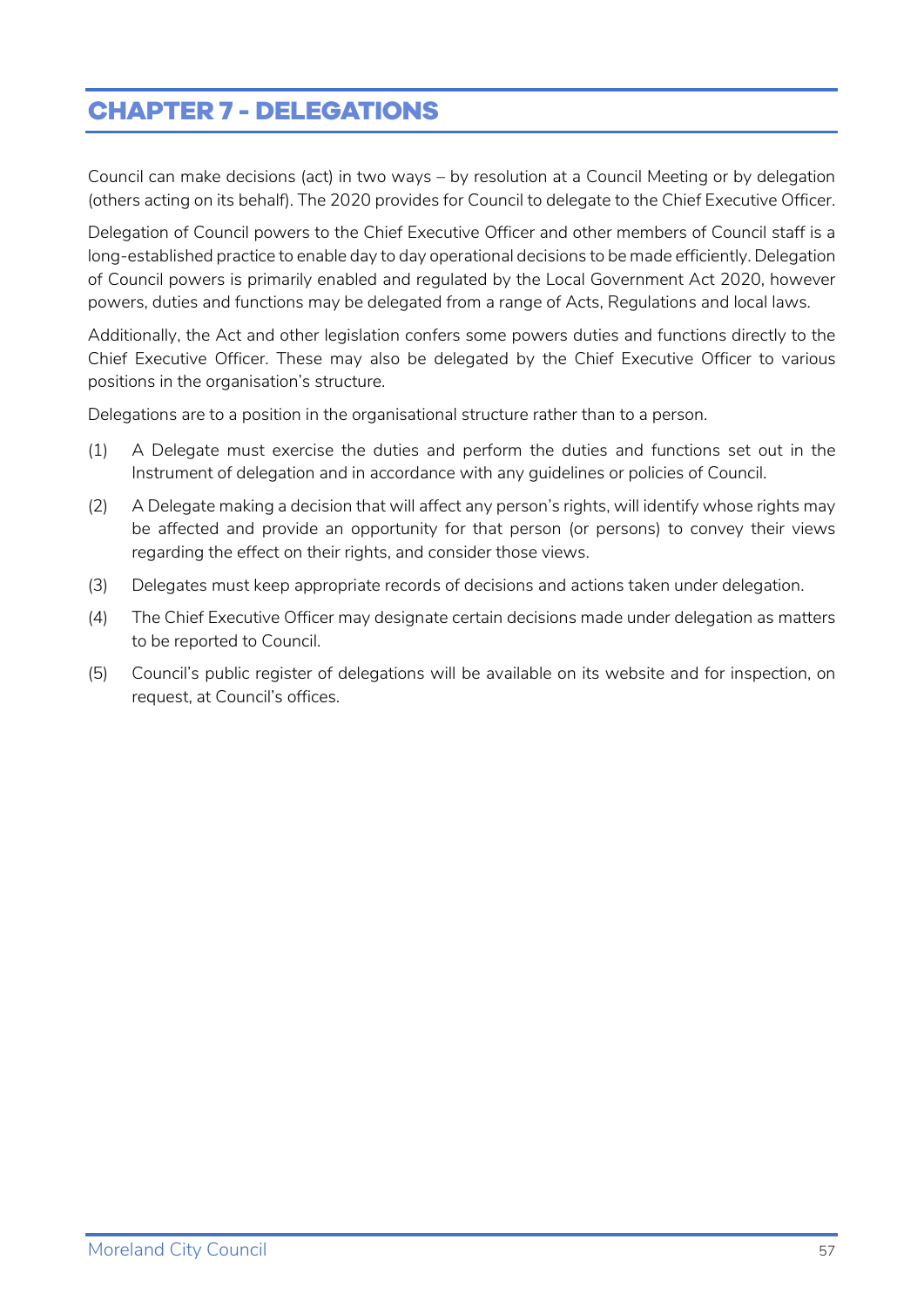# <span id="page-57-0"></span>**CHAPTER 8 – COMMON SEAL**

The purpose of this Section is to provide for the security and proper use of the Common Seal. The Common Seal is the corporate signature of Council and exists in the form of a stamp. It evidences Council's corporate will and authenticates decisions taken and acts performed by Council.

As many of the powers, duties and functions of a Council are delegated to the Chief Executive Officer and other members of Council staff, the Common Seal of Council is only used on legal documents such as local laws, contracts, agreements, transfers of land and other documents where required by legislation or where outside the Chief Executive Officer's delegation.

#### <span id="page-57-1"></span>**8.1 Custodian of Common Seal**

- (1) A person must not use the Common Seal without authority from Council.
- (2) The Chief Executive Officer must always ensure the security of the Common Seal.

#### <span id="page-57-2"></span>**8.2 Arrangements for the Signing and Sealing of a Document**

- (1) A written request and a copy of the Council resolution approving the use of the Council seal must be submitted to the Manager Governance and Strategy for signing and sealing.
- (2) If Sub-Rule (1) is not met, the documents must not be signed and sealed.
- (3) A contract or agreement must only be submitted for signing and sealing, once the document has been fully executed by the other party/parties (unless the other party to the contract or agreement is either the State Government of Victoria, the Federal Government or another Local Government entity).

#### <span id="page-57-3"></span>**8.3 Affixing the Common Seal**

- (1) The affixing of the Common Seal to any document must be attested to by the signatures of both:
	- (a) a Councillor; and
	- (b) the Chief Executive Officer,

acting on behalf of Council.

(2) The seal of a Council must not be affixed to any document without the Council's approval granted either generally or specifically by resolution that the seal be so affixed.

The following is an example of the required approval:

That Council affix the Common Seal to the [description of document].

Or

The [document], shall come into force immediately upon the common seal of the Council is affixed to the [document].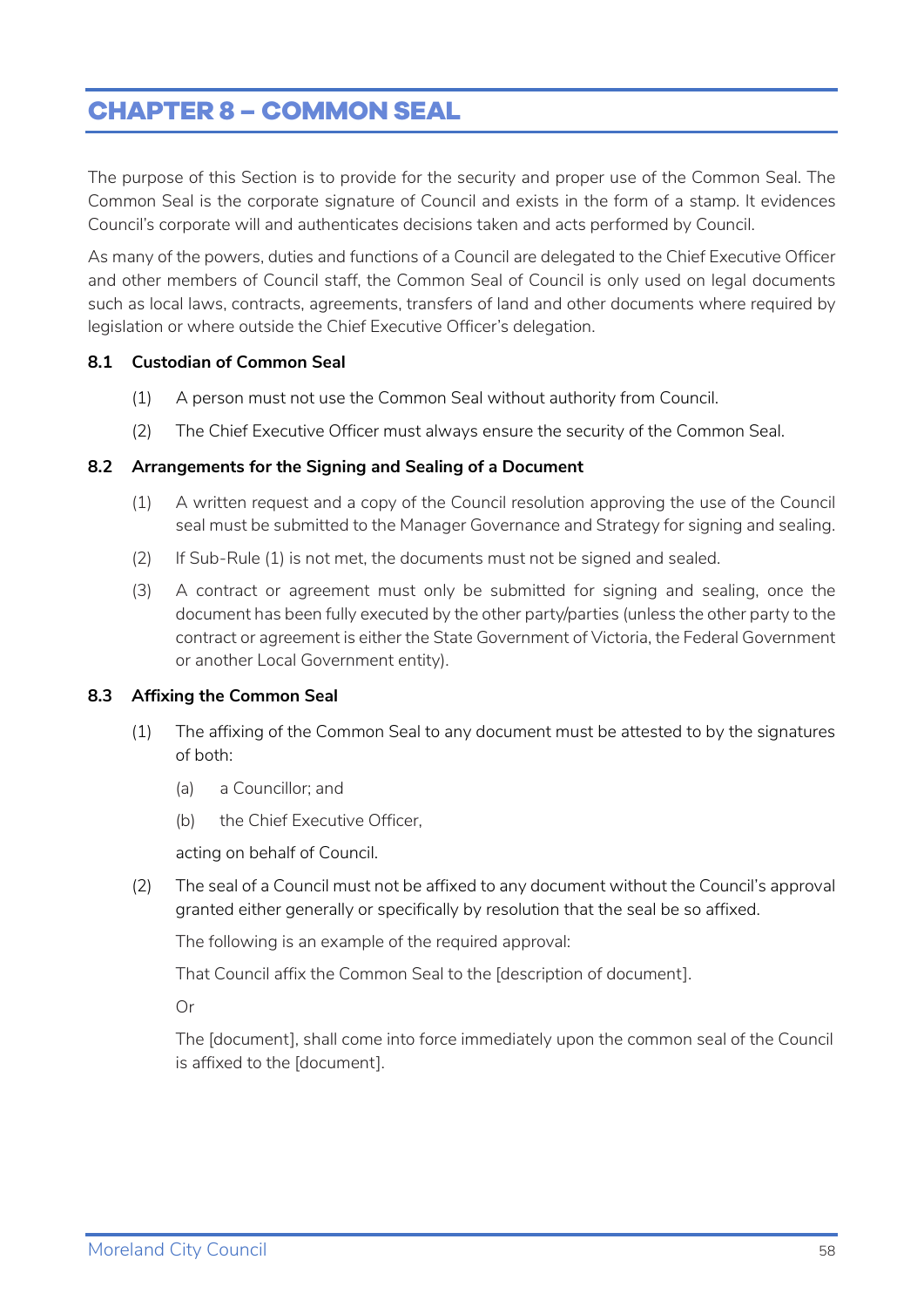(3) The affixing of the Seal to a document must be witnessed by signatures of a Councillor and the Chief Executive, except in the instance where the Seal is to be appended to the contract of employment for the Chief Executive. In this instance, a second Councillor will sign alongside the Mayor.

#### <span id="page-58-0"></span>**8.4 Sealing Register**

The Manager Governance and Strategy will ensure that a register of all uses of the Common Seal is kept by Council. The register will contain a description of the document, the date the Seal was affixed and the date Council resolved to affix the Seal.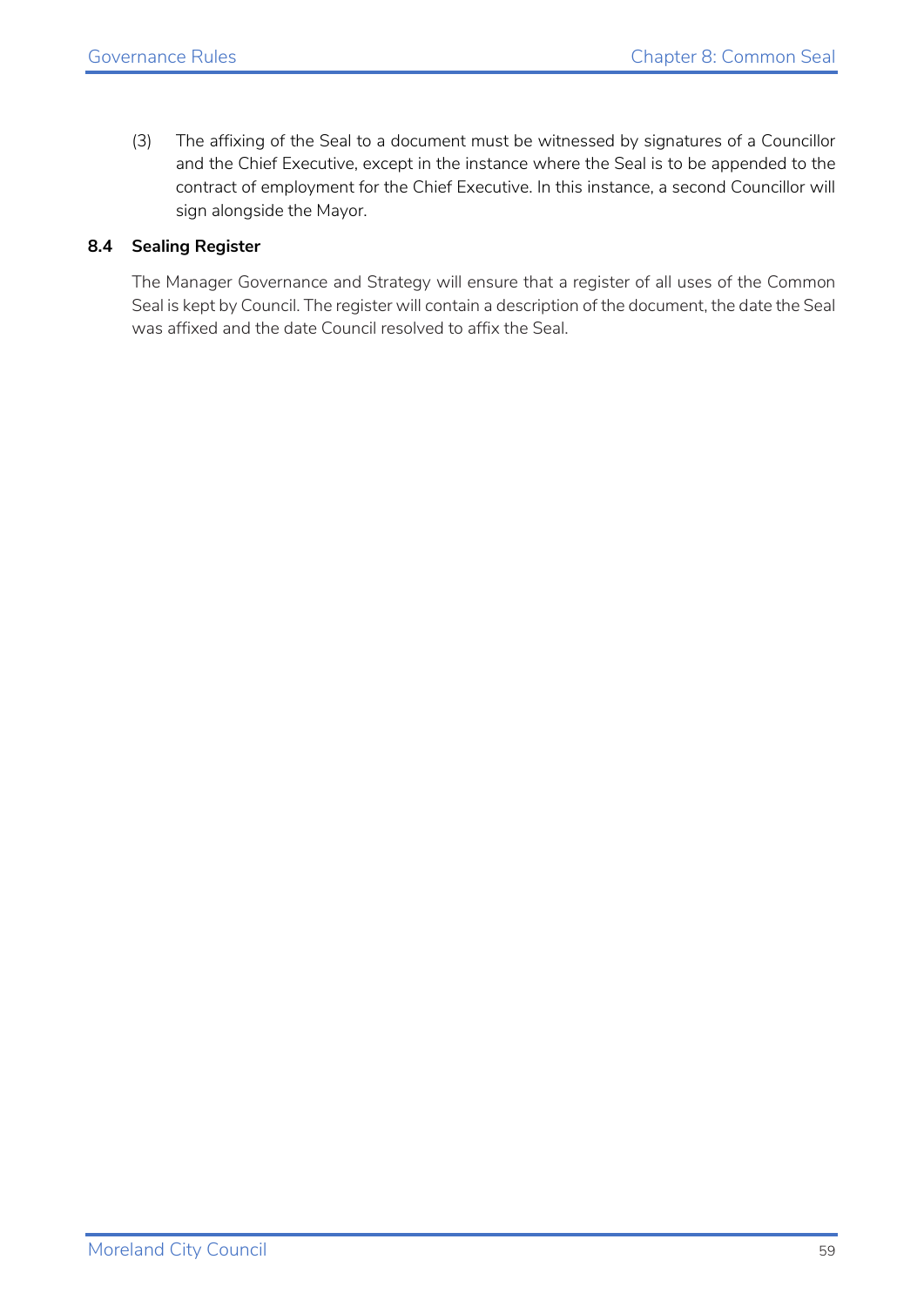# <span id="page-59-0"></span>**CHAPTER 9 - COUNCIL RECORDS**

## <span id="page-59-1"></span>**9.1 Records of Meetings held under the auspices of Council**

- (1) A record of the matters discussed at Meetings organised or hosted by Moreland that involve Councillors and Council staff will be kept.
- (2) Records kept in accordance with Sub-Rule one will include:`
	- a) The attendees at the Meeting, including organisations represented by external presenters;
	- b) The title of matters discussed
	- c) Any conflicts of interest disclosed and whether the person with the conflict of interest left the Meeting.
- (3) Where Minutes are kept of a Meeting and made available to the community an additional record is not required to be kept.

## <span id="page-59-2"></span>**9.2 Councillor attendance records**

- (1) Council will maintain a register of Councillor attendance at Council Meetings, Delegated Committee Meetings and Meetings arranged to brief Councillors.
- (2) The register of Attendance kept in accordance with Sub-Rule (1) will be published on Council's website quarterly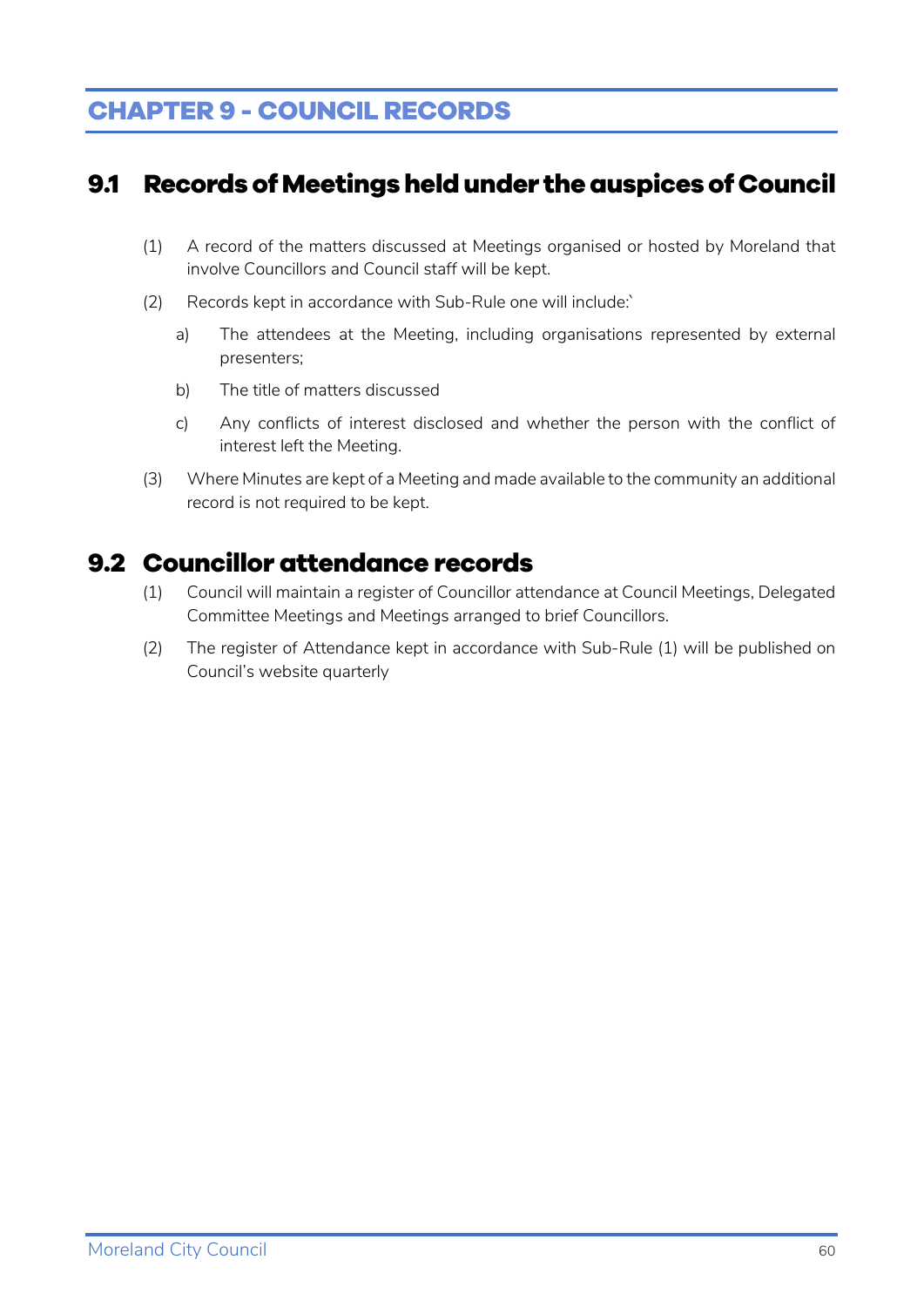# <span id="page-60-0"></span>**CHAPTER 10 – ELECTION PERIODS**

The Election Period Policy governs the conduct of Council, Councillors and members of Council staff during an election period to ensure appropriate decision-making in the lead up to a Council election.

The Election Period prohibits the use of Council resources for any election campaign and puts in place a procedure to ensure Council does not print, publish or distribute any material that may influence the outcome of the election.

Additionally, the Election Period Policy addresses Councillors and staff standing as candidates in Council, State or Federal elections.

#### <span id="page-60-1"></span>**Election Periods Generally**

- (1) Council will have in place an election period policy that:
	- (a) Governs decision making during a local government election period, including what may be considered at a Council Meeting;
	- (b) Prohibits the use of Council resources for any election campaign purposes, including Federal, State or Council elections;
	- (c) Sets out the conditions for any community engagement required to be undertaken during an election period, including consultations, Civic events, and activities of Advisory Committees established by Council;
	- (d) Sets out the requirements for any Council publications during a local government election period – including the website, social media, newsletters and advertising – to ensure Council does not publish materials that relate to issues that are the subject of election campaigns;
	- (e) Defines roles and responsibilities in relation to who is the spokesperson for Council during an election period;
	- (f) Sets out the requirements for a Councillor or member of Council staff who is a candidate in an election including a Federal, State or Council election.
- (2) At least once in each Council term and, not later than 12 months prior to the commencement of an election period, Council will review its election period policy.
- (3) The Election Period Policy forms part of these Governance Rules.
- (4) The operation of Council Advisory Committees shall be suspended upon the commencement of the election period ahead of a general Council election.
- (5) Any outstanding Delegate's Reports my still be reported to a Council Meeting during this period.
- (6) Council Committees shall resume Meeting following the election and the appointment by the incoming Council of Councillors to each committee.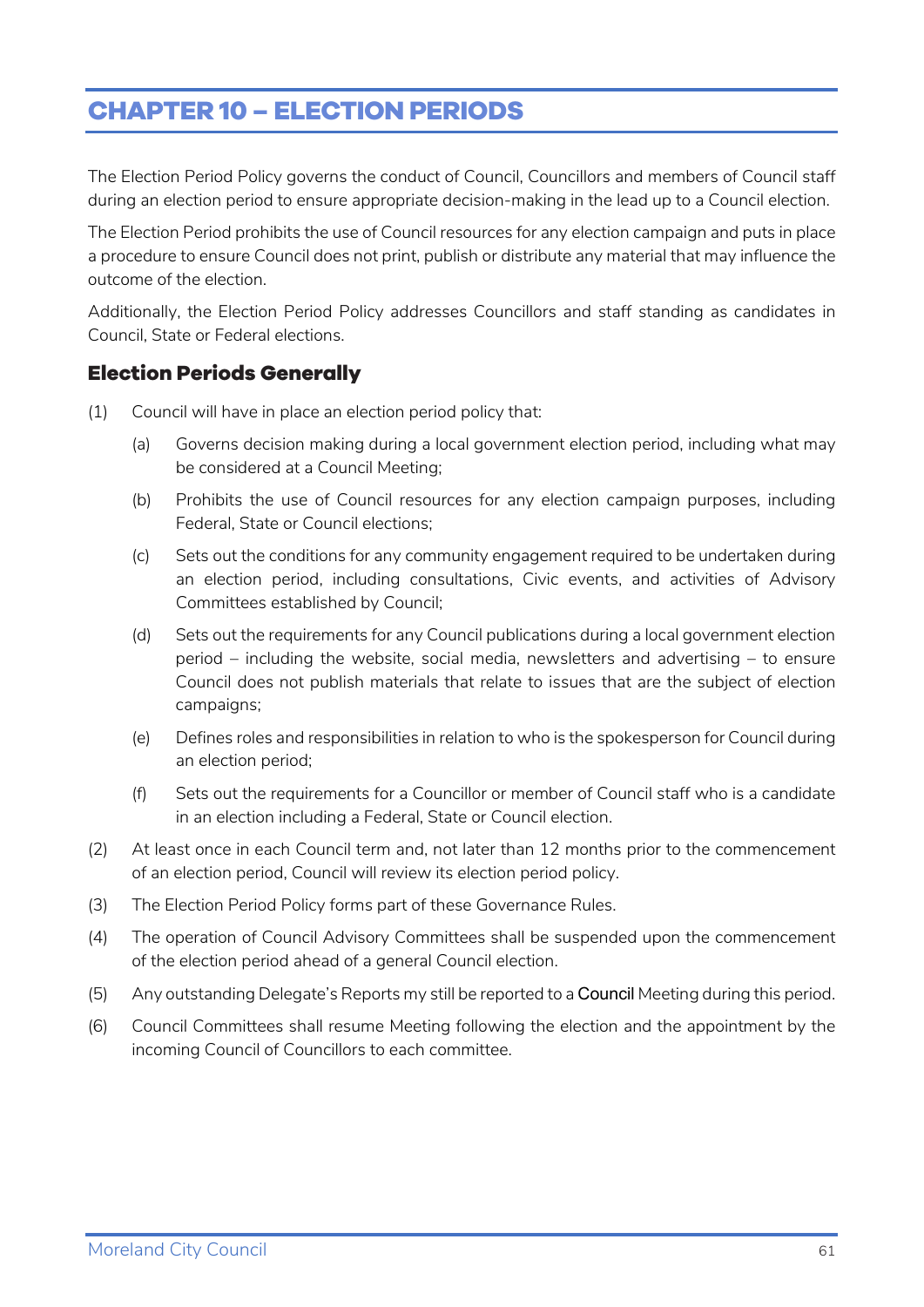#### <span id="page-61-0"></span>**Election Period Policy**

#### 1. Introduction

The Act requires Council to include an Election Period Policy (Policy) in its Governance Rules.

#### 2. Context

Under Section 69 of the Act, an election period policy must prohibit any Council decision during the election period for a general election that:

- (a) relates to the appointment or remuneration of the Chief Executive Officer but not to the appointment or remuneration of an Acting Chief Executive Officer; or
- (b) commits the Council to expenditure exceeding one per cent of the Council's income from general rates, municipal charges and service rates and charges in the preceding financial year; or
- (c) the Council considers could be reasonably deferred until the next Council is in place; or
- (d) the Council considers should not be made during an election period.

An Election Period Policy must also prohibit any Council decision during the election period for a general election or by-election that would enable the use of Council resources in a way that is intended to influence, or is likely to influence voting at the election.

Section 123 of the Act (Misuse of Position) prescribes serious penalties for any Councillor who inappropriately makes use of their position or information obtained in their role, to gain an advantage, or disadvantage another.

#### 3. Monitoring, Evaluation and Review

The requirements of this policy will be monitored throughout each election period to ensure compliance.

#### 4. Associated documents

Local Government Act 2020

Councillor Code of Conduct

Environmental Protection Act 1970 (EPA Act)

Approval Memo – Appendix 1

#### 5. Policy Objectives

To support and ensure the conduct of good governance for Council and the organisation during election periods through the transparency and accountability of Councillors, Council officers, and candidates during an election period.

The policy complies with the Act, which requires Councils to have an election period policy that sets out requirements relating to conduct, decision making, transparency and equity, and use of Council resources during an election period.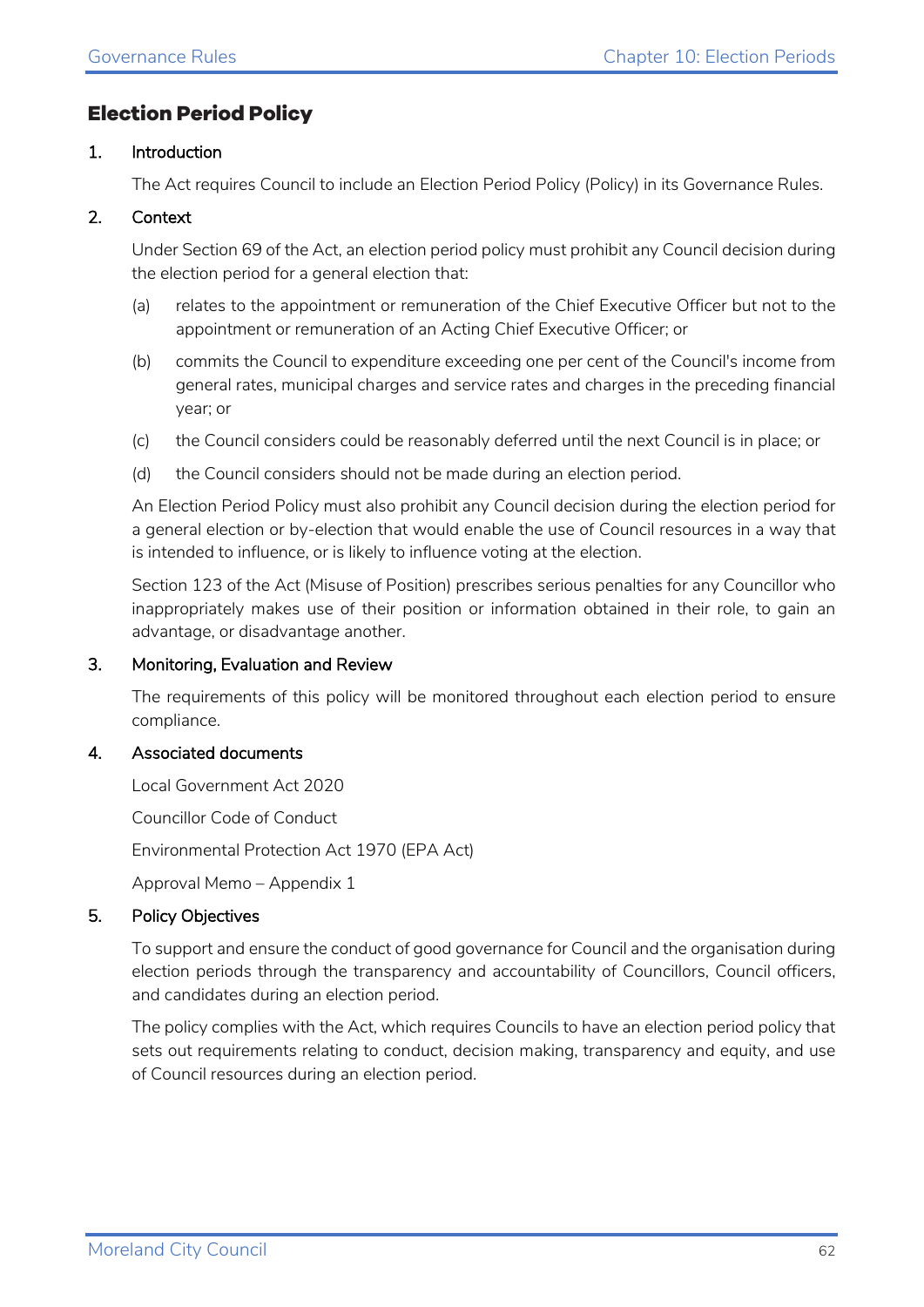#### 6. Policy Details

#### 6.1 Election Period

During the 'Election Period' for a Municipal General Election the Council will be deemed to be in 'Caretaker Mode'. The election 'caretaker' period extends for 32 days - from the time nominations close on Nomination Day, until 6pm on election day.

During an election period, Councillors:

- a) Will continue to fulfil their duties (unless they are granted a leave of absence);
- b) Will continue to engage, and communicate with, the community in their Councillor role;
- c) Must comply with the Act and Councillor Code of Conduct, and
- d) Must not use their position to influence Council officers, or access Council resources or information, in support of any election campaign or candidacy.

Section 69 of the Act prohibits any Council decision during the election period for a general election that:

- a) Relates to the appointment or remuneration of the Chief Executive Officer, but not to the appointment or remuneration of an acting Chief Executive Officer;
- b) Commits the Council to expenditure exceeding 1% of the Council's income from general rates, municipal charges and service rates and charges in the preceding financial year; or
- c) The Council considers could be reasonably deferred until the next Council is in place; or
- d) The Council considers should not be made during an election period.

If the Council considers that there are extraordinary circumstances where the municipality or the local community would be significantly disadvantaged by the Council not making a particular decision, the Chief Executive Officer may make an application to the Minister for a compliance exemption in accordance with section 177 of the Act.

During an election period, it shall be the ultimate responsibility of the Chief Executive Officer, having consulted with the Mayor, to determine if a matter is to be presented to Council for decision.

#### 6.2 Guidance on Decisions

Council will avoid making decisions that would affect voting at an election or decisions that may unreasonably bind an incoming Council and could be deferred until after the election.

Examples of inappropriate decisions include:

- a) Allocating community grants or other direct funding to community organisations;
- b) Major planning scheme amendments;
- c) Changes to strategic objectives and strategies identified in the Council Plan;
- d) Adopting policy;
- e) Setting advocacy positions.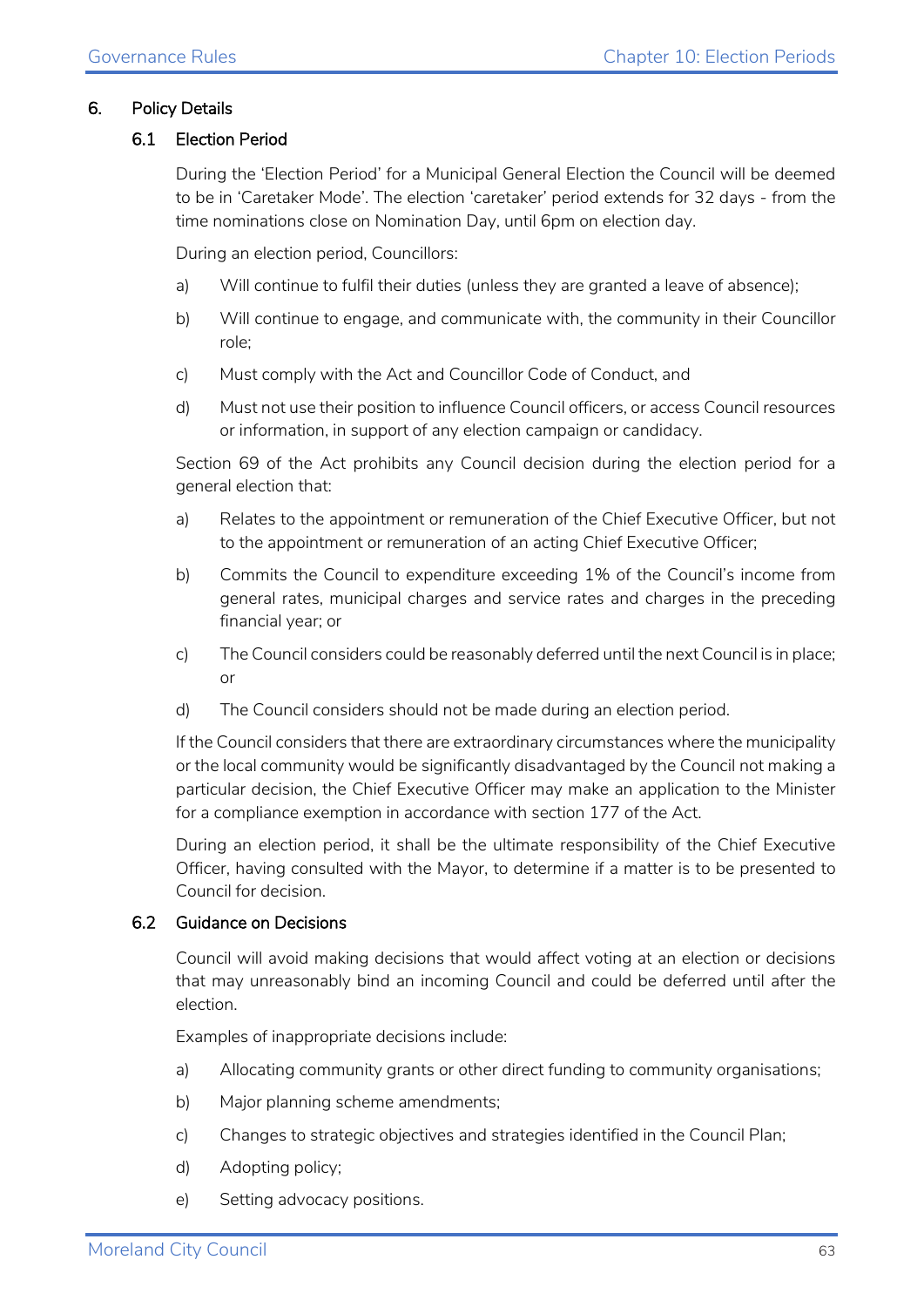The only items to be considered at an Council or Special Committee Meeting held during the election period, will be the Annual Report, and administrative items to complete the Council's term of office, for example, routine governance items (including records of Meeting held under the auspices of Council reporting). Public Question Time and Community Statements will be suspended during the election period.

At a Council Meeting designated to consider Planning and Related Matters, only permit applications that may otherwise be subject of an application to VCAT on the grounds Council has failed to determine within the prescribed time will be considered.

#### 6.3 Officers with Delegated Authority

During the election period, Council officers must defer making a decision under a delegation from Council or sub-delegation from the Chief Executive Officer, that could be reasonably deferred until the next Council is in place.

#### 6.4 Caretaker Statement

During the election period, the Chief Executive Officer will ensure that a Caretaker Statement is included in every report submitted to the Council or to a special committee of Council for a decision.

The Caretaker Statement will specify one or more of the following:

- a) The recommended decision is not, a decision prohibited by the Act and is a decision that falls within the guidance of the Election Period Policy.
- b) The recommended decision is outside the guidance of the Election Period Policy, but the following negative consequences of a failure to make a decision on this matter outweigh the consequences of binding an incoming Council. [Insert description of negative consequences of failure to make decision].
- c) The recommended decision is a decision prohibited in the Act during an election period, but compliance exemption was sought from the Minister in accordance with section 177 of the Act and was granted by on [insert date].

During the election period, the Council will not make a decision on any matter or report that does not include one of these Caretaker Statements.

Councillors will refrain from moving Motions or raising matters at a Meeting that could potentially influence voting at the election.

There will be no Notices of Motion accepted during the Caretaker Period.

#### 6.5 Council resources must not be used

Council resources must not be used in any way that supports an election campaign or in a way that is intended or likely to influence voting in the election.

#### 6.6 Candidacy

A Councillor must not use Council resources for candidacy, or any purpose that may be perceived as being used for candidacy (individual or political party). This applies to a Councillor standing in local, state, or federal government elections, and for any other elected positions, for example, positions on boards. Such use would constitute misuse of position by the Councillor.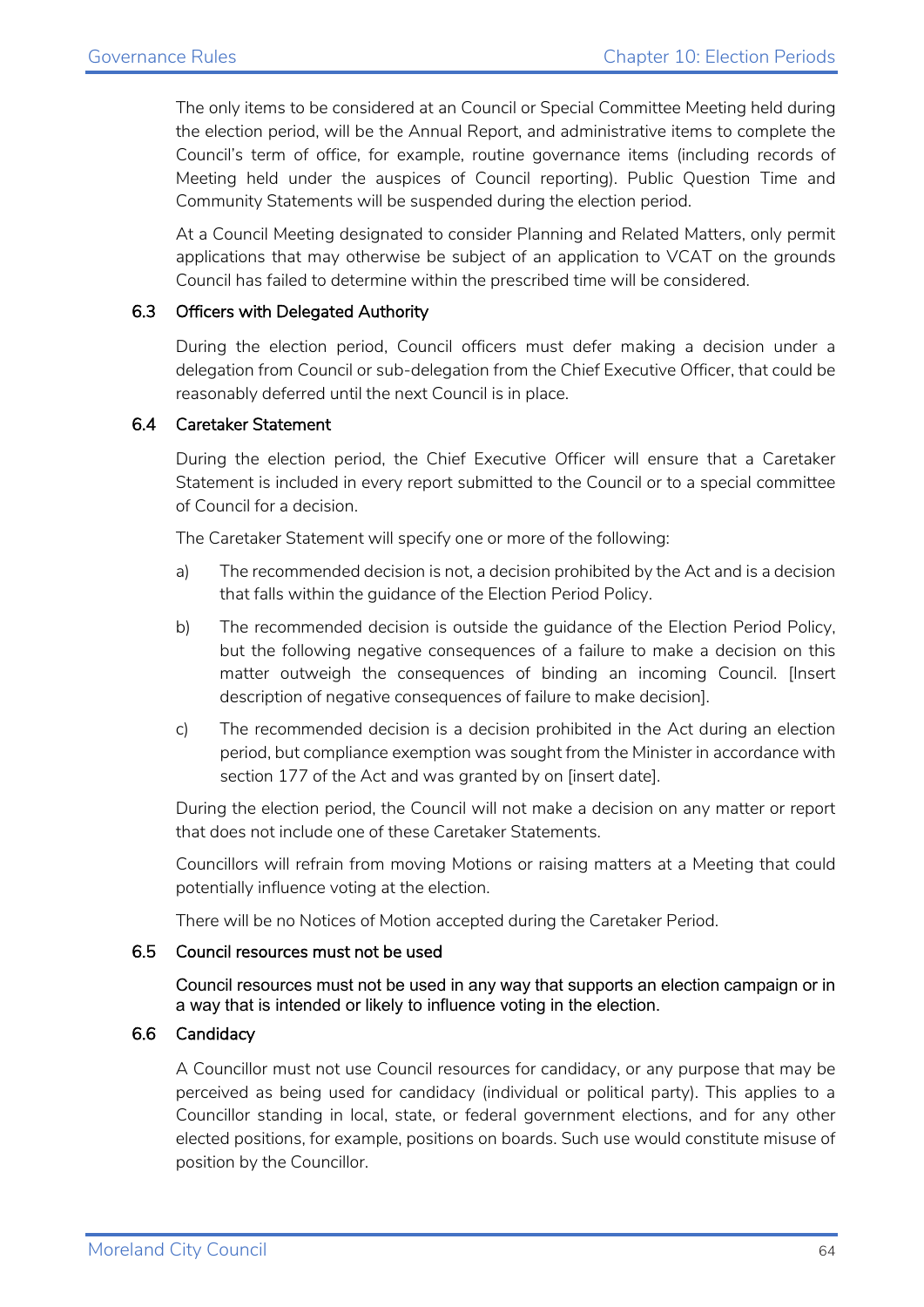#### 6.1.1 State and Federal Government Elections

Councillors will ensure there is a demonstrable distinction between their obligations to Council and their personal interests as a candidate, or member of a political party, in an election period prior to a state or federal election. In accordance with the Councillor code of conduct, a Councillor who becomes an endorsed candidate of a registered political party or publicly expresses an intention to run as a candidate in a state or federal election, is a 'Prospective Candidate' and will provide written advice to the Chief Executive Officer, as soon as practicable, who will then advise all Councillors.

Councillors will not use Council resources or participate in electioneering at Council events, Meetings or functions, in support of any candidate in a state or federal election.

Where clauses of this policy apply to a Councillor or candidate, it is intended that they be applied in the case of a state, federal or Council election.

#### 6.2 Council Publications

#### 6.2.1 Electoral Matter

Council will not print, publish or distribute (or cause to be printed, published or distributed) any Electoral Material (anything containing Electoral Matter) during an election period.

The following definitions from the Act are noted:

- Section  $3(1)$  'publish' means publish by any means including by publication on the Internet;
- Section  $3(4)$  'Electoral Matter' means matter, which is intended or likely to affect voting in an election but does not include any Electoral Material produced by or on behalf of the Returning Officer for the purposes of conducting an election.
- Section 3(5) without limiting the generality of the definition of 'Electoral Matter', matter is to be taken to be intended or likely to affect voting in an election if it contains an express or implicit reference to, or comment on -
	- (a) the election; or
	- (b) a candidate in the election, or
	- (c) an issue submitted to, or otherwise before, the voters in connection with the election.

Council will not issue, publish or distribute any publication during an election period, other than media and social media responses/statements on a service or issue, or those that are required under an Act or regulation, or the Annual Report media release.

'Publications' include hard copy and electronic advertisements, promotional media releases, fliers, posters, newsletters/updates, booklets, surveys, invitations and group mailouts/emails.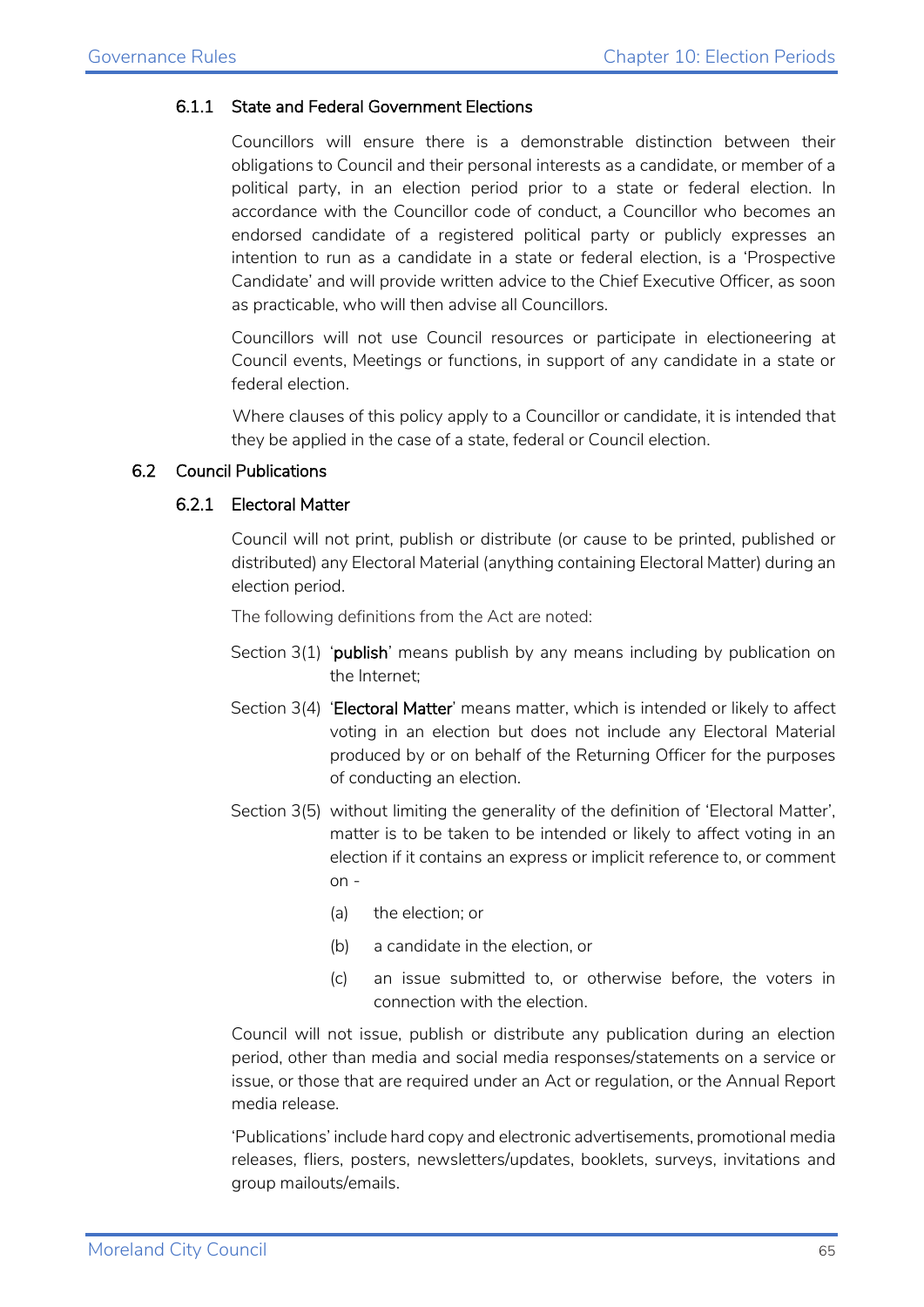Any publications to be issued during the election period are to be forwarded to the relevant Director for approval, and then sent to the Governance unit for vetting for Electoral Matter. Once vetted, the publication will then be submitted to the Chief Executive Officer for approval. Appendix 1 contains the approval memorandum required for a publication during the election period.

Council publications available in Council facilities will be reviewed before the election period to identify and temporarily remove anything that might reasonably influence the election.

The Chief Executive Officer, or Delegate, will be the primary spokesperson for Council communications during an election period.

Media and social media responses and statements will only be issued during an election period in the name of the Chief Executive Officer. These will be subject to approval by the Chief Executive Officer.

Council officers will not make any public statement that could be construed as influencing the election.

#### 6.2.2 Annual Report

It is a requirement of the Act that Council's Annual Report is presented by the Mayor at an open Meeting of Council held, in the year of a general election, on a day not later than the day before election day. Every endeavour will be made for the report to be prepared and presented prior to the commencement of the election period.

#### 6.3 Council Resources

The Council will also ensure other Council resources are not used inappropriately in ways that may influence voting in an election. This includes financial, human and material resources. Any staff member who considers that a particular use of Council resources may influence voting in the election must advise their Director or the Chief Executive Officer and obtain approval before authorising, using or allocating the resource.

In applying these principles, the Council understands that the following will be the normal practice during the election period:

- a) Council resources, including offices, support staff, hospitality services, equipment and stationery will be used exclusively for normal Council business during the Caretaker Period, and will not be used for the personal advantage of any Councillor or candidate in connection with any election. This does not apply to the provision of space for the Returning Officer.
- b) No new publications or pamphlets, including Inside Moreland will be published by Council during the election period.
- c) Speeches for Councillors will only be prepared by Council staff in relation to events that are part of the normal services or operations of the Council, for example for a Citizenship Ceremony, and such speeches will not be circulated or available for publication.
- d) No Council logos, letterheads, business cards, photos or other Moreland City Council branding will be used for, or linked in any way, to a candidate's election campaign.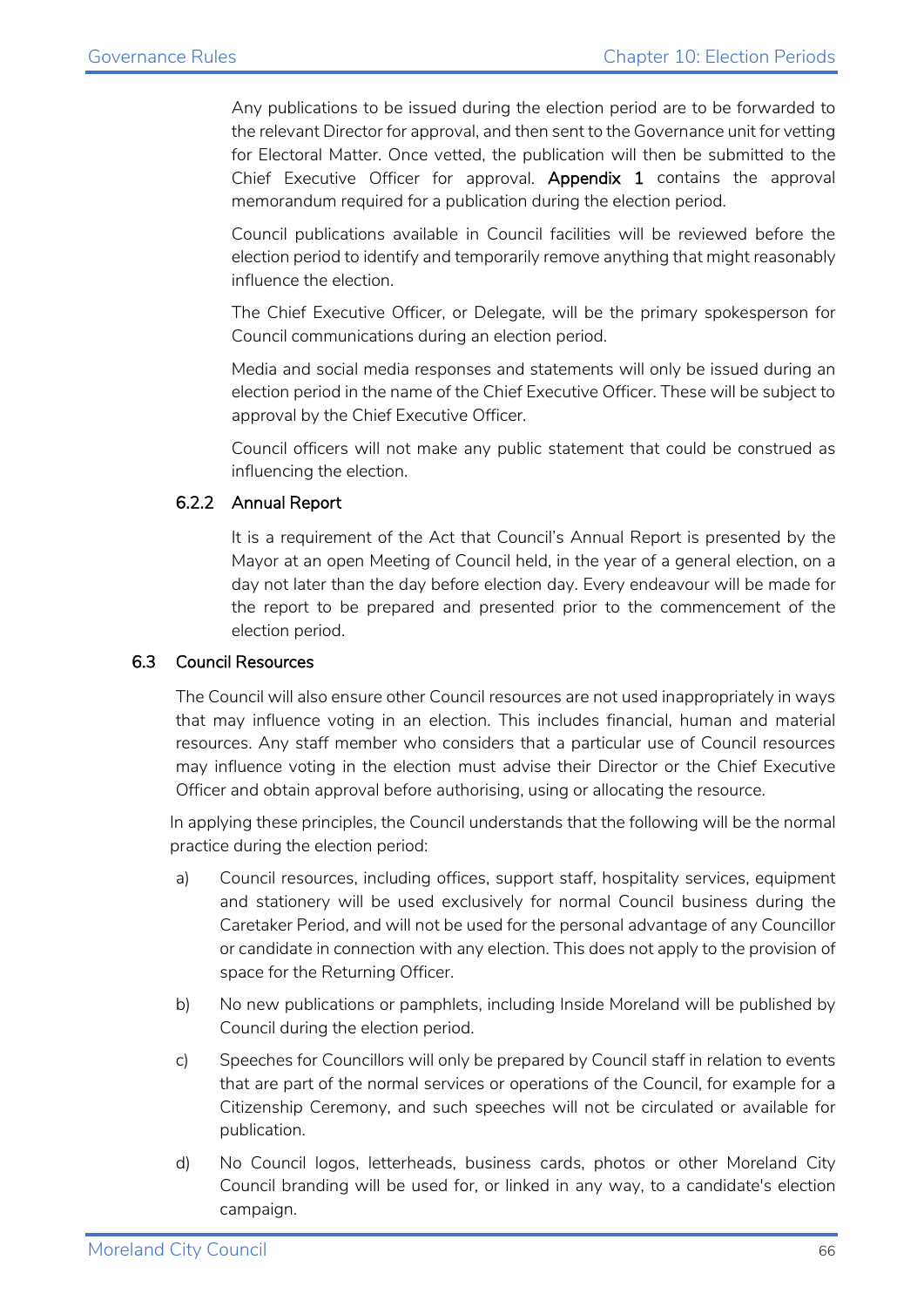- e) It is recommended that Council staff who are either following Councillors/candidates Facebook pages or who are 'friends' with them unfriend and/or unfollow the Councillor/candidate during this period.
- f) There will be no ward or Councillor Meetings held.
- g) The Executive Assistant to the Mayor and Councillors or any other Council staff member will not be asked to undertake any tasks connected directly or indirectly with electioneering.
- h) Reimbursements of Councillors' out-of-pocket expenses during the Election Period will only apply to costs that have been incurred in the performance of normal Council duties, and not for expenses that could be perceived as supporting or being connected with a candidate's election campaign.
- i) Where Councillors have Council funded equipment, including laptops, tablets, printers and mobile phones, these are not to be used for election purposes or in a manner that could be perceived as supporting or being connected with a candidate's election campaign.

#### 6.3.1 Council Facilities and Meeting Rooms

Council Facilities/Halls for Hire Council facilities will be able to be hired by Federal and State political members and officers, and local candidates (including Councillors) at the normal corporate hire rate determined for the facility, in the lead up to an election, but not during an election period for any local state or federal election.

To avoid a perception that Council facilities are being used to promote any candidacy, no promotional material related to the event/hired use, apart from directional signage, is able to be displayed in the common public areas of the facility being hired. This will be advised at time of booking.

Candidates wishing to conduct electioneering activities in public space, for example, a stall at a shopping strip or park, must act in accordance with Council's local laws and procedures. No other promotional material, including signage, posters, flyers or banners, for any political candidacy is permitted on Council land or in its facilities at any time.

It is an offense under Council's local laws to display this material on Council land, and penalties apply.

#### 6.3.2 Use of the Title 'Councillor'

Councillors may use the title Councillor in their election material, as they continue to hold office during the caretaker period.

While a Councillor can refer to themselves as Councillor in all communication issued by the Councillor (verbal or written), it must be made clear that it is the communication of a candidate and not a position of Council.

#### 6.3.3 Photographs and Images

Photographs and images paid for by Council or taken by Council officers are not to be used in Electoral Material for any candidate. This includes images of Councillors, Council events, and Council owned or maintained infrastructure.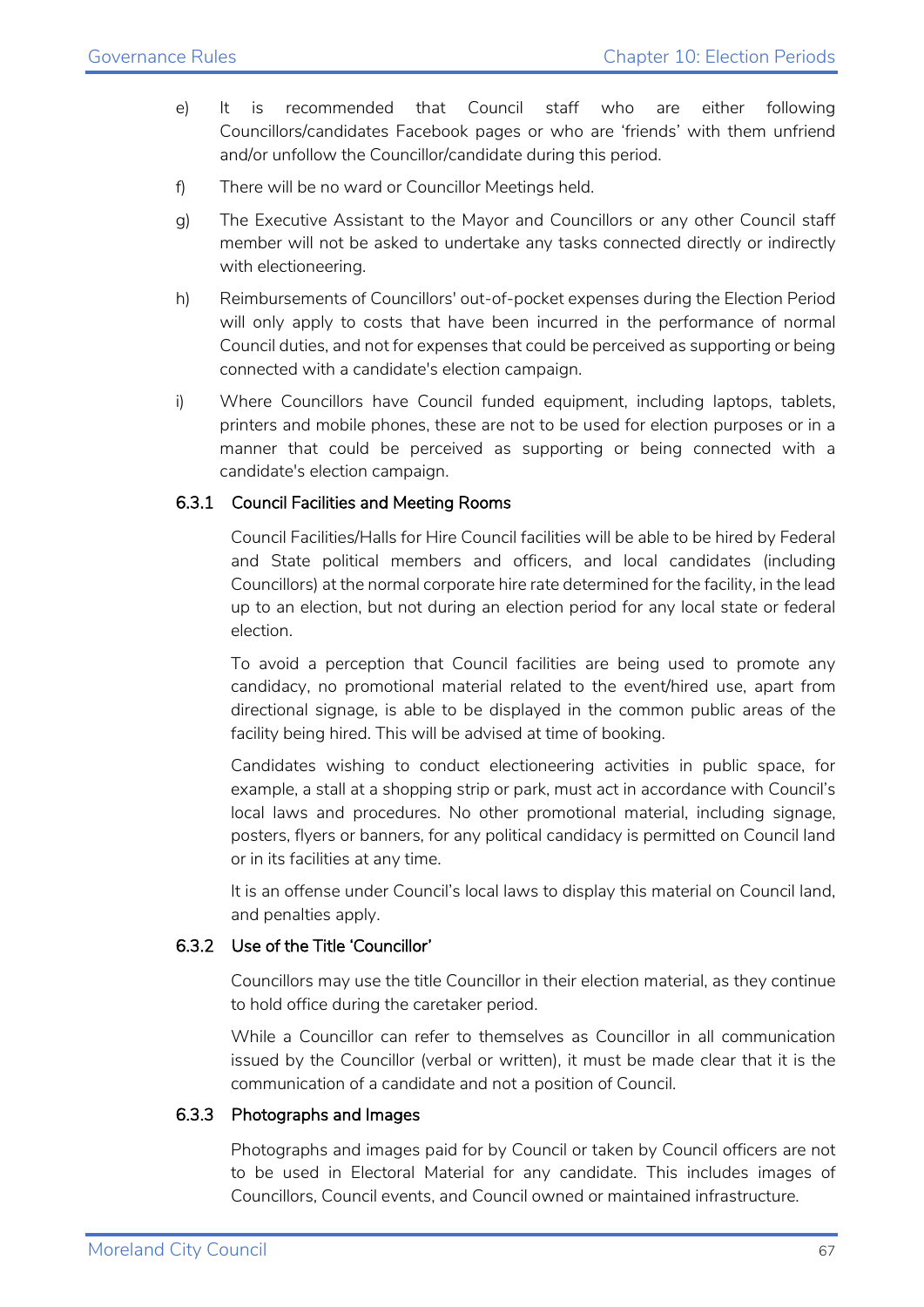Photographs taken by Councillors, their family or friends, or professional photos they have directly commissioned and paid for, may be used in Electoral Material.

#### 6.3.4 Election Signage on Council Land

In order to ensure Council resources including buildings and land will not be used to support any electioneering activity, Council prohibits any type of candidate election signage being erected or displayed on Council land, including:

- a) Council owned/managed parks, reserves, buildings (exteriors) and nature strips
- b) Road dividing strips (median strips, traffic islands, roundabouts)
- c) Trees, shrubs or plants
- d) Street signs, traffic control signs, parking signs

If election signage is displayed on Council Land:

- a) Council may request the immediate removal of the signage by the owner or candidate or may remove the signage without notification to the owner or candidate.
- b) An infringement notice and fine may be issued to the candidate, in accordance with the General Local Law.
- c) Any costs incurred by Council to remove signage, and/or any costs caused by the signage, for example, damage to trees, may be charged to the candidate.
- d) If election signage is displayed on Crown, Federal or State land in the City of Moreland, Council contact the relevant land manager to request the sign be removed.
- e) Victoria Police will be contacted in the event of any one attempting to obstruct Council officers removing signage.
- f) Council will report all instances of the display on Council land of candidate election signage for a local government election, to the Victorian Electoral Commission.

In accordance with the EPA Act, advertising material/documents may not be affixed to any fixed structure for example, light poles, traffic lights etc without the consent of the owner, occupier or manager of the structure

#### 6.4 Community Engagement and Council Events

Community engagement is an integral part of Council's policy development process and operations, however, there are concerns that consultation undertaken close to a general election may become an issue in itself and influence voting.

Council events in the lead up to an election can also raise concerns over the potential use of sitting Councillors using them for electioneering purposes.

If consultation must be undertaken or an event held during this time, the Council must explain to the community the special circumstances making it necessary and how the risks influencing the election will be mitigated or prevented.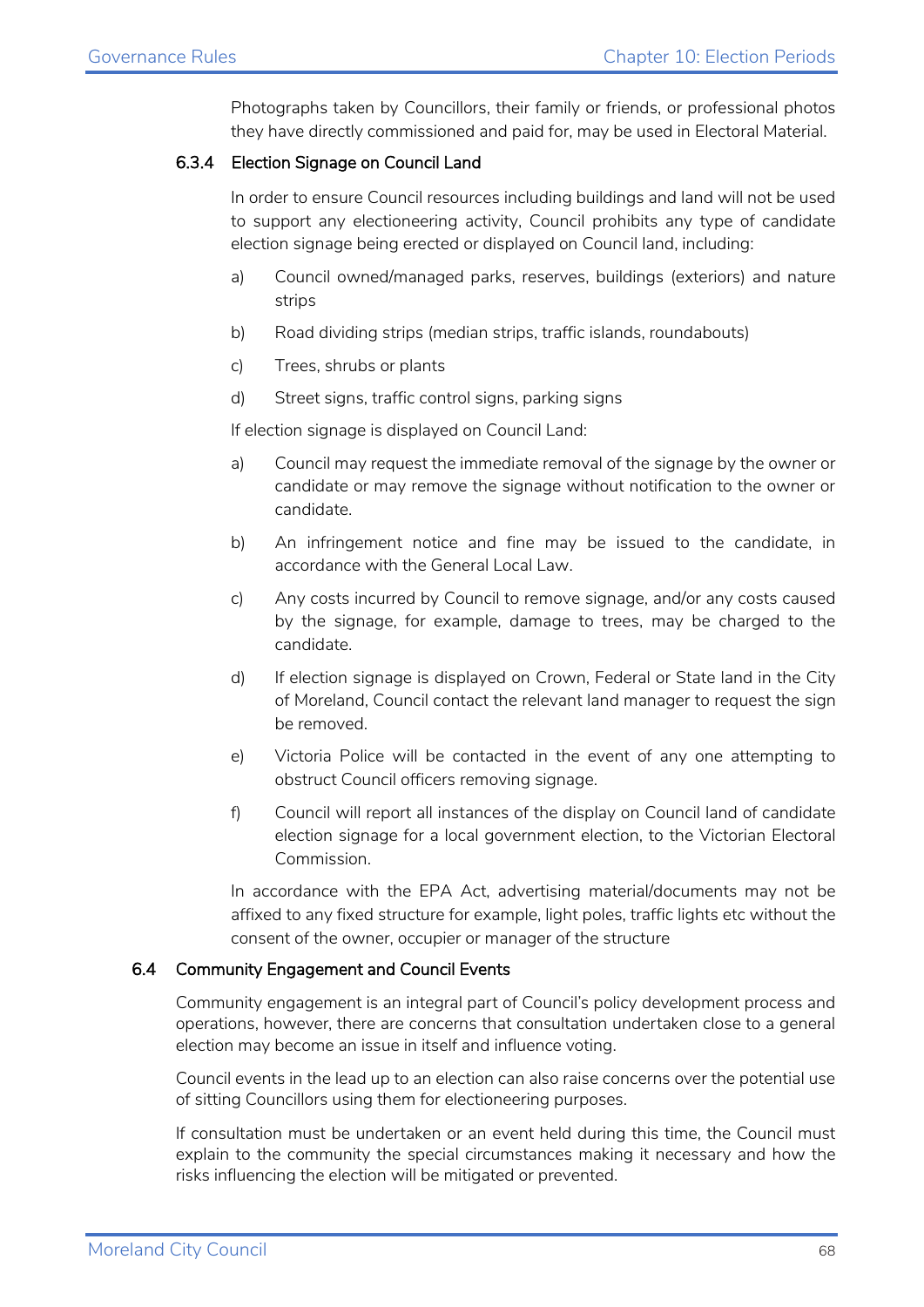Therefore, during an election period no public consultation under section 223 of the Local Government Act 1989 will be conducted during this period.

- a) Only consultation for the purpose of planning permit applications and operational issues such as canvassing residents' views on small-scale traffic treatments, installation of single trees and the like will be allowed as they are operational in nature and are unlikely to impact the conduct of the election.
- b) Civic Events will cease during this time.
- c) No election material or active campaigning is to be conducted at Council sponsored festivals.

#### 6.5 Equitable Access to Council Information

The Council recognises that all election candidates have a right to information from the Council administration. However, sitting Councillors will continue to receive information that is necessary to fulfil their elected roles. Neither Councillors nor candidates will receive information or advice from Council staff that might be perceived to support election campaigns, and transparency will be observed and practised in the provision of all information and advice during the Election Period.

Information and briefing material prepared by staff for Councillors during the Election Period will relate only to factual matters or to existing Council policies and services. All such requests are to be issued through the offices of the responsible Council Director who will maintain a register of requests made and advice provided. Such information will not relate to new policy development, new projects or matters that are the subject of public or election debate or that might be perceived to be connected with a candidate's election campaign.

A copy of the document/advice will then be passed to the Manager Governance and Strategy as issued during the Election Period. The document/advice will be emailed or provided in a hardcopy format to all sitting Councillors and candidates to access. Candidates will be advised of this process in writing.

An Information Request Register will be maintained by the Governance and Strategy Branch during the Election Period. This Register will be a public document that records all requests for information by Councillors and candidates, and the responses given to those requests. Only information that can be reasonably accessed will be released.

All requests for information are to be directed to the Manager Governance and Strategy.

#### 6.6 Publicity

It is recognised that Council publicity is intended to promote normal services or operations of the Council. Council publicity will not be used in any way that might be construed as intended to influence the outcome of the Council election.

a) During the Election Period, no Council employee may make any public statement that could be construed as influencing the election. This does not include statements of clarification that are approved by the Chief Executive Officer.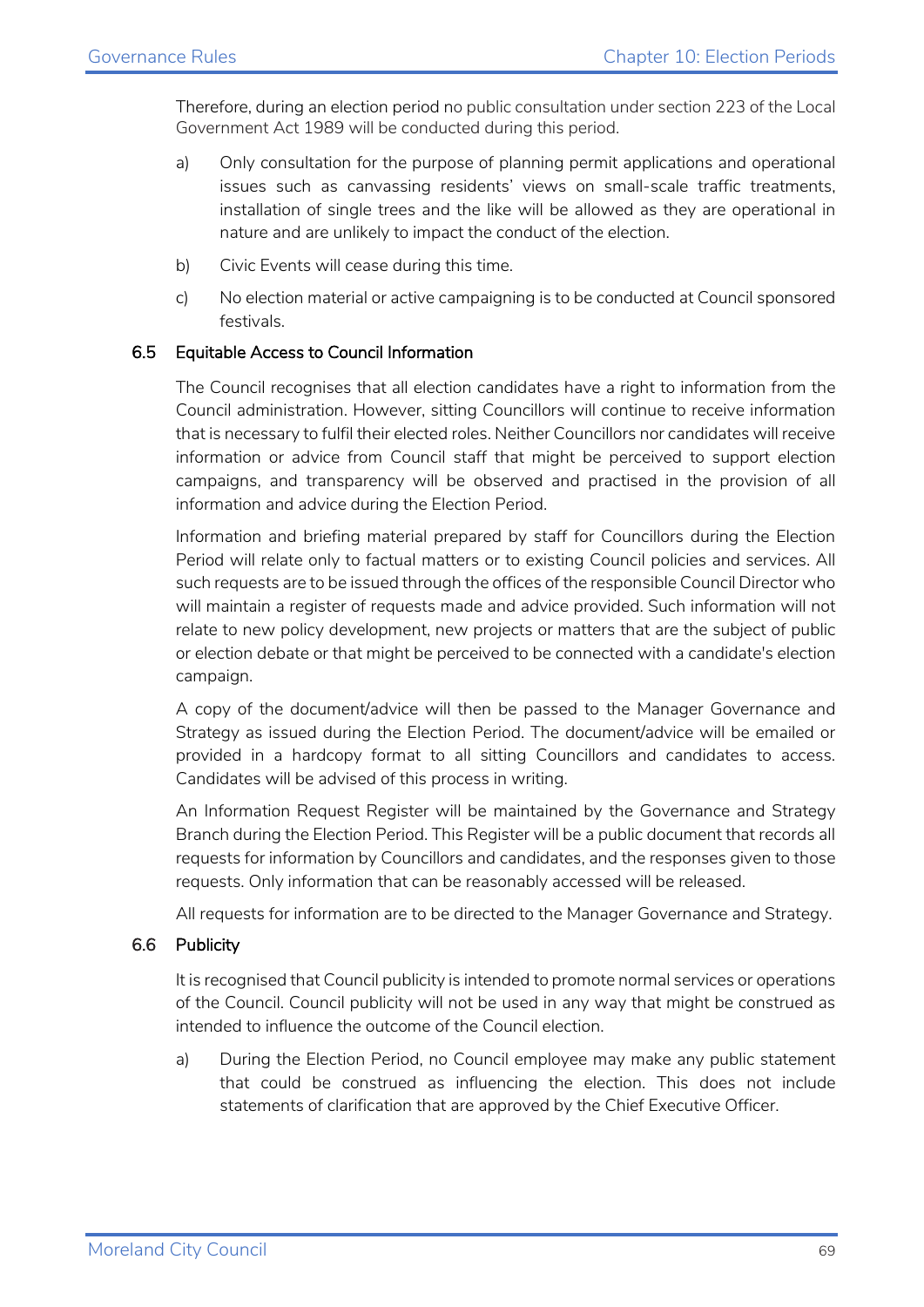- b) During the Election Period, publicity campaigns, other than for the purpose of conducting the election, will be avoided. Where a publicity campaign is deemed necessary for a Council service or operation, it must be approved by the Chief Executive Officer. In any event, Council publicity during the Election Period will be restricted to promoting the normal services or operations of the Council.
- c) Any requests for media advice or assistance from Councillors during the Election Period will be channelled through the Chief Executive Officer or the Manager Community Engagement. In any event, no media advice and/or assistance or media releases will be provided in relation to election campaign matters, or in regard to publicity that involves specific Councillors.
- d) Councillors will not use their position as an elected representative or their access to Council staff and other Council resources to gain media attention in support of matters that could be construed as relating to an election campaign.

Information published on Council's website with regard to sitting Councillors will be limited to statements of facts about their roles and responsibilities as a Councillor. For example, contact details, roles and responsibilities as assigned by Council resolution.

#### 6.6.1 Council Websites and Social Media

The only new material published on Council's websites or social medial sites during an election period will be:

- a) The Agenda and Minutes for any Council or Delegated Committee Meetings;
- b) The Annual Report
- c) Key service disruption information

Service information already published on the website will be reviewed to ensure it does not include anything that might be seen as likely to influence the election.

#### 6.7 Assistance to Candidates

A copy of this Policy must be given to each Councillor as soon as practicable after it is adopted, be available for inspection, on request, by the public at the Council office and be published on Council's website. The Chief Executive Officer will ensure that all Councillors, Managers and staff are informed of the requirements of this policy.

The Council affirms that all candidates for the Council election will be treated equally.

Any assistance and advice to be provided to Candidates as part of the conduct of the Council Election will be provided equally to all candidates. The types of assistance that are available will be documented and communicated to all candidates in advance.

All election related enquiries from candidates, whether sitting Councillors or not, will be directed to the Returning Officer or, where the matter is outside the responsibilities of the Returning Officer, to the Chief Executive Officer or the Director Business Transformation.